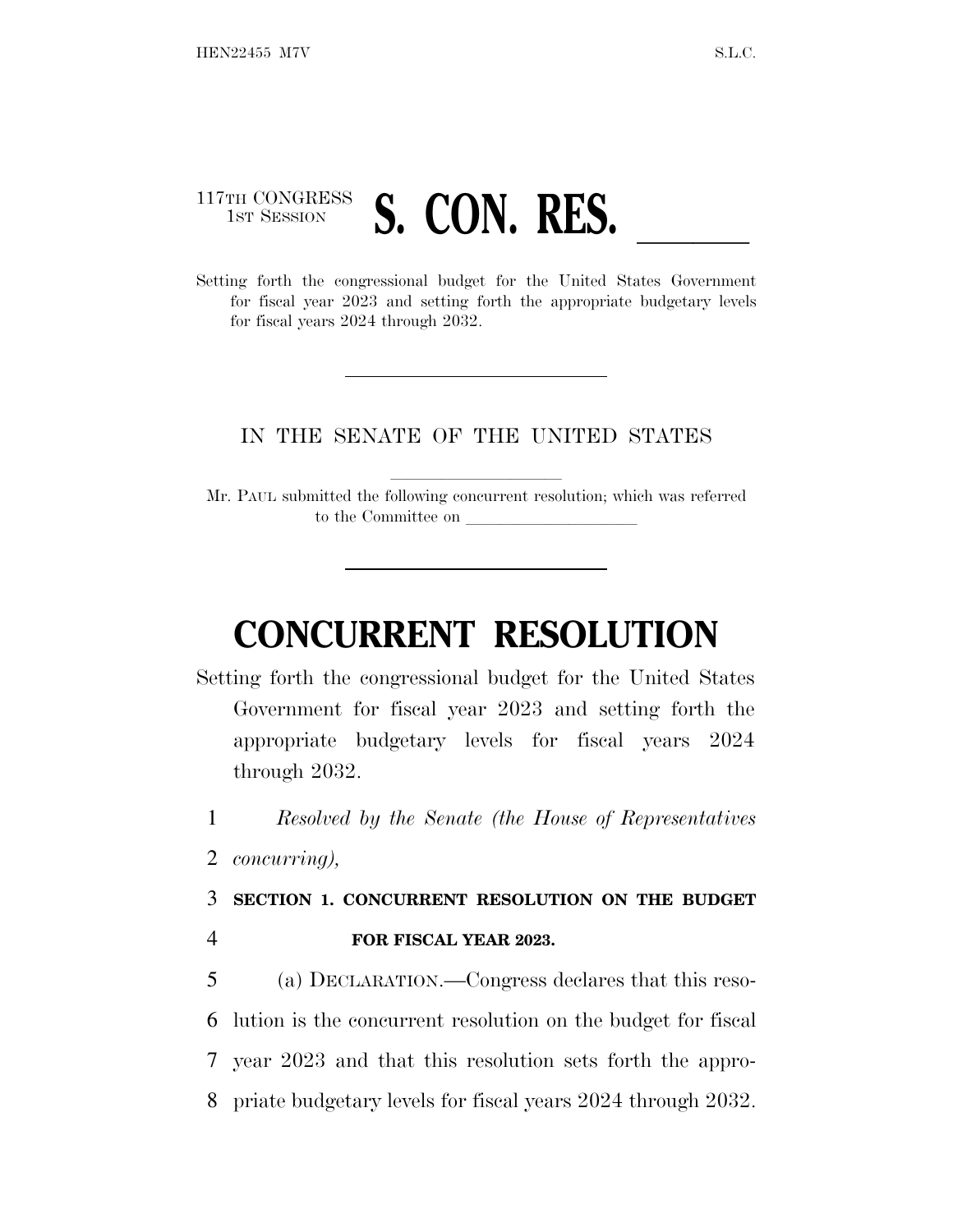## 1 (b) TABLE OF CONTENTS.—The table of contents for

### 2 this concurrent resolution is as follows:

Sec. 1. Concurrent resolution on the budget for fiscal year 2023.

#### TITLE I—RECOMMENDED LEVELS AND AMOUNTS

#### Subtitle A—Budgetary Levels in Both Houses

- Sec. 1101. Recommended levels and amounts.
- Sec. 1102. Major functional categories.

#### Subtitle B—Levels and Amounts in the Senate

- Sec. 1201. Social Security in the Senate.
- Sec. 1202. Postal Service discretionary administrative expenses in the Senate.

#### TITLE II—RESERVE FUNDS

- Sec. 2001. Deficit reduction fund for efficiencies, consolidations, and other savings.
- Sec. 2002. Reserve fund relating to health savings accounts.

#### TITLE III—BUDGET PROCESS

- Sec. 3001. Voting threshold for points of order.
- Sec. 3002. Emergency legislation.
- Sec. 3003. Enforcement of allocations, aggregates, and other levels.
- Sec. 3004. Point of order against legislation providing funding within more than 3 suballocations under section 302(b).
- Sec. 3005. Duplication determinations by the Congressional Budget Office.
- Sec. 3006. Breakdown of cost estimates by budget function.
- Sec. 3007. Sense of the Senate on treatment of reduction of appropriations levels to achieve savings.
- Sec. 3008. Prohibition on preemptive waivers.
- Sec. 3009. Adjustments for legislation reducing appropriations.
- Sec. 3010. Adjustments to reflect legislation not included in the baseline.
- Sec. 3011. Authority.
- Sec. 3012. Exercise of rulemaking powers.

# 3 **TITLE I—RECOMMENDED**

## 4 **LEVELS AND AMOUNTS**

# 5 **Subtitle A—Budgetary Levels in** 6 **Both Houses**

#### 7 **SEC. 1101. RECOMMENDED LEVELS AND AMOUNTS.**

8 The following budgetary levels are appropriate for 9 each of fiscal years 2023 through 2032: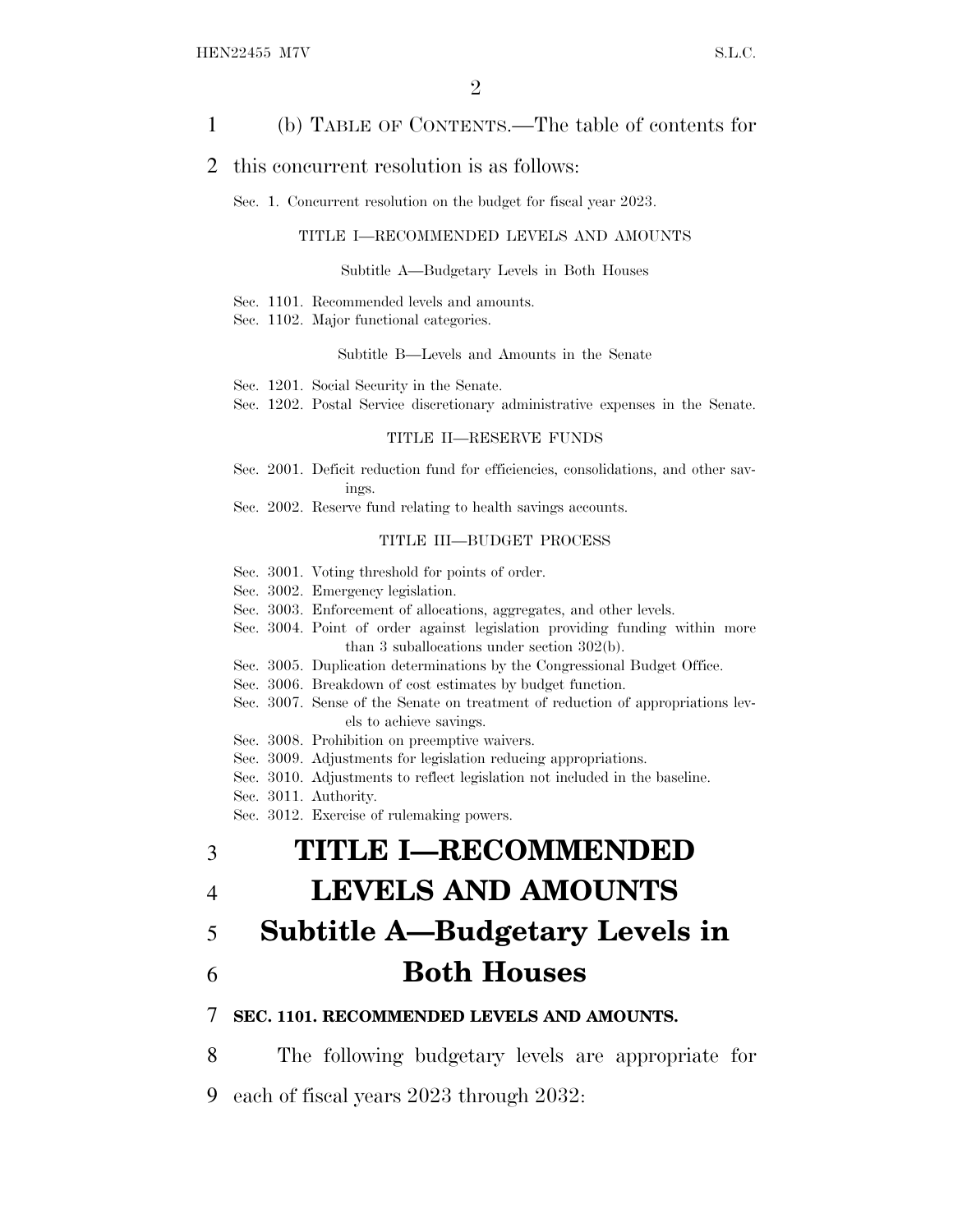| $\mathbf{1}$   | (1) FEDERAL REVENUES.—For purposes of the    |
|----------------|----------------------------------------------|
| $\overline{2}$ | enforcement of this resolution:              |
| 3              | (A) The recommended levels of Federal        |
| $\overline{4}$ | revenues are as follows:                     |
| 5              | Fiscal year 2023: \$3,753,966,000,000.       |
| 6              | Fiscal year 2024: \$3,736,891,000,000.       |
| 7              | Fiscal year 2025: \$3,747,002,000,000.       |
| 8              | Fiscal year 2026: \$3,840,831,000,000.       |
| 9              | Fiscal year 2027: \$3,927,828,000,000.       |
| 10             | Fiscal year 2028: \$4,051,594,000,000.       |
| 11             | Fiscal year 2029: $$4,207,417,000,000$ .     |
| 12             | Fiscal year 2030: \$4,372,177,000,000.       |
| 13             | Fiscal year 2031: \$4,546,524,000,000.       |
| 14             | Fiscal year 2032: \$4,735,590,000,000.       |
| 15             | (B) The amounts by which the aggregate       |
| 16             | levels of Federal revenues should be changed |
| 17             | are as follows:                              |
| 18             | Fiscal year 2023: \$0.                       |
| 19             | Fiscal year $2024: $0.$                      |
| 20             | Fiscal year $2025: $0.$                      |
| 21             | Fiscal year 2026: \$0.                       |
| 22             | Fiscal year $2027: $0.$                      |
| 23             | Fiscal year $2028: $0.$                      |
| 24             | Fiscal year $2029: $0.$                      |
| 25             | Fiscal year 2030: \$0.                       |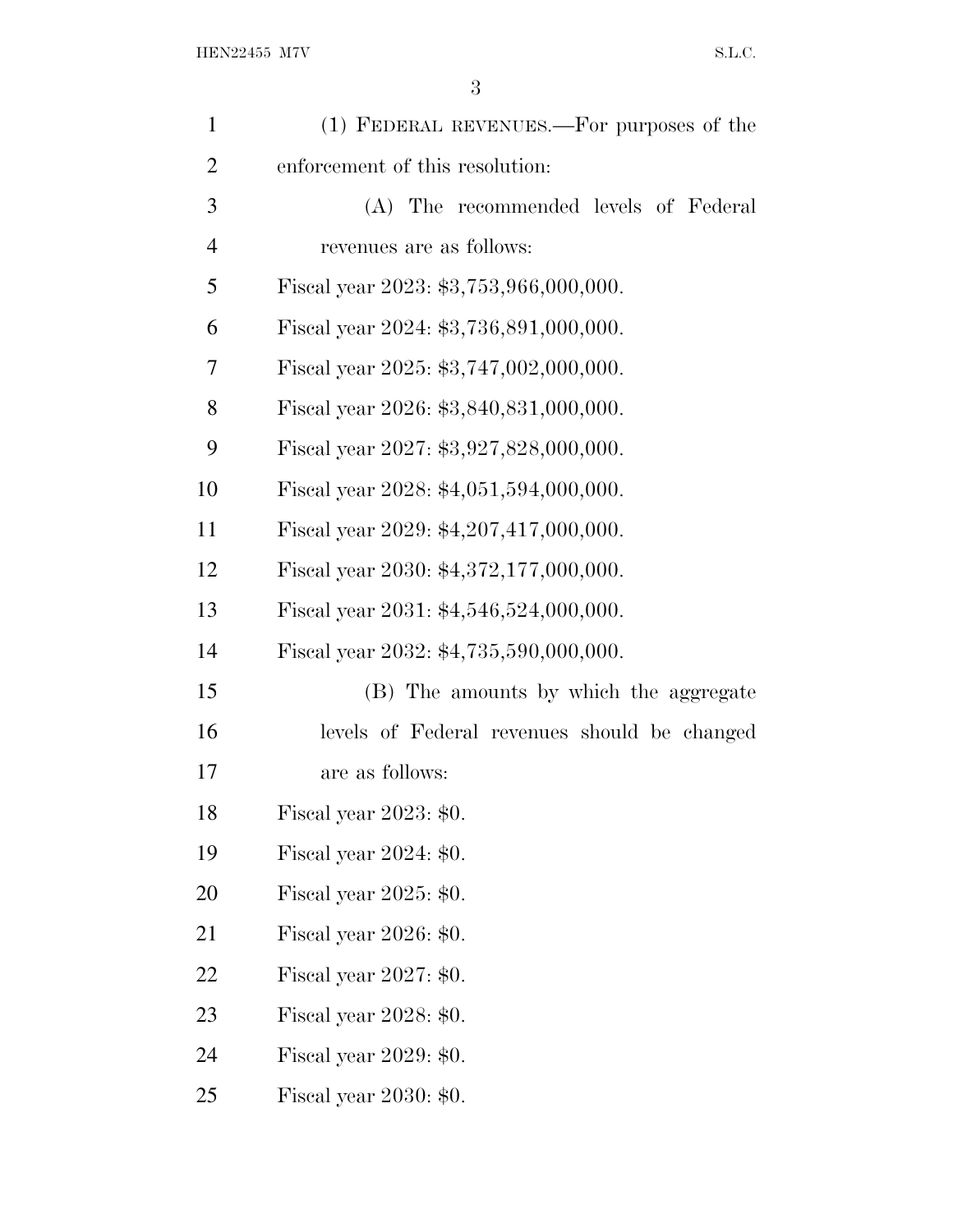| Fiscal year $2031: $0.$ |  |  |
|-------------------------|--|--|
|                         |  |  |

Fiscal year 2032: \$0.

| 3              | (2) NEW BUDGET AUTHORITY.—For purposes                 |
|----------------|--------------------------------------------------------|
| $\overline{4}$ | of the enforcement of this resolution, the appropriate |
| 5              | levels of total new budget authority are as follows:   |
| 6              | Fiscal year 2023: \$4,733,014,000,000.                 |
| 7              | Fiscal year 2024: \$4,296,377,000,000.                 |
| 8              | Fiscal year 2025: \$3,985,572,000,000.                 |
| 9              | Fiscal year 2026: \$3,747,332,000,000.                 |
| 10             | Fiscal year 2027: \$3,513,561,000,000.                 |
| 11             | Fiscal year 2028: \$3,829,915,000,000.                 |
| 12             | Fiscal year 2029: \$3,935,633,000,000.                 |
| 13             | Fiscal year 2030: \$4,057,079,000,000.                 |
| 14             | Fiscal year 2031: $$4,122,624,000,000$ .               |
| 15             | Fiscal year 2032: \$4,352,626,000,000.                 |
| 16             | (3) BUDGET OUTLAYS.—For purposes of the                |
| 17             | enforcement of this resolution, the appropriate levels |
| 18             | of total budget outlays are as follows:                |
| 19             | Fiscal year 2023: \$4,688,000,000,000.                 |
| 20             | Fiscal year 2024: \$4,406,720,000,000.                 |
| 21             | Fiscal year 2025: \$4,142,317,000,000.                 |
| 22             | Fiscal year 2026: \$3,893,778,000,000.                 |
| 23             | Fiscal year 2027: \$3,660,151,000,000.                 |
| 24             | Fiscal year 2028: \$3,769,956,000,000.                 |
| 25             | Fiscal year 2029: \$3,883,054,000,000.                 |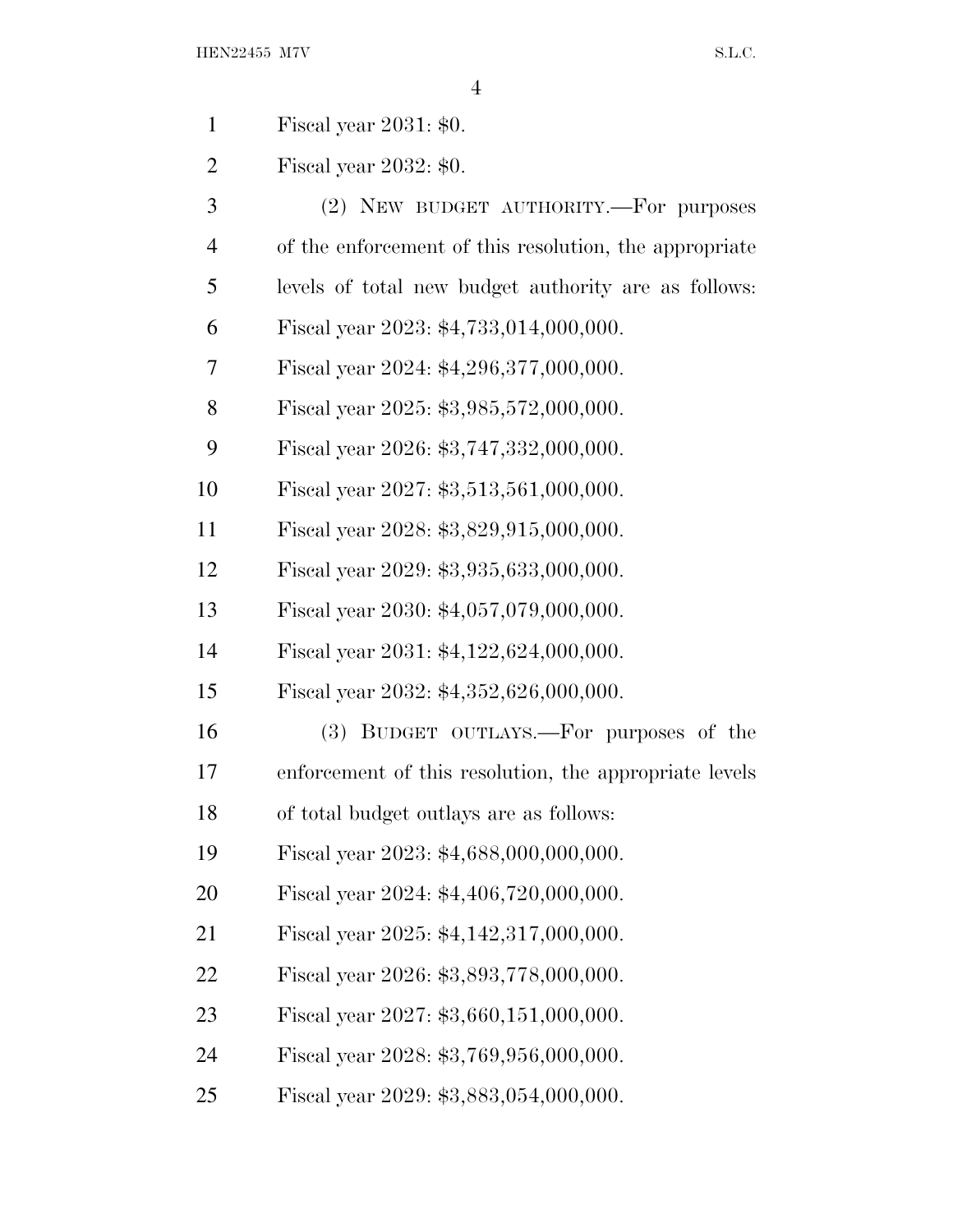| $\mathbf{1}$   | Fiscal year 2030: \$3,999,546,000,000.                          |
|----------------|-----------------------------------------------------------------|
| $\overline{2}$ | Fiscal year 2031: \$4,119,532,000,000.                          |
| 3              | Fiscal year 2032: \$4,284,314,000,000.                          |
| $\overline{4}$ | (4) DEFICITS.—For purposes of the enforce-                      |
| 5              | ment of this resolution, the amounts of the deficits            |
| 6              | are as follows:                                                 |
| 7              | Fiscal year 2023: $-\$934,034,000,000$ .                        |
| 8              | Fiscal year $2024: -\$669,829,000,000.$                         |
| 9              | Fiscal year $2025: -\$395,315,000,000.$                         |
| 10             | Fiscal year 2026: $-\frac{1}{2}52,947,000,000$ .                |
| 11             | Fiscal year 2027: $$267,677,000,000$ .                          |
| 12             | Fiscal year 2028: \$281,638,000,000.                            |
| 13             | Fiscal year 2029: \$324,363,000,000.                            |
| 14             | Fiscal year 2030: \$372,631,000,000.                            |
| 15             | Fiscal year 2031: \$426,992,000,000.                            |
| 16             | Fiscal year 2032: \$451,276,000,000.                            |
| 17             | PUBLIC DEBT.-Pursuant<br>(5)<br>section<br>to                   |
| 18             | $301(a)(5)$ of the Congressional Budget Act of 1974             |
| 19             | $(2 \text{ U.S.C. } 632(a)(5))$ , the appropriate levels of the |
| 20             | public debt are as follows:                                     |
| 21             | Fiscal year 2023: $$31,761,154,000,000$ .                       |
| 22             | Fiscal year 2024: \$32,588,955,000,000.                         |
| 23             | Fiscal year 2025: \$33,153,838,000,000.                         |
| 24             | Fiscal year 2026: \$33,359,357,000,000.                         |
| 25             | Fiscal year 2027: \$33,122,228,000,000.                         |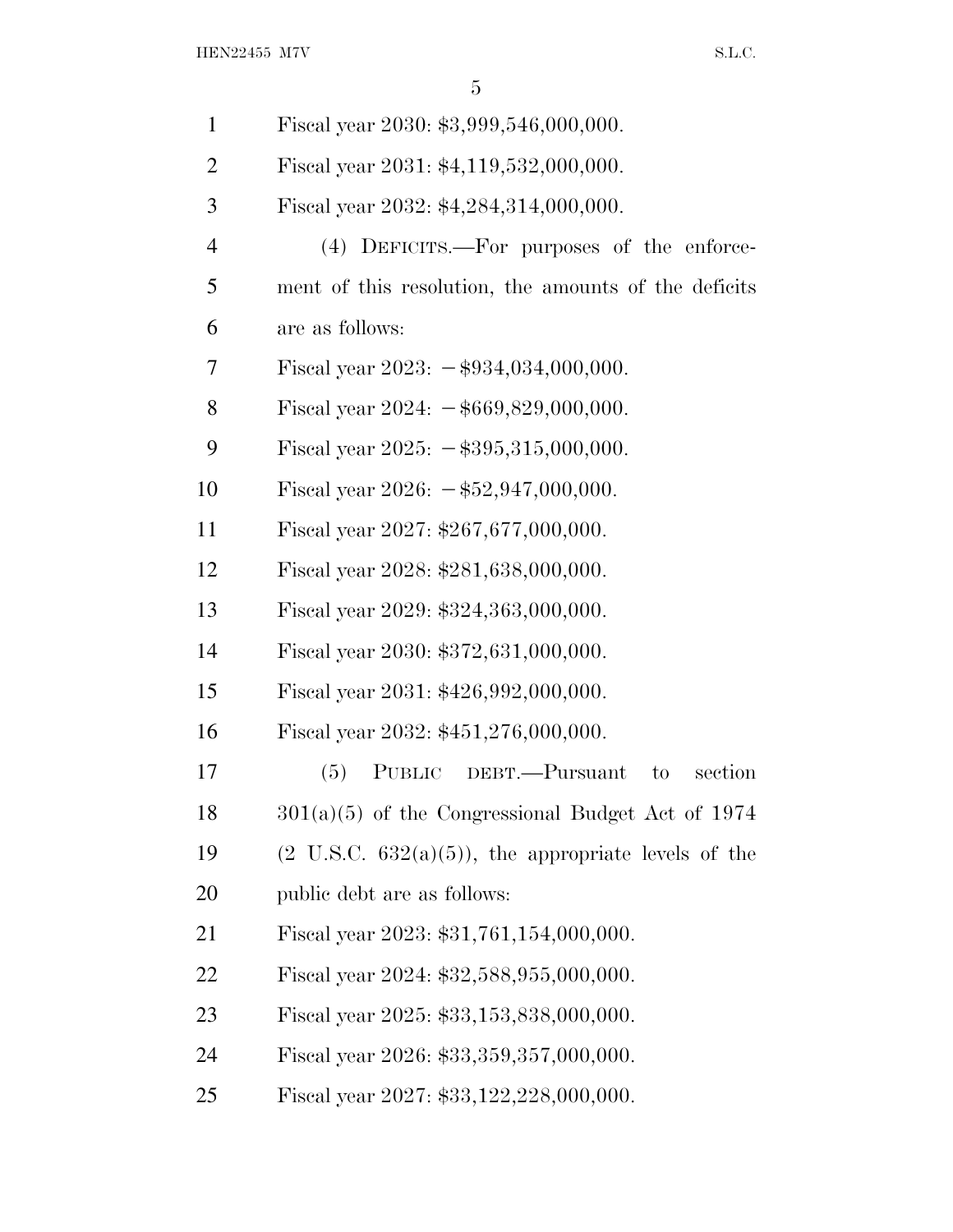${\rm HEN22455\ M7V} \qquad {\rm S.L.C.}$ 

| $\mathbf{1}$   | Fiscal year 2028: \$32,902,411,000,000.                      |
|----------------|--------------------------------------------------------------|
| $\overline{2}$ | Fiscal year 2029: \$32,691,715,000,000.                      |
| 3              | Fiscal year 2030: \$32,500,902,000,000.                      |
| $\overline{4}$ | Fiscal year 2031: \$32,248,671,000,000.                      |
| 5              | Fiscal year 2032: \$31,894,107,000,000.                      |
| 6              | $(6)$ DEBT HELD BY THE PUBLIC.—The appro-                    |
| 7              | priate levels of debt held by the public are as follows:     |
| 8              | Fiscal year 2023: \$25,192,786,000,000.                      |
| 9              | Fiscal year 2024: \$25,919,336,000,000.                      |
| 10             | Fiscal year 2025: \$26,470,042,000,000.                      |
| 11             | Fiscal year 2026: \$26,687,038,000,000.                      |
| 12             | Fiscal year 2027: \$26,612,846,000,000.                      |
| 13             | Fiscal year 2028: \$26,630,541,000,000.                      |
| 14             | Fiscal year 2029: \$26,603,095,000,000.                      |
| 15             | Fiscal year 2030: \$26,710,214,000,000.                      |
| 16             | Fiscal year 2031: \$26,753,264,000,000.                      |
| 17             | Fiscal year 2032: \$26,757,117,000,000.                      |
| 18             | SEC. 1102. MAJOR FUNCTIONAL CATEGORIES.                      |
| 19             | Congress determines and declares that the appro-             |
| 20             | priate levels of new budget authority and outlays for fiscal |
| 21             | years 2023 through 2032 for each major functional cat-       |
| 22             | egory are:                                                   |
| 23             | $(1)$ National Defense $(050)$ :                             |

Fiscal year 2023: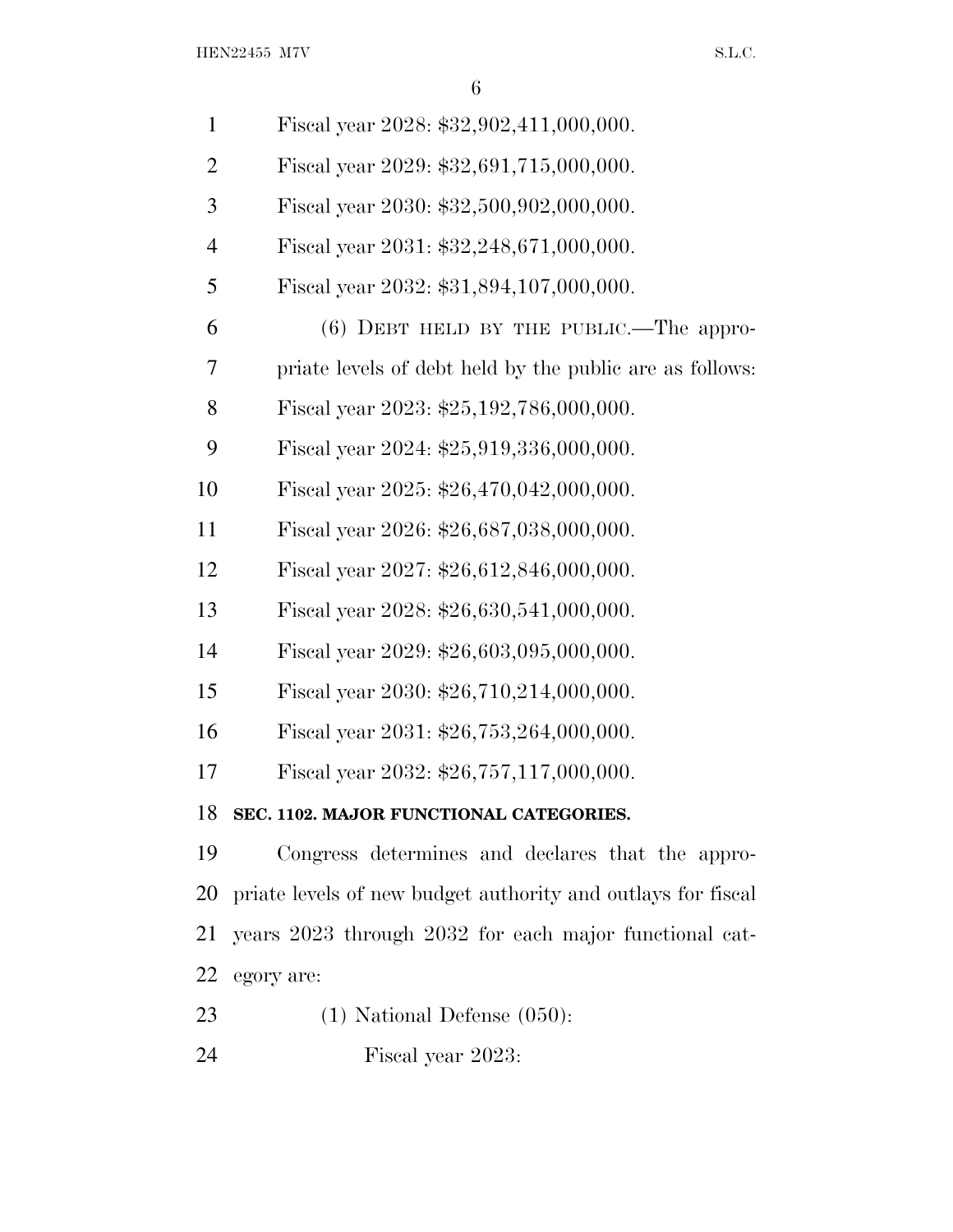| $\mathbf{1}$   | (A) | New                | budget                            | authority, |
|----------------|-----|--------------------|-----------------------------------|------------|
| $\overline{2}$ |     | \$841,468,000,000. |                                   |            |
| 3              |     |                    | (B) Outlays, \$808,162,000,000.   |            |
| $\overline{4}$ |     | Fiscal year 2024:  |                                   |            |
| 5              | (A) | New                | budget                            | authority, |
| 6              |     | \$864,903,000,000. |                                   |            |
| 7              |     |                    | (B) Outlays, \$828,083,000,000.   |            |
| 8              |     | Fiscal year 2025:  |                                   |            |
| 9              | (A) | New                | budget                            | authority, |
| 10             |     | \$886,552,000,000. |                                   |            |
| 11             |     |                    | $(B)$ Outlays, \$856,141,000,000. |            |
| 12             |     | Fiscal year 2026:  |                                   |            |
| 13             | (A) | New                | budget                            | authority, |
| 14             |     | \$908,158,000,000. |                                   |            |
| 15             |     |                    | (B) Outlays, \$878,102,000,000.   |            |
| 16             |     | Fiscal year 2027:  |                                   |            |
| 17             | (A) | <b>New</b>         | budget                            | authority, |
| 18             |     | \$930,764,000,000. |                                   |            |
| 19             |     |                    | (B) Outlays, \$900,086,000,000.   |            |
| 20             |     | Fiscal year 2028:  |                                   |            |
| 21             | (A) | New                | budget                            | authority, |
| 22             |     | \$954,148,000,000. |                                   |            |
| 23             |     |                    | (B) Outlays, \$928,847,000,000.   |            |
| 24             |     | Fiscal year 2029:  |                                   |            |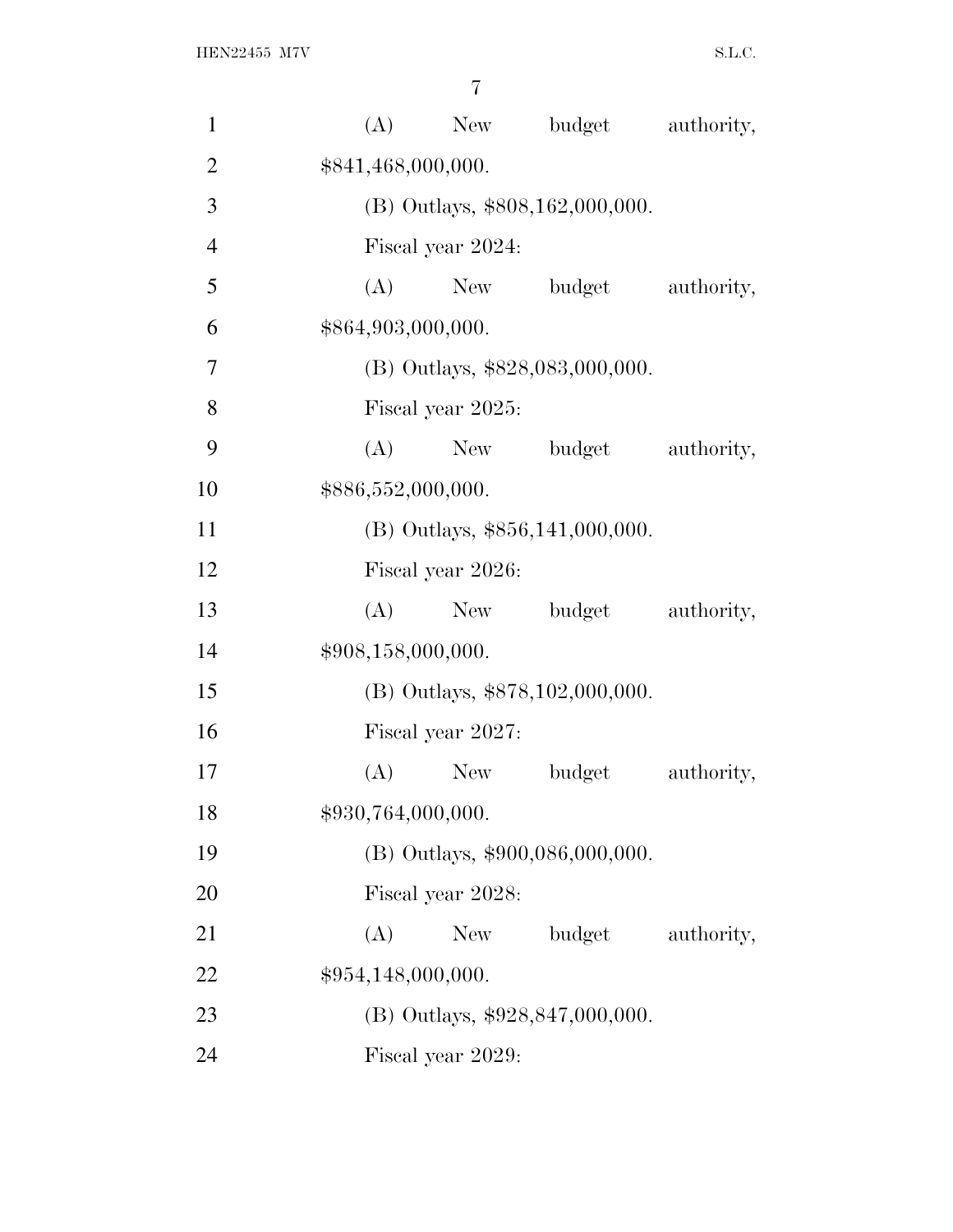| $\mathbf{1}$   | (A)<br>budget<br>authority,<br>New    |  |
|----------------|---------------------------------------|--|
| $\overline{2}$ | \$977,559,000,000.                    |  |
| 3              | (B) Outlays, \$939,564,000,000.       |  |
| $\overline{4}$ | Fiscal year 2030:                     |  |
| 5              | (A)<br>budget<br>authority,<br>New    |  |
| 6              | \$1,001,321,000,000.                  |  |
| $\overline{7}$ | (B) Outlays, \$968,791,000,000.       |  |
| 8              | Fiscal year 2031:                     |  |
| 9              | budget<br>(A)<br>New<br>authority,    |  |
| 10             | \$1,026,322,000,000.                  |  |
| 11             | (B) Outlays, \$992,818,000,000        |  |
| 12             | Fiscal year 2032:                     |  |
| 13             | $(A)$ New<br>budget<br>authority,     |  |
| 14             | \$1,049,254,000,000.                  |  |
| 15             | $(B)$ Outlays, \$1,016,041,000,000.   |  |
| 16             | $(2)$ International Affairs $(150)$ : |  |
| 17             | Fiscal year 2023:                     |  |
| 18             | (A) New budget<br>authority,          |  |
| 19             | \$72,110,000,000.                     |  |
| 20             | (B) Outlays, \$65,797,000,000.        |  |
| 21             | Fiscal year 2024:                     |  |
| 22             | (A)<br>budget<br>authority,<br>New    |  |
| 23             | \$71,842,000,000.                     |  |
| 24             | (B) Outlays, \$67,566,000,000.        |  |
| 25             | Fiscal year 2025:                     |  |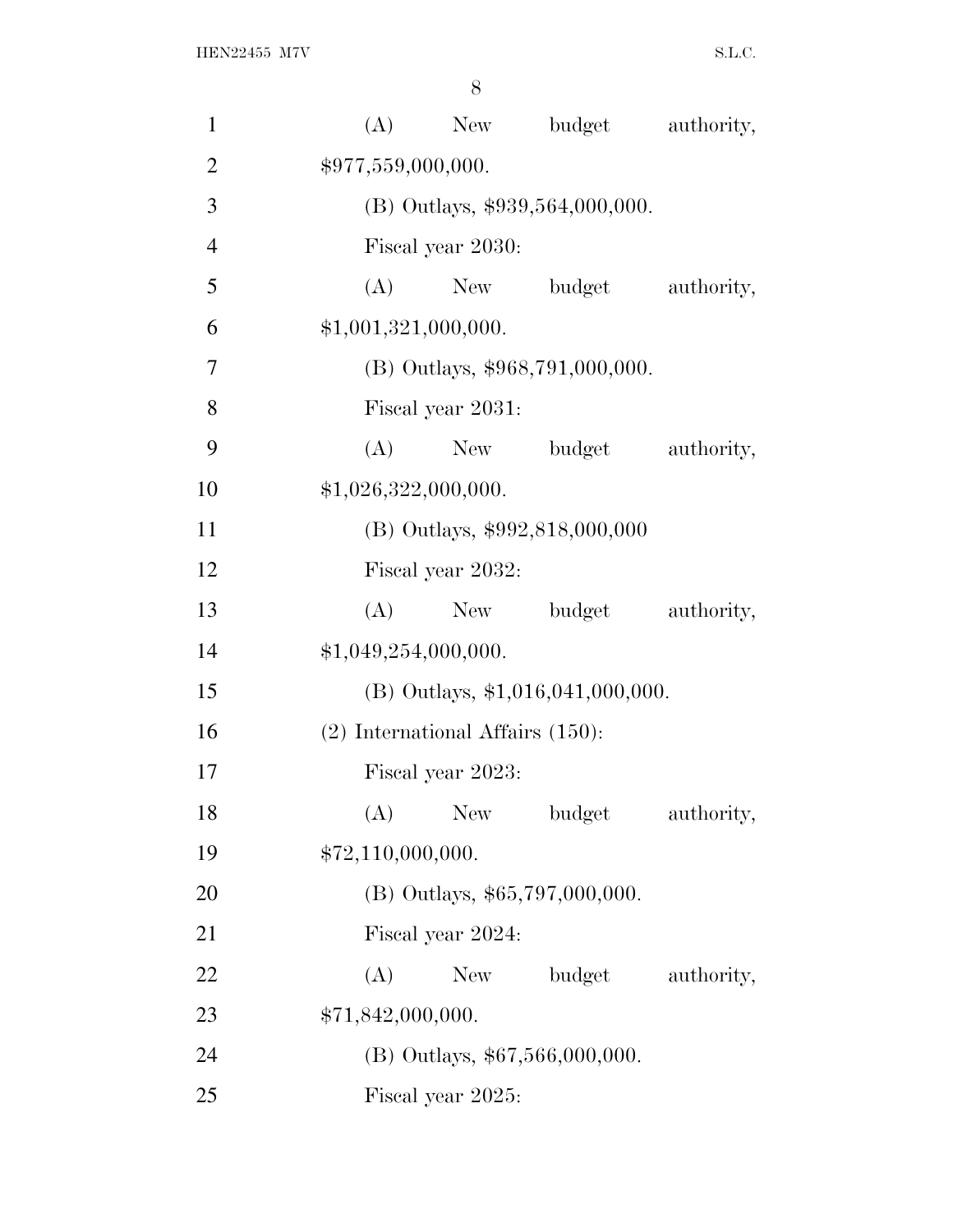| $\mathbf{1}$   | (A)               | New               | budget                           | authority, |
|----------------|-------------------|-------------------|----------------------------------|------------|
| $\overline{2}$ | \$73,417,000,000. |                   |                                  |            |
| 3              |                   |                   | (B) Outlays, \$70,326,000,000.   |            |
| $\overline{4}$ |                   | Fiscal year 2026: |                                  |            |
| 5              | (A)               | New               | budget                           | authority, |
| 6              | \$75,176,000,000. |                   |                                  |            |
| 7              |                   |                   | (B) Outlays, \$72,251,000,000.   |            |
| $8\,$          |                   | Fiscal year 2027: |                                  |            |
| 9              | (A)               |                   | New budget                       | authority, |
| 10             | \$76,942,000,000. |                   |                                  |            |
| 11             |                   |                   | (B) Outlays, \$73,775,000,000.   |            |
| 12             |                   | Fiscal year 2028: |                                  |            |
| 13             | (A)               | New               | budget                           | authority, |
| 14             | \$78,817,000,000. |                   |                                  |            |
| 15             |                   |                   | (B) Outlays, \$75,464,000,000.   |            |
| 16             |                   | Fiscal year 2029: |                                  |            |
| 17             | (A)               | <b>New</b>        | budget                           | authority, |
| 18             | \$80,669,000,000. |                   |                                  |            |
| 19             |                   |                   | (B) Outlays, \$77,206,000,000.   |            |
| 20             |                   | Fiscal year 2030: |                                  |            |
| 21             | (A)               | New               | budget                           | authority, |
| 22             | \$82,504,000,000. |                   |                                  |            |
| 23             |                   |                   | $(B)$ Outlays, \$79,116,000,000. |            |
| 24             |                   | Fiscal year 2031: |                                  |            |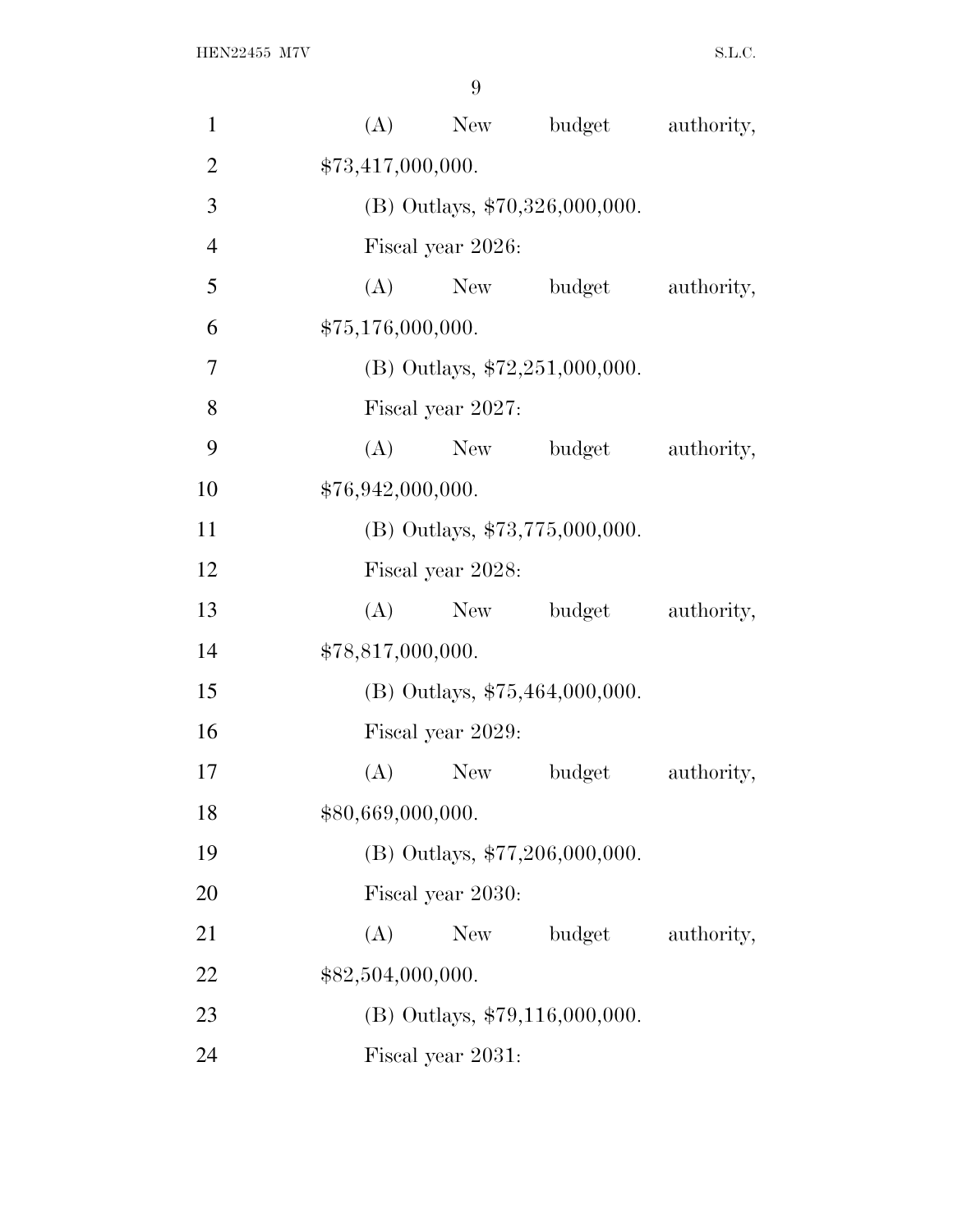| $\mathbf{1}$   |        |                   | $(A)$ New         | budget                                     | authority, |
|----------------|--------|-------------------|-------------------|--------------------------------------------|------------|
| $\overline{2}$ |        | \$84,402,000,000. |                   |                                            |            |
| 3              |        |                   |                   | $(B)$ Outlays, \$81,005,000,000.           |            |
| $\overline{4}$ |        |                   | Fiscal year 2032: |                                            |            |
| 5              |        |                   |                   | (A) New budget                             | authority, |
| 6              |        | \$86,363,000,000. |                   |                                            |            |
| $\overline{7}$ |        |                   |                   | $(B)$ Outlays, \$82,801,000,000.           |            |
| 8              |        |                   |                   | (3) General Science, Space, and Technology |            |
| 9              | (250): |                   |                   |                                            |            |
| 10             |        |                   | Fiscal year 2023: |                                            |            |
| 11             |        |                   | $(A)$ New         | budget                                     | authority, |
| 12             |        | \$41,244,000,000. |                   |                                            |            |
| 13             |        |                   |                   | (B) Outlays, \$39,348,000,000.             |            |
| 14             |        |                   | Fiscal year 2024: |                                            |            |
| 15             |        | (A)               | New               | budget                                     | authority, |
| 16             |        | \$42,241,000,000. |                   |                                            |            |
| 17             |        |                   |                   | (B) Outlays, \$41,319,000,000.             |            |
| 18             |        |                   | Fiscal year 2025: |                                            |            |
| 19             |        | (A)               | <b>New</b>        | budget                                     | authority, |
| 20             |        | \$43,172,000,000. |                   |                                            |            |
| 21             |        |                   |                   | (B) Outlays, \$42,283,000,000.             |            |
| 22             |        |                   | Fiscal year 2026: |                                            |            |
| 23             |        | (A)               | New               | budget                                     | authority, |
| 24             |        | \$44,127,000,000. |                   |                                            |            |
| 25             |        |                   |                   | (B) Outlays, \$43,113,000,000.             |            |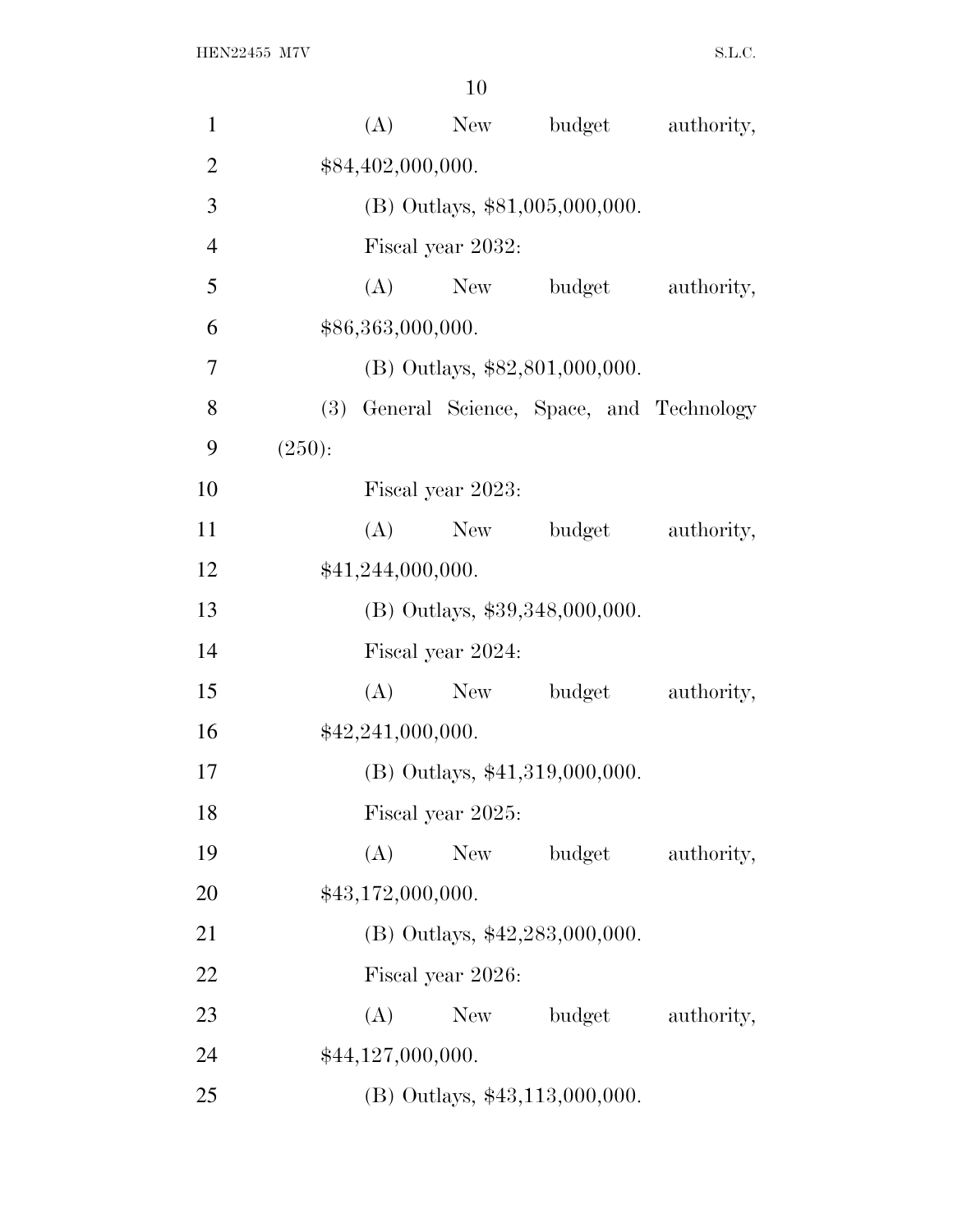| $\mathbf{1}$   | Fiscal year 2027:                  |  |
|----------------|------------------------------------|--|
| $\overline{2}$ | New budget<br>(A)<br>authority,    |  |
| 3              | \$45,127,000,000.                  |  |
| $\overline{4}$ | (B) Outlays, \$43,978,000,000.     |  |
| 5              | Fiscal year 2028:                  |  |
| 6              | (A)<br>New budget<br>authority,    |  |
| 7              | \$46,166,000,000.                  |  |
| 8              | (B) Outlays, \$44,830,000,000.     |  |
| 9              | Fiscal year 2029:                  |  |
| 10             | New budget<br>(A)<br>authority,    |  |
| 11             | \$47,206,000,000.                  |  |
| 12             | (B) Outlays, $$45,852,000,000$ .   |  |
| 13             | Fiscal year 2030:                  |  |
| 14             | (A)<br>New budget<br>authority,    |  |
| 15             | \$48,256,000,000.                  |  |
| 16             | (B) Outlays, \$46,886,000,000.     |  |
| 17             | Fiscal year 2031:                  |  |
| 18             | budget<br>New<br>(A)<br>authority, |  |
| 19             | \$49,344,000,000.                  |  |
| 20             | (B) Outlays, \$47,939,000,000.     |  |
| 21             | Fiscal year 2032:                  |  |
| 22             | (A)<br>New<br>budget<br>authority, |  |
| 23             | \$50,481,000,000.                  |  |
| 24             | $(B)$ Outlays, \$49,026,000,000.   |  |
| 25             | $(4)$ Energy $(270)$ :             |  |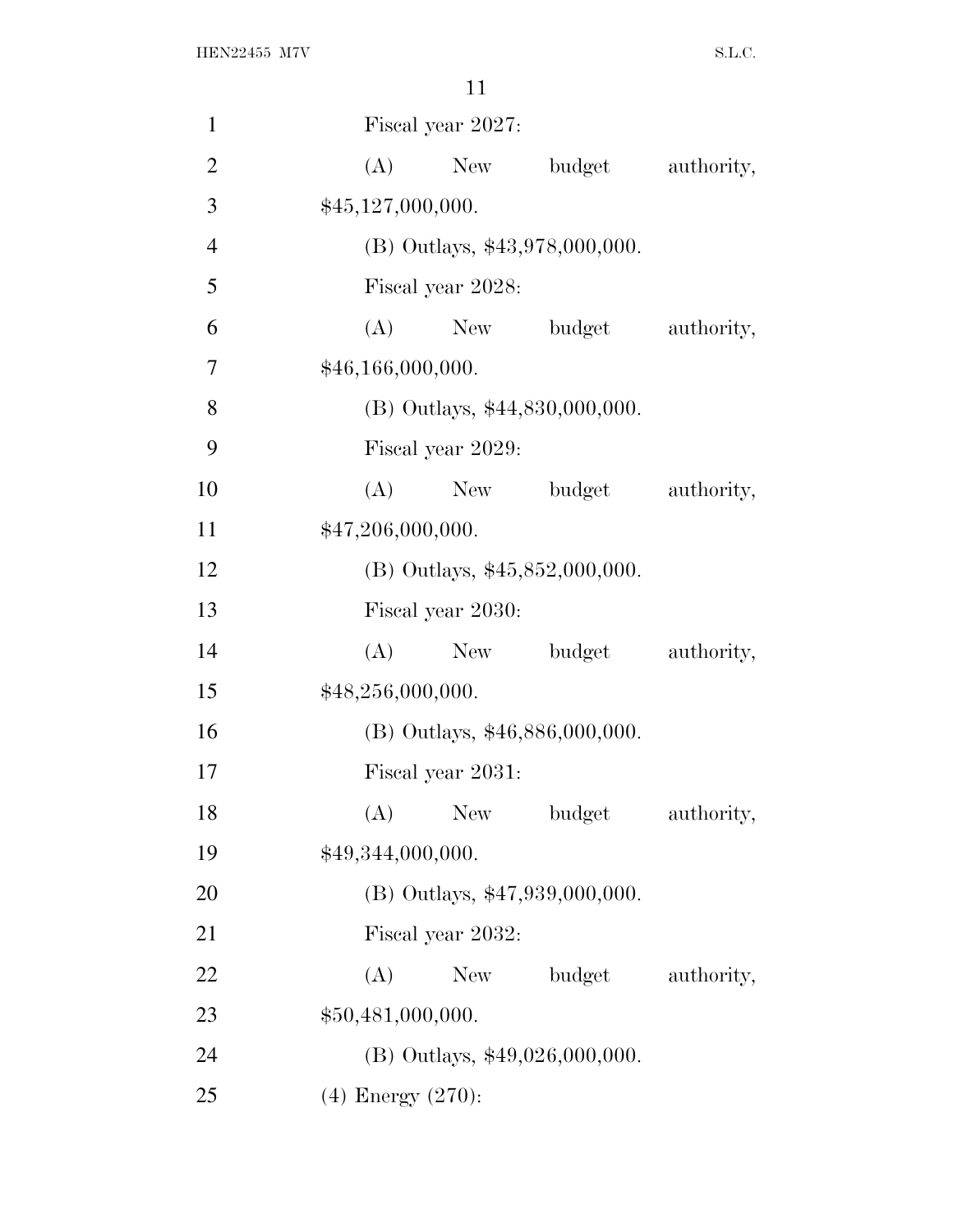| $\mathbf{1}$   | Fiscal year 2023:                  |  |
|----------------|------------------------------------|--|
| $\overline{2}$ | (A)<br>New<br>budget<br>authority, |  |
| 3              | \$19,641,000,000.                  |  |
| $\overline{4}$ | $(B)$ Outlays, \$4,419,000,000.    |  |
| 5              | Fiscal year 2024:                  |  |
| 6              | (A)<br>New<br>budget<br>authority, |  |
| 7              | \$18,722,000,000.                  |  |
| 8              | $(B)$ Outlays, \$15,390,000,000.   |  |
| 9              | Fiscal year 2025:                  |  |
| 10             | budget<br>$(A)$ New<br>authority,  |  |
| 11             | \$19,138,000,000.                  |  |
| 12             | $(B)$ Outlays, \$19,794,000,000.   |  |
| 13             | Fiscal year 2026:                  |  |
| 14             | budget<br>authority,<br>(A)<br>New |  |
| 15             | \$17,846,000,000.                  |  |
| 16             | (B) Outlays, $$21,646,000,000$ .   |  |
| 17             | Fiscal year 2027:                  |  |
| 18             | budget<br>New<br>authority,<br>(A) |  |
| 19             | \$18,326,000,000.                  |  |
| 20             | $(B)$ Outlays, \$20,121,000,000.   |  |
| 21             | Fiscal year 2028:                  |  |
| 22             | budget<br>(A)<br>New<br>authority, |  |
| 23             | \$19,681,000,000.                  |  |
| 24             | $(B)$ Outlays, \$20,127,000,000.   |  |
| 25             | Fiscal year 2029:                  |  |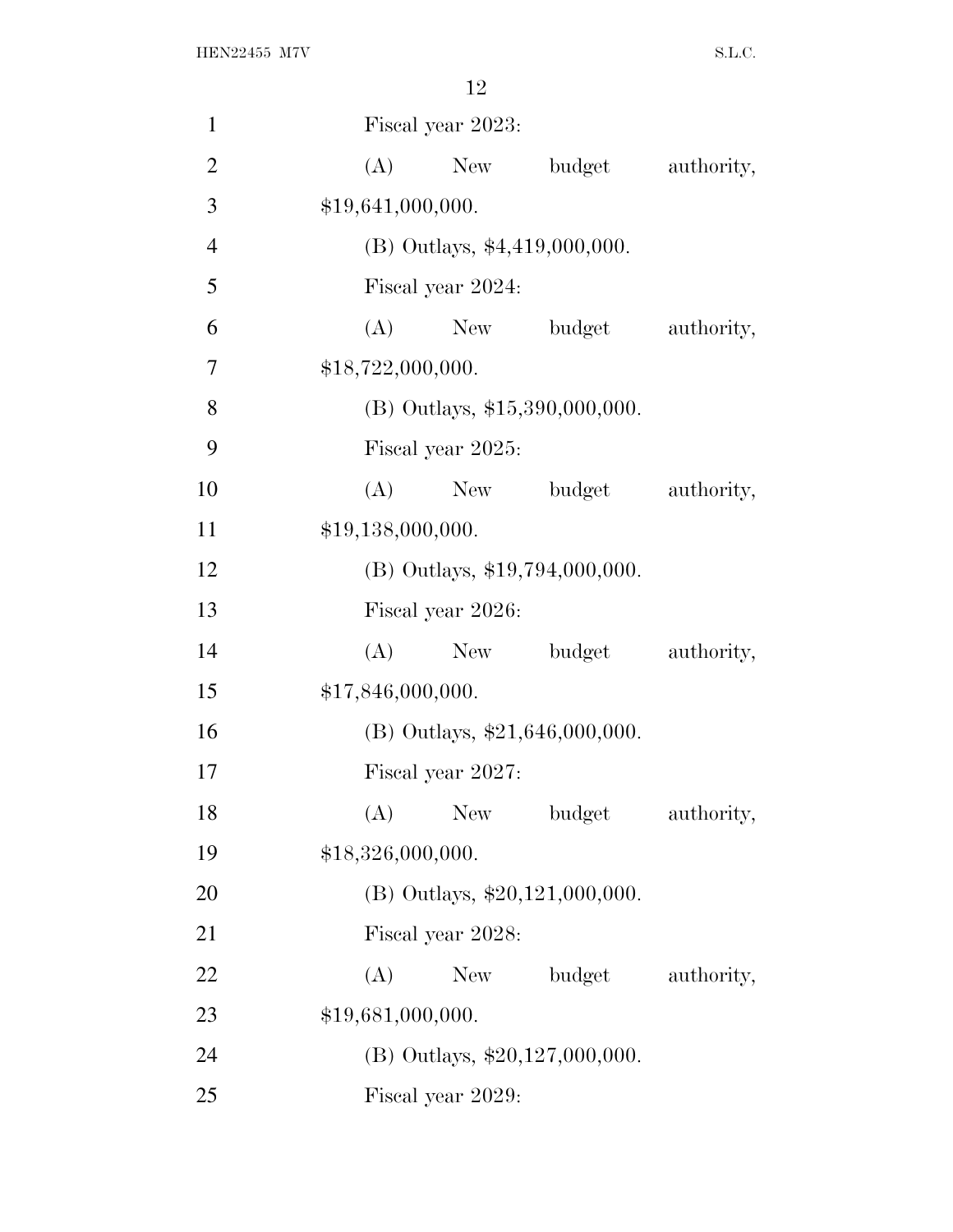| $\mathbf{1}$   | budget<br>(A)<br>New<br>authority,           |
|----------------|----------------------------------------------|
| $\overline{2}$ | \$20,531,000,000.                            |
| 3              | (B) Outlays, $$20,578,000,000$ .             |
| $\overline{4}$ | Fiscal year 2030:                            |
| 5              | (A)<br>New budget<br>authority,              |
| 6              | \$21,095,000,000.                            |
| 7              | $(B)$ Outlays, \$20,097,000,000.             |
| 8              | Fiscal year 2031:                            |
| 9              | (A)<br>New budget<br>authority,              |
| 10             | \$21,467,000,000.                            |
| 11             | (B) Outlays, \$19,962,000,000.               |
| 12             | Fiscal year 2032:                            |
| 13             | New budget<br>(A)<br>authority,              |
| 14             | \$24,130,000,000.                            |
| 15             | (B) Outlays, \$22,360,000,000.               |
| 16             | (5) Natural Resources and Environment (300): |
| 17             | Fiscal year 2023:                            |
| 18             | (A)<br>New<br>budget<br>authority,           |
| 19             | \$100,434,000,000.                           |
| 20             | $(B)$ Outlays, \$59,404,000,000.             |
| 21             | Fiscal year 2024:                            |
| 22             | budget<br>(A)<br>New<br>authority,           |
| 23             | \$104,159,000,000.                           |
| 24             | (B) Outlays, \$72,382,000,000.               |
| 25             | Fiscal year 2025:                            |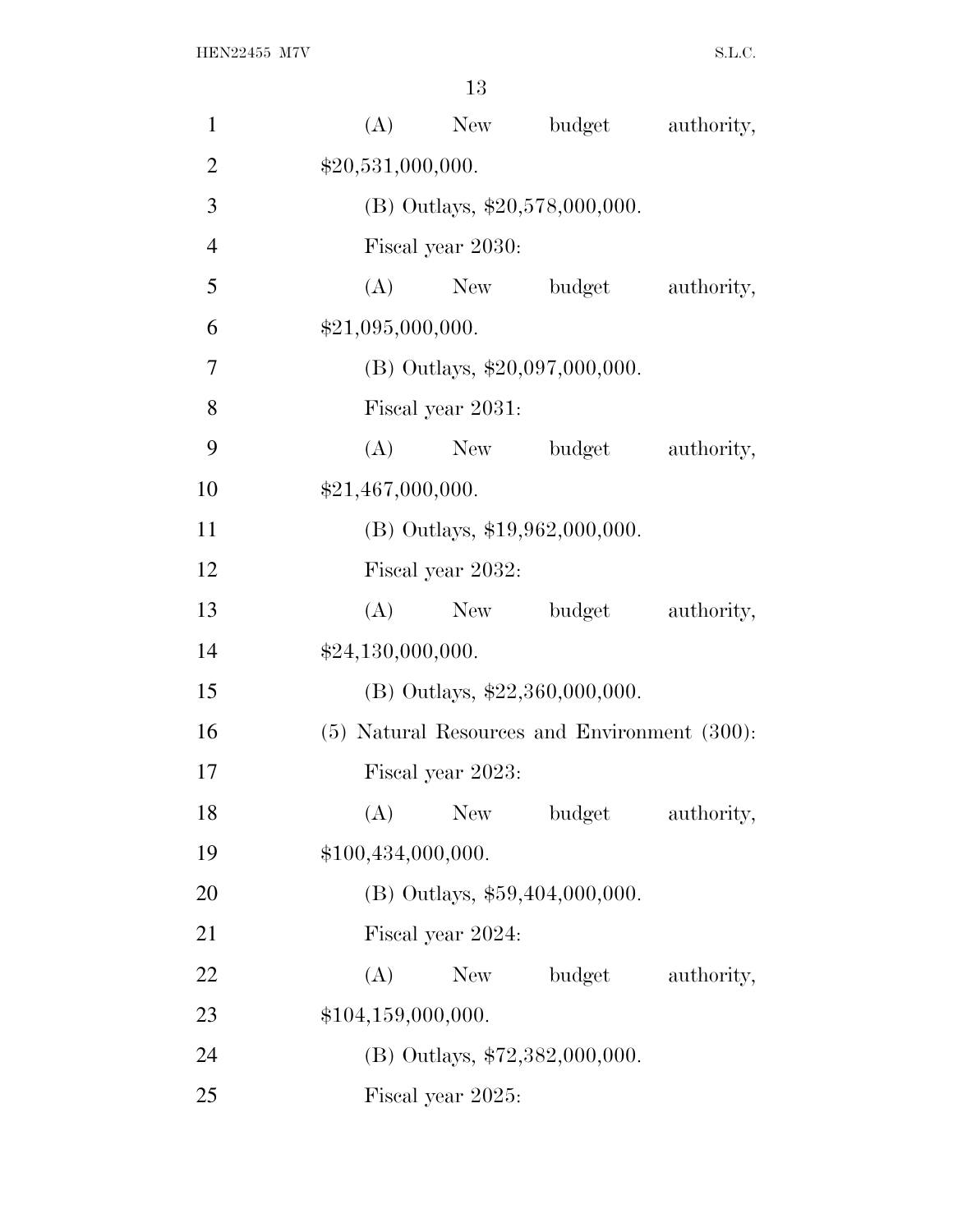| $\mathbf{1}$   | (A)                |                                | New budget                       | authority, |  |  |  |  |  |
|----------------|--------------------|--------------------------------|----------------------------------|------------|--|--|--|--|--|
| $\overline{2}$ |                    | \$106,946,000,000.             |                                  |            |  |  |  |  |  |
| 3              |                    | (B) Outlays, \$82,189,000,000. |                                  |            |  |  |  |  |  |
| $\overline{4}$ | Fiscal year 2026:  |                                |                                  |            |  |  |  |  |  |
| 5              | (A)                |                                | New budget                       | authority, |  |  |  |  |  |
| 6              | \$107,396,000,000. |                                |                                  |            |  |  |  |  |  |
| $\overline{7}$ |                    |                                | $(B)$ Outlays, \$89,371,000,000. |            |  |  |  |  |  |
| 8              | Fiscal year 2027:  |                                |                                  |            |  |  |  |  |  |
| 9              | (A)                | New                            | budget                           | authority, |  |  |  |  |  |
| 10             | \$109,703,000,000. |                                |                                  |            |  |  |  |  |  |
| 11             |                    |                                | (B) Outlays, \$94,290,000,000.   |            |  |  |  |  |  |
| 12             | Fiscal year 2028:  |                                |                                  |            |  |  |  |  |  |
| 13             | (A)                |                                | New budget                       | authority, |  |  |  |  |  |
| 14             | \$112,061,000,000. |                                |                                  |            |  |  |  |  |  |
| 15             |                    |                                | (B) Outlays, \$97,839,000,000.   |            |  |  |  |  |  |
| 16             | Fiscal year 2029:  |                                |                                  |            |  |  |  |  |  |
| 17             | (A)                | New                            | budget                           | authority, |  |  |  |  |  |
| 18             | \$114,505,000,000. |                                |                                  |            |  |  |  |  |  |
| 19             |                    |                                | (B) Outlays, \$100,988,000,000.  |            |  |  |  |  |  |
| 20             | Fiscal year 2030:  |                                |                                  |            |  |  |  |  |  |
| 21             | (A)                | New                            | budget                           | authority, |  |  |  |  |  |
| 22             | \$116,837,000,000. |                                |                                  |            |  |  |  |  |  |
| 23             |                    |                                | (B) Outlays, \$103,741,000,000.  |            |  |  |  |  |  |
| 24             |                    | Fiscal year 2031:              |                                  |            |  |  |  |  |  |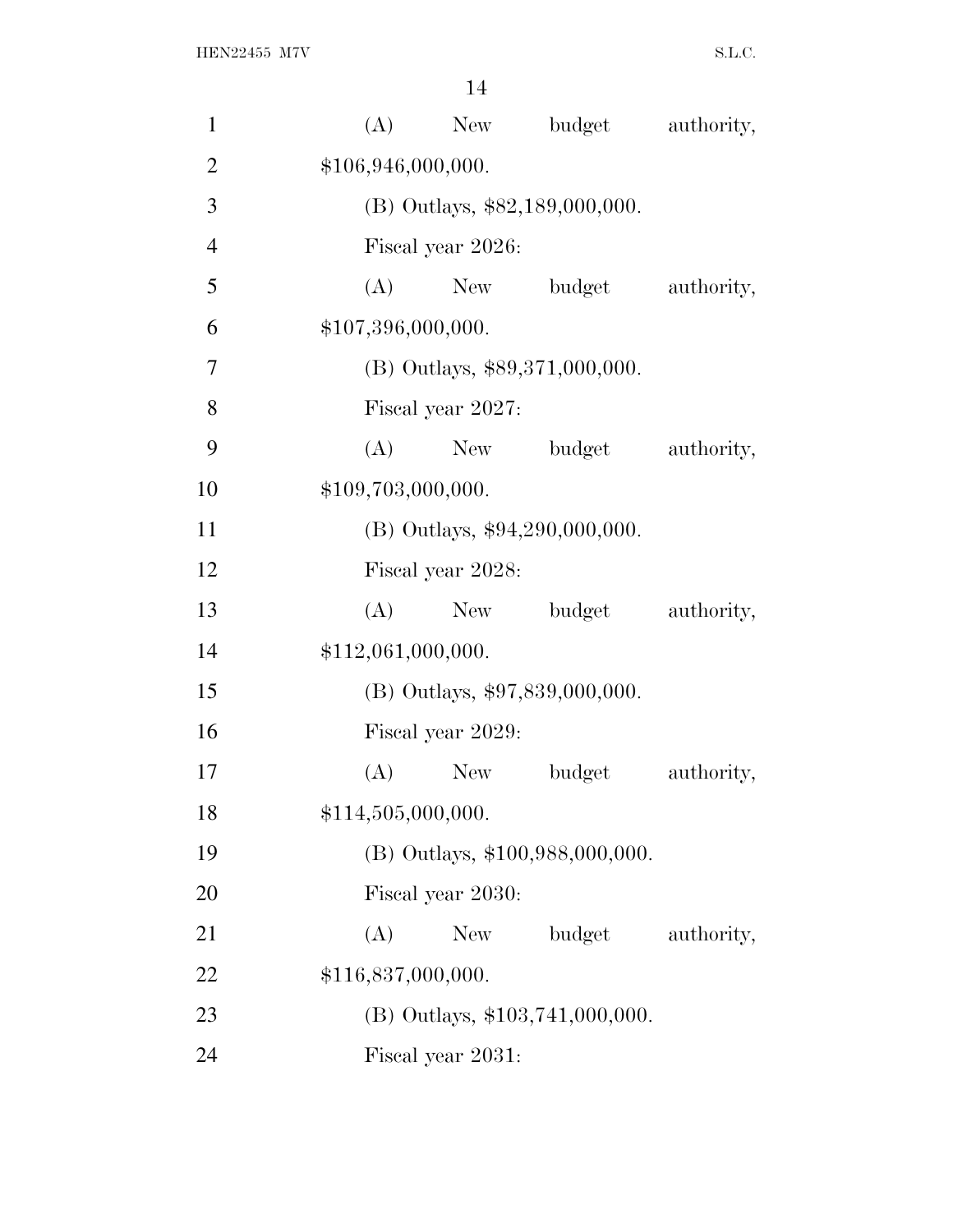| $\mathbf{1}$   | (A)                         | New                             | budget                           | authority, |  |  |  |  |  |
|----------------|-----------------------------|---------------------------------|----------------------------------|------------|--|--|--|--|--|
| $\overline{2}$ |                             | \$119,496,000,000.              |                                  |            |  |  |  |  |  |
| 3              |                             | (B) Outlays, \$106,680,000,000. |                                  |            |  |  |  |  |  |
| $\overline{4}$ | Fiscal year 2032:           |                                 |                                  |            |  |  |  |  |  |
| 5              | (A)                         | New                             | budget                           | authority, |  |  |  |  |  |
| 6              | \$122,860,000,000.          |                                 |                                  |            |  |  |  |  |  |
| 7              |                             |                                 | (B) Outlays, \$110,578,000,000.  |            |  |  |  |  |  |
| 8              | $(6)$ Agriculture $(350)$ : |                                 |                                  |            |  |  |  |  |  |
| 9              | Fiscal year 2023:           |                                 |                                  |            |  |  |  |  |  |
| 10             | (A)                         | New                             | budget                           | authority, |  |  |  |  |  |
| 11             | \$31,160,000,000.           |                                 |                                  |            |  |  |  |  |  |
| 12             |                             |                                 | (B) Outlays, \$40,388,000,000.   |            |  |  |  |  |  |
| 13             | Fiscal year 2024:           |                                 |                                  |            |  |  |  |  |  |
| 14             | (A)                         | New                             | budget                           | authority, |  |  |  |  |  |
| 15             | \$30,421,000,000.           |                                 |                                  |            |  |  |  |  |  |
| 16             |                             |                                 | $(B)$ Outlays, \$34,663,000,000. |            |  |  |  |  |  |
| 17             | Fiscal year 2025:           |                                 |                                  |            |  |  |  |  |  |
| 18             | (A)                         | <b>New</b>                      | budget                           | authority, |  |  |  |  |  |
| 19             | \$32,421,000,000.           |                                 |                                  |            |  |  |  |  |  |
| 20             |                             |                                 | (B) Outlays, \$32,229,000,000.   |            |  |  |  |  |  |
| 21             | Fiscal year 2026:           |                                 |                                  |            |  |  |  |  |  |
| 22             | (A)                         | New                             | budget                           | authority, |  |  |  |  |  |
| 23             | \$35,370,000,000.           |                                 |                                  |            |  |  |  |  |  |
| 24             |                             |                                 | (B) Outlays, \$34,988,000,000.   |            |  |  |  |  |  |
| 25             |                             | Fiscal year 2027:               |                                  |            |  |  |  |  |  |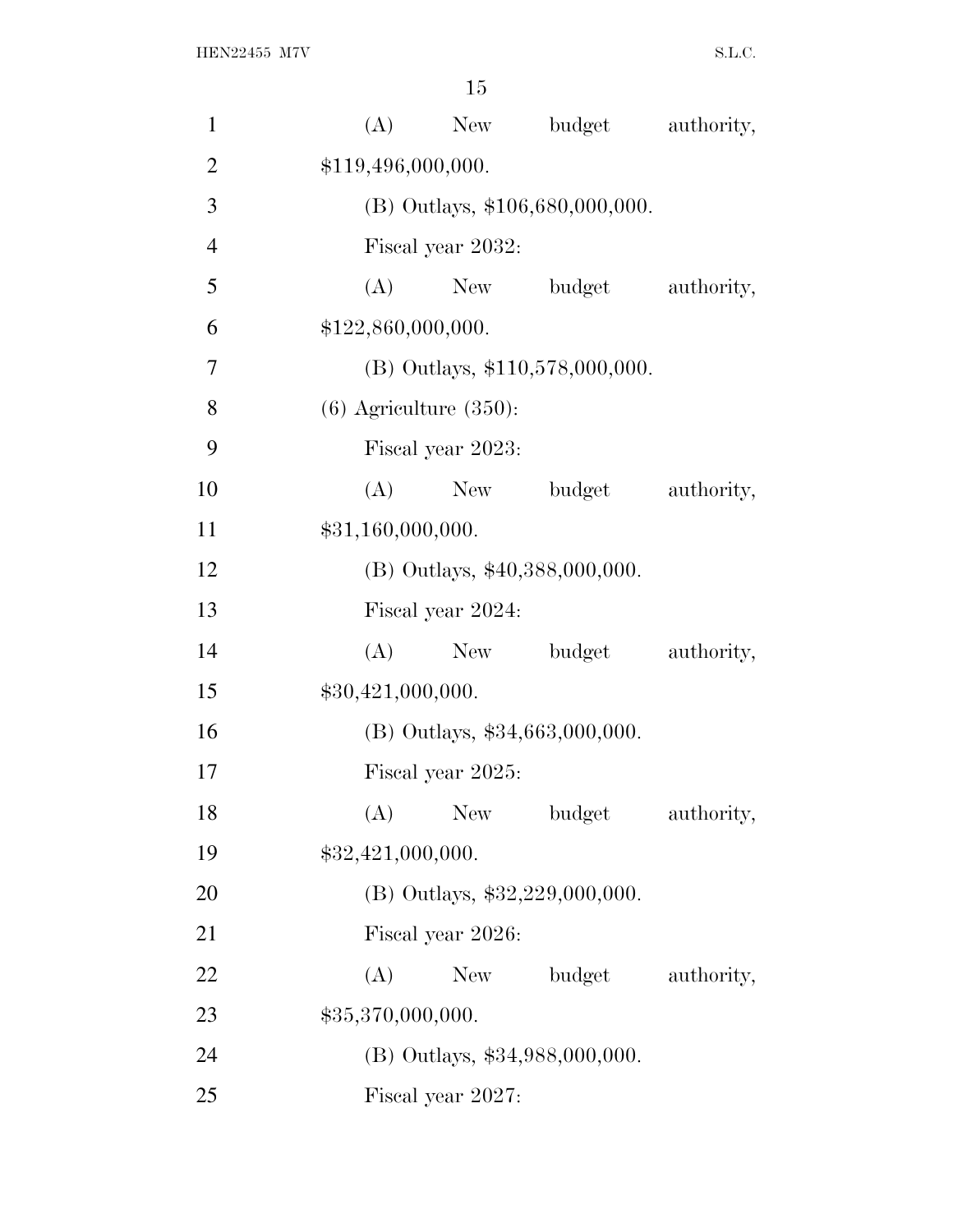| $\mathbf{1}$   | budget<br>(A)<br>New<br>authority,     |  |  |  |  |  |  |  |
|----------------|----------------------------------------|--|--|--|--|--|--|--|
| $\overline{2}$ | \$37,691,000,000.                      |  |  |  |  |  |  |  |
| 3              | (B) Outlays, \$36,796,000,000.         |  |  |  |  |  |  |  |
| $\overline{4}$ | Fiscal year 2028:                      |  |  |  |  |  |  |  |
| 5              | (A)<br>New budget<br>authority,        |  |  |  |  |  |  |  |
| 6              | \$38,991,000,000.                      |  |  |  |  |  |  |  |
| 7              | (B) Outlays, \$37,909,000,000.         |  |  |  |  |  |  |  |
| 8              | Fiscal year 2029:                      |  |  |  |  |  |  |  |
| 9              | budget<br>(A)<br>New<br>authority,     |  |  |  |  |  |  |  |
| 10             | \$38,687,000,000.                      |  |  |  |  |  |  |  |
| 11             | (B) Outlays, \$37,611,000,000.         |  |  |  |  |  |  |  |
| 12             | Fiscal year 2030:                      |  |  |  |  |  |  |  |
| 13             | New budget<br>(A)<br>authority,        |  |  |  |  |  |  |  |
| 14             | \$37,545,000,000.                      |  |  |  |  |  |  |  |
| 15             | $(B)$ Outlays, \$36,606,000,000.       |  |  |  |  |  |  |  |
| 16             | Fiscal year 2031:                      |  |  |  |  |  |  |  |
| 17             | budget<br>authority,<br>(A)<br>New \,  |  |  |  |  |  |  |  |
| 18             | \$37,519,000,000.                      |  |  |  |  |  |  |  |
| 19             | (B) Outlays, \$36,584,000,000.         |  |  |  |  |  |  |  |
| 20             | Fiscal year 2032:                      |  |  |  |  |  |  |  |
| 21             | budget<br>(A)<br>New<br>authority,     |  |  |  |  |  |  |  |
| 22             | \$38,503,000,000.                      |  |  |  |  |  |  |  |
| 23             | $(B)$ Outlays, \$37,206,000,000.       |  |  |  |  |  |  |  |
| 24             | (7) Commerce and Housing Credit (370): |  |  |  |  |  |  |  |
| 25             | Fiscal year 2023:                      |  |  |  |  |  |  |  |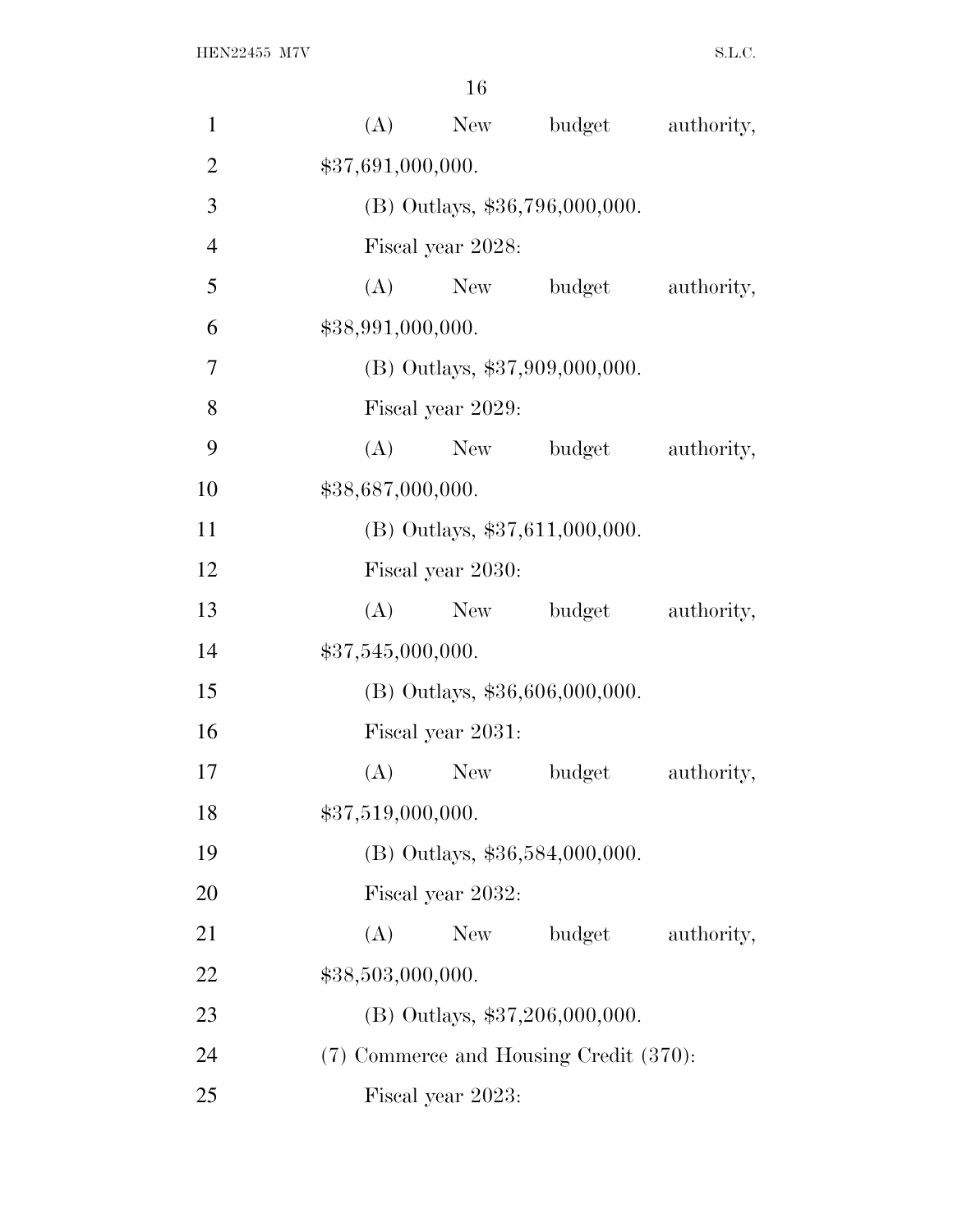| $\mathbf{1}$   | (A)               |                                  | New budget                       | authority, |  |  |  |  |  |
|----------------|-------------------|----------------------------------|----------------------------------|------------|--|--|--|--|--|
| $\overline{2}$ |                   | \$86,859,000,000.                |                                  |            |  |  |  |  |  |
| 3              |                   | $(B)$ Outlays, \$21,218,000,000. |                                  |            |  |  |  |  |  |
| $\overline{4}$ |                   | Fiscal year 2024:                |                                  |            |  |  |  |  |  |
| 5              |                   |                                  | (A) New budget                   | authority, |  |  |  |  |  |
| 6              | \$91,925,000,000. |                                  |                                  |            |  |  |  |  |  |
| 7              |                   |                                  | (B) Outlays, \$33,722,000,000.   |            |  |  |  |  |  |
| 8              |                   | Fiscal year 2025:                |                                  |            |  |  |  |  |  |
| 9              | (A)               |                                  | New budget                       | authority, |  |  |  |  |  |
| 10             | \$95,317,000,000. |                                  |                                  |            |  |  |  |  |  |
| 11             |                   |                                  | (B) Outlays, \$44,455,000,000.   |            |  |  |  |  |  |
| 12             |                   | Fiscal year 2026:                |                                  |            |  |  |  |  |  |
| 13             | (A)               |                                  | New budget                       | authority, |  |  |  |  |  |
| 14             | \$97,232,000,000. |                                  |                                  |            |  |  |  |  |  |
| 15             |                   |                                  | (B) Outlays, \$54,654,000,000.   |            |  |  |  |  |  |
| 16             |                   | Fiscal year 2027:                |                                  |            |  |  |  |  |  |
| 17             | (A)               | New                              | budget                           | authority, |  |  |  |  |  |
| 18             | \$97,733,000,000. |                                  |                                  |            |  |  |  |  |  |
| 19             |                   |                                  | $(B)$ Outlays, \$62,155,000,000. |            |  |  |  |  |  |
| 20             |                   | Fiscal year 2028:                |                                  |            |  |  |  |  |  |
| 21             | (A)               | New                              | budget                           | authority, |  |  |  |  |  |
| 22             | \$98,210,000,000. |                                  |                                  |            |  |  |  |  |  |
| 23             |                   |                                  | (B) Outlays, \$67,496,000,000.   |            |  |  |  |  |  |
| 24             |                   | Fiscal year 2029:                |                                  |            |  |  |  |  |  |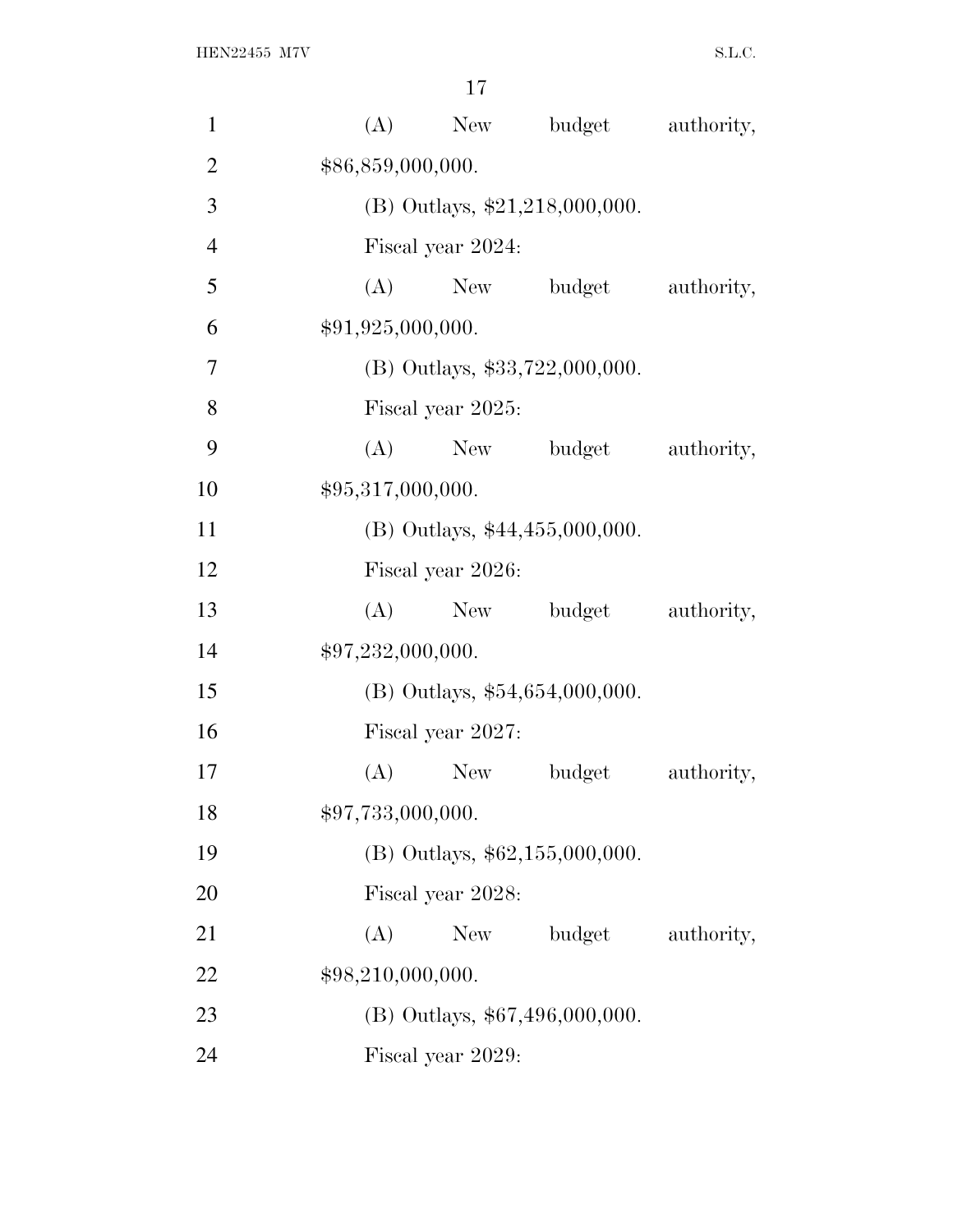| $\mathbf{1}$   | (A)                            |                                | New budget                        | authority, |  |  |  |  |
|----------------|--------------------------------|--------------------------------|-----------------------------------|------------|--|--|--|--|
| $\overline{2}$ |                                | \$99,119,000,000.              |                                   |            |  |  |  |  |
| 3              |                                | (B) Outlays, \$68,033,000,000. |                                   |            |  |  |  |  |
| $\overline{4}$ | Fiscal year 2030:              |                                |                                   |            |  |  |  |  |
| 5              | (A)                            | New                            | budget                            | authority, |  |  |  |  |
| 6              | \$100,168,000,000.             |                                |                                   |            |  |  |  |  |
| 7              |                                |                                | (B) Outlays, \$67,887,000,000.    |            |  |  |  |  |
| 8              | Fiscal year 2031:              |                                |                                   |            |  |  |  |  |
| 9              | (A)                            |                                | New budget                        | authority, |  |  |  |  |
| 10             | \$101,725,000,000.             |                                |                                   |            |  |  |  |  |
| 11             |                                |                                | (B) Outlays, \$67,844,000,000.    |            |  |  |  |  |
| 12             | Fiscal year 2032:              |                                |                                   |            |  |  |  |  |
| 13             | (A)                            |                                | New budget                        | authority, |  |  |  |  |
| 14             | \$103,945,000,000.             |                                |                                   |            |  |  |  |  |
| 15             |                                |                                | (B) Outlays, \$68,730,000,000.    |            |  |  |  |  |
| 16             | $(8)$ Transportation $(400)$ : |                                |                                   |            |  |  |  |  |
| 17             | Fiscal year 2023:              |                                |                                   |            |  |  |  |  |
| 18             | (A)                            | <b>New</b>                     | budget                            | authority, |  |  |  |  |
| 19             | \$165,184,000,000.             |                                |                                   |            |  |  |  |  |
| 20             |                                |                                | $(B)$ Outlays, \$134,017,000,000. |            |  |  |  |  |
| 21             | Fiscal year 2024:              |                                |                                   |            |  |  |  |  |
| 22             | (A)                            | New                            | budget                            | authority, |  |  |  |  |
| 23             | \$168,551,000,000.             |                                |                                   |            |  |  |  |  |
| 24             |                                |                                | (B) Outlays, \$143,749,000,000.   |            |  |  |  |  |
| 25             |                                | Fiscal year 2025:              |                                   |            |  |  |  |  |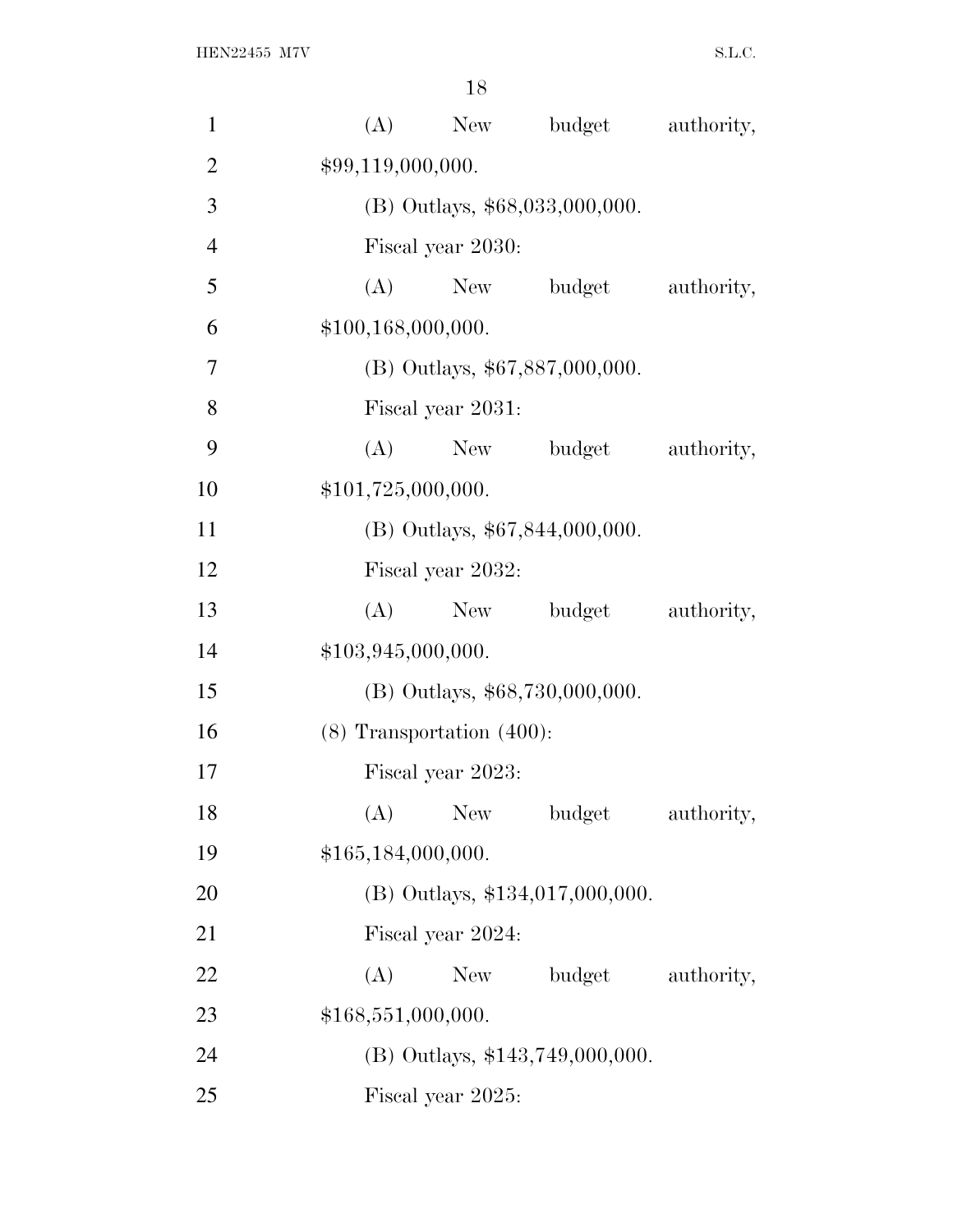| $\mathbf{1}$   | (A) | New                               | budget                            | authority, |  |  |  |  |  |
|----------------|-----|-----------------------------------|-----------------------------------|------------|--|--|--|--|--|
| $\overline{2}$ |     | \$171,110,000,000.                |                                   |            |  |  |  |  |  |
| 3              |     | $(B)$ Outlays, \$154,584,000,000. |                                   |            |  |  |  |  |  |
| $\overline{4}$ |     | Fiscal year 2026:                 |                                   |            |  |  |  |  |  |
| 5              | (A) | New                               | budget                            | authority, |  |  |  |  |  |
| 6              |     | \$174,174,000,000.                |                                   |            |  |  |  |  |  |
| 7              |     |                                   | $(B)$ Outlays, \$162,323,000,000. |            |  |  |  |  |  |
| 8              |     | Fiscal year 2027:                 |                                   |            |  |  |  |  |  |
| 9              | (A) | New                               | budget                            | authority, |  |  |  |  |  |
| 10             |     | \$176,575,000,000.                |                                   |            |  |  |  |  |  |
| 11             |     |                                   | (B) Outlays, \$169,448,000,000.   |            |  |  |  |  |  |
| 12             |     | Fiscal year 2028:                 |                                   |            |  |  |  |  |  |
| 13             | (A) | New                               | budget                            | authority, |  |  |  |  |  |
| 14             |     | \$178,934,000,000.                |                                   |            |  |  |  |  |  |
| 15             |     |                                   | (B) Outlays, \$174,010,000,000.   |            |  |  |  |  |  |
| 16             |     | Fiscal year 2029:                 |                                   |            |  |  |  |  |  |
| 17             | (A) | <b>New</b>                        | budget                            | authority, |  |  |  |  |  |
| 18             |     | \$181,031,000,000.                |                                   |            |  |  |  |  |  |
| 19             |     |                                   | (B) Outlays, \$177,958,000,000.   |            |  |  |  |  |  |
| 20             |     | Fiscal year 2030:                 |                                   |            |  |  |  |  |  |
| 21             | (A) | New                               | budget                            | authority, |  |  |  |  |  |
| 22             |     | \$178,065,000,000.                |                                   |            |  |  |  |  |  |
| 23             |     |                                   | (B) Outlays, \$178,254,000,000.   |            |  |  |  |  |  |
| 24             |     | Fiscal year 2031:                 |                                   |            |  |  |  |  |  |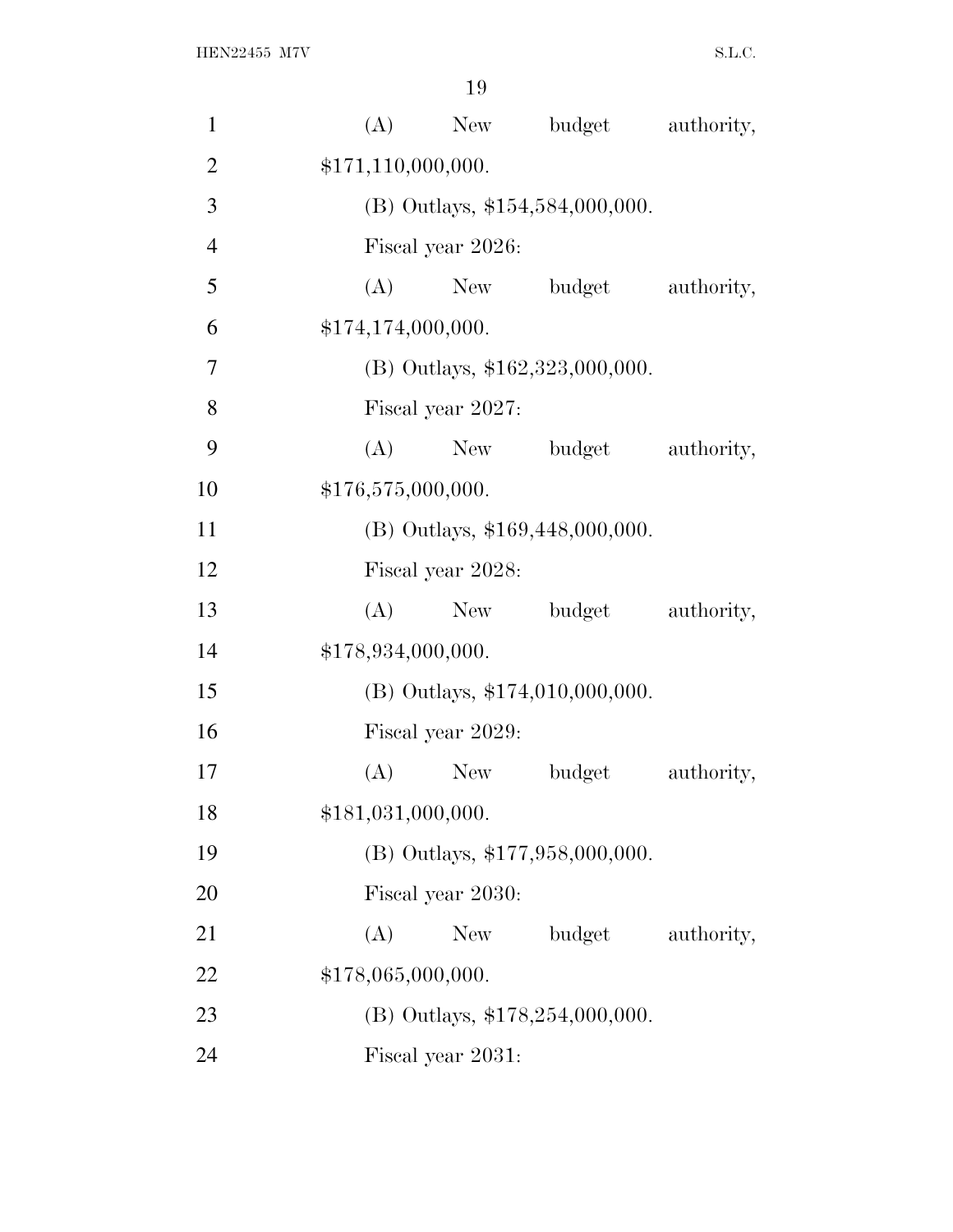| $\mathbf{1}$   |        | (A)                             | New                               | budget | authority,                         |  |  |  |
|----------------|--------|---------------------------------|-----------------------------------|--------|------------------------------------|--|--|--|
| $\overline{2}$ |        | \$180,397,000,000.              |                                   |        |                                    |  |  |  |
| 3              |        | (B) Outlays, \$183,113,000,000. |                                   |        |                                    |  |  |  |
| $\overline{4}$ |        |                                 | Fiscal year 2032:                 |        |                                    |  |  |  |
| 5              |        | (A)                             | New                               | budget | authority,                         |  |  |  |
| 6              |        |                                 | \$188,636,000,000.                |        |                                    |  |  |  |
| $\tau$         |        |                                 | (B) Outlays, $$192,617,000,000$ . |        |                                    |  |  |  |
| 8              | (9)    |                                 |                                   |        | Community and Regional Development |  |  |  |
| 9              | (450): |                                 |                                   |        |                                    |  |  |  |
| 10             |        |                                 | Fiscal year 2023:                 |        |                                    |  |  |  |
| 11             |        | (A)                             | New                               | budget | authority,                         |  |  |  |
| 12             |        |                                 | \$47,737,000,000.                 |        |                                    |  |  |  |
| 13             |        | (B) Outlays, \$59,990,000,000.  |                                   |        |                                    |  |  |  |
| 14             |        |                                 | Fiscal year 2024:                 |        |                                    |  |  |  |
| 15             |        | (A)                             | New                               | budget | authority,                         |  |  |  |
| 16             |        |                                 | \$48,716,000,000.                 |        |                                    |  |  |  |
| 17             |        |                                 | (B) Outlays, \$56,300,000,000.    |        |                                    |  |  |  |
| 18             |        |                                 | Fiscal year 2025:                 |        |                                    |  |  |  |
| 19             |        | (A)                             | <b>New</b>                        | budget | authority,                         |  |  |  |
| 20             |        |                                 | \$49,506,000,000.                 |        |                                    |  |  |  |
| 21             |        |                                 | (B) Outlays, \$49,382,000,000.    |        |                                    |  |  |  |
| 22             |        |                                 | Fiscal year 2026:                 |        |                                    |  |  |  |
| 23             |        | (A)                             | New                               | budget | authority,                         |  |  |  |
| 24             |        |                                 | \$50,531,000,000.                 |        |                                    |  |  |  |
| 25             |        |                                 | (B) Outlays, \$47,939,000,000.    |        |                                    |  |  |  |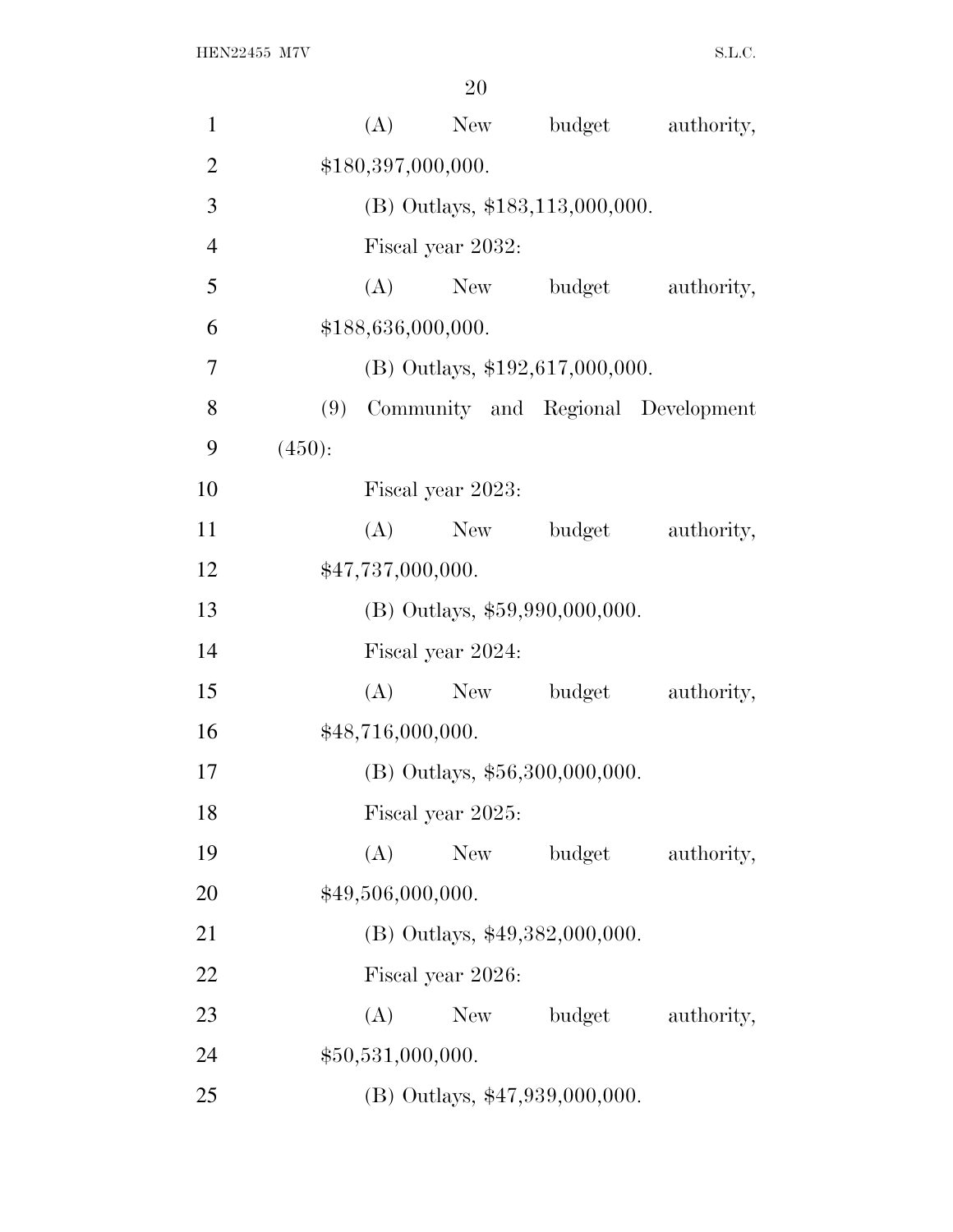| $\mathbf{1}$   | Fiscal year 2027:                         |
|----------------|-------------------------------------------|
| $\overline{2}$ | budget<br>(A)<br>New<br>authority,        |
| 3              | \$51,632,000,000.                         |
| $\overline{4}$ | (B) Outlays, \$48,504,000,000.            |
| 5              | Fiscal year 2028:                         |
| 6              | (A)<br>budget<br>New<br>authority,        |
| 7              | \$52,782,000,000.                         |
| 8              | (B) Outlays, \$48,492,000,000.            |
| 9              | Fiscal year 2029:                         |
| 10             | New budget<br>(A)<br>authority,           |
| 11             | \$53,930,000,000.                         |
| 12             | (B) Outlays, \$48,206,000,000.            |
| 13             | Fiscal year 2030:                         |
| 14             | (A)<br>New<br>budget<br>authority,        |
| 15             | \$55,085,000,000.                         |
| 16             | $(B)$ Outlays, \$48,453,000,000.          |
| 17             | Fiscal year 2031:                         |
| 18             | <b>New</b><br>budget<br>(A)<br>authority, |
| 19             | \$56,197,000,000.                         |
| 20             | $(B)$ Outlays, \$49,371,000,000.          |
| 21             | Fiscal year 2032:                         |
| 22             | (A)<br>New<br>budget<br>authority,        |
| 23             | \$57,548,000,000.                         |
| 24             | (B) Outlays, \$48,152,000,000.            |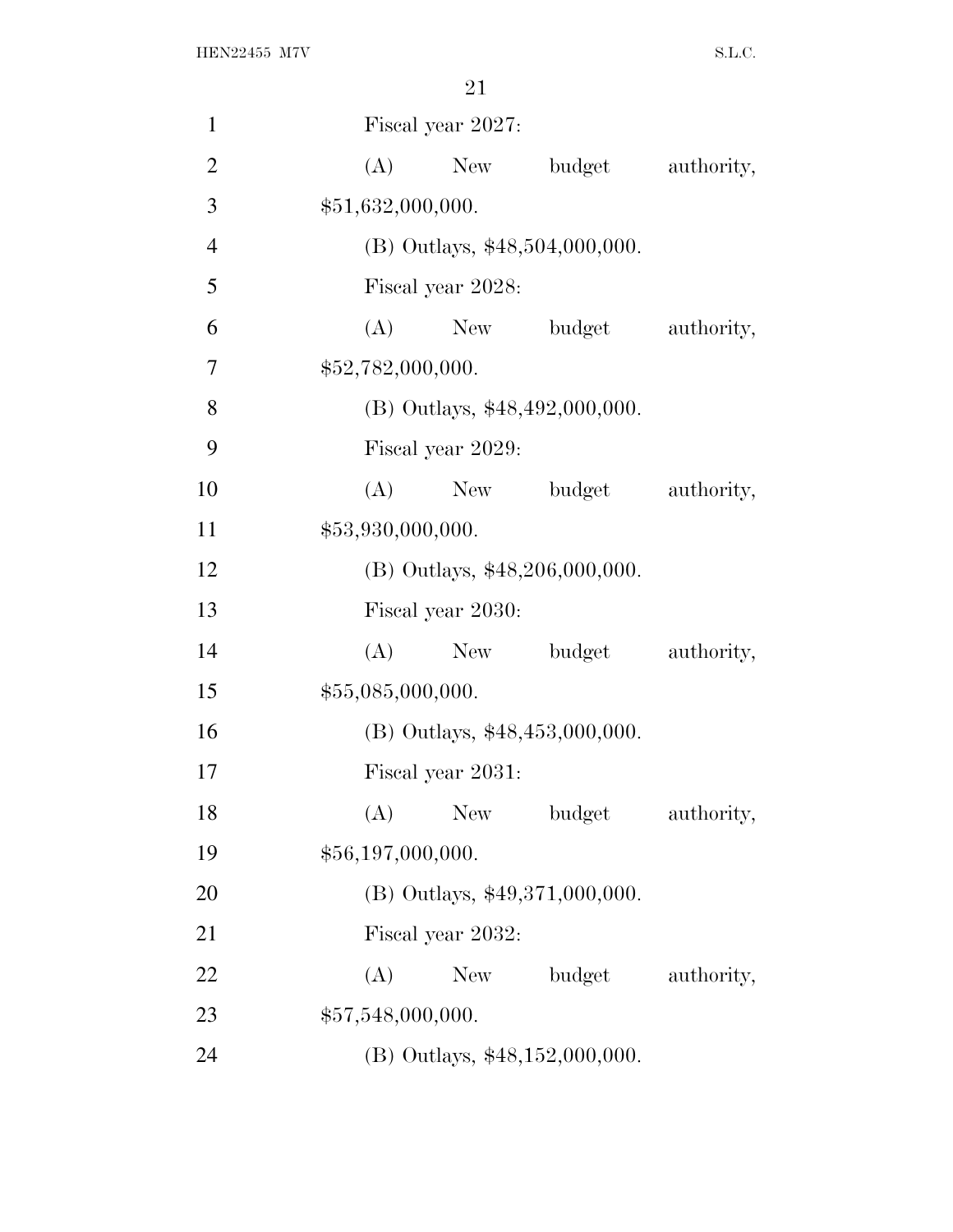| $\mathbf{1}$   |                        |                    |                                 |        | (10) Education, Training, Employment, and |  |  |
|----------------|------------------------|--------------------|---------------------------------|--------|-------------------------------------------|--|--|
| $\overline{2}$ | Social Services (500): |                    |                                 |        |                                           |  |  |
| 3              | Fiscal year 2023:      |                    |                                 |        |                                           |  |  |
| $\overline{4}$ | (A)                    |                    | New budget                      |        | authority,                                |  |  |
| 5              |                        | \$123,930,000,000. |                                 |        |                                           |  |  |
| 6              |                        |                    | (B) Outlays, \$197,835,000,000. |        |                                           |  |  |
| 7              |                        | Fiscal year 2024:  |                                 |        |                                           |  |  |
| 8              | (A)                    |                    | New                             | budget | authority,                                |  |  |
| 9              |                        | \$126,381,000,000. |                                 |        |                                           |  |  |
| 10             |                        |                    | (B) Outlays, \$175,709,000,000. |        |                                           |  |  |
| 11             |                        | Fiscal year 2025:  |                                 |        |                                           |  |  |
| 12             | (A)                    |                    | New                             | budget | authority,                                |  |  |
| 13             |                        | \$129,008,000,000. |                                 |        |                                           |  |  |
| 14             |                        |                    | (B) Outlays, \$150,548,000,000. |        |                                           |  |  |
| 15             |                        | Fiscal year 2026:  |                                 |        |                                           |  |  |
| 16             | (A)                    |                    | New                             | budget | authority,                                |  |  |
| 17             |                        | \$132,958,000,000. |                                 |        |                                           |  |  |
| 18             |                        |                    | (B) Outlays, \$135,731,000,000. |        |                                           |  |  |
| 19             |                        | Fiscal year 2027:  |                                 |        |                                           |  |  |
| 20             | (A)                    | <b>New</b>         |                                 | budget | authority,                                |  |  |
| 21             |                        | \$136,906,000,000. |                                 |        |                                           |  |  |
| 22             |                        |                    | (B) Outlays, \$133,750,000,000. |        |                                           |  |  |
| 23             |                        | Fiscal year 2028:  |                                 |        |                                           |  |  |
| 24             | (A)                    | New                |                                 | budget | authority,                                |  |  |
| 25             |                        | \$140,186,000,000. |                                 |        |                                           |  |  |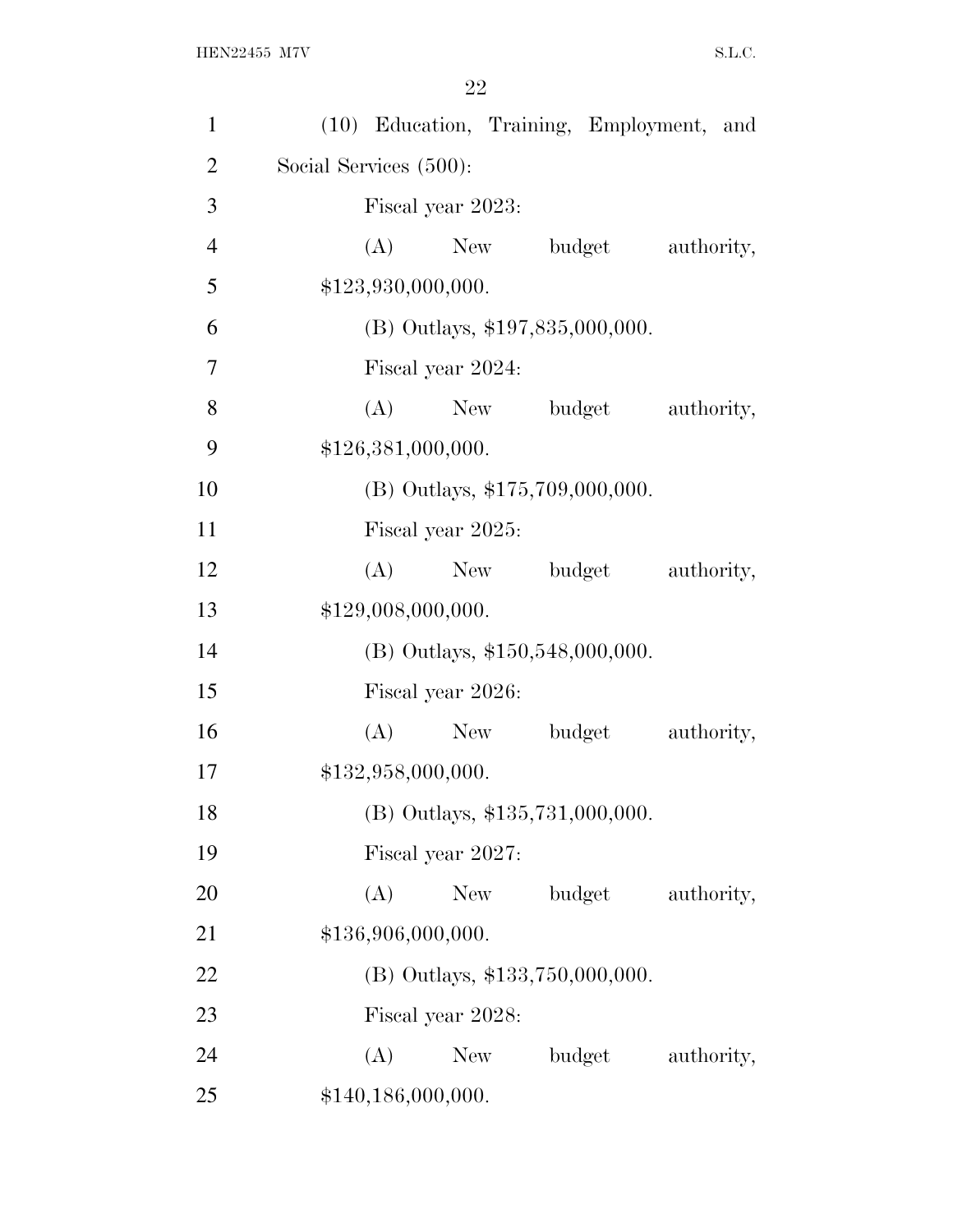| $\mathbf{1}$   |                         | (B) Outlays, \$137,104,000,000. |                                   |            |  |  |  |  |  |
|----------------|-------------------------|---------------------------------|-----------------------------------|------------|--|--|--|--|--|
| $\overline{2}$ |                         | Fiscal year 2029:               |                                   |            |  |  |  |  |  |
| 3              | (A)                     | New                             | budget                            | authority, |  |  |  |  |  |
| $\overline{4}$ | \$142,863,000,000.      |                                 |                                   |            |  |  |  |  |  |
| 5              |                         |                                 | $(B)$ Outlays, \$139,927,000,000. |            |  |  |  |  |  |
| 6              |                         | Fiscal year 2030:               |                                   |            |  |  |  |  |  |
| 7              | (A)                     |                                 | New budget                        | authority, |  |  |  |  |  |
| 8              | \$145,304,000,000.      |                                 |                                   |            |  |  |  |  |  |
| 9              |                         |                                 | (B) Outlays, $$142,476,000,000$ . |            |  |  |  |  |  |
| 10             |                         | Fiscal year 2031:               |                                   |            |  |  |  |  |  |
| 11             |                         | $(A)$ New                       | budget                            | authority, |  |  |  |  |  |
| 12             | \$148,151,000,000.      |                                 |                                   |            |  |  |  |  |  |
| 13             |                         |                                 | $(B)$ Outlays, \$145,164,000,000. |            |  |  |  |  |  |
| 14             |                         | Fiscal year 2032:               |                                   |            |  |  |  |  |  |
| 15             | (A)                     | New                             | budget                            | authority, |  |  |  |  |  |
| 16             | \$151,670,000,000.      |                                 |                                   |            |  |  |  |  |  |
| 17             |                         |                                 | $(B)$ Outlays, \$148,419,000,000. |            |  |  |  |  |  |
| 18             | $(11)$ Health $(550)$ : |                                 |                                   |            |  |  |  |  |  |
| 19             |                         | Fiscal year 2023:               |                                   |            |  |  |  |  |  |
| 20             | (A)                     | New                             | budget                            | authority, |  |  |  |  |  |
| 21             | \$837,137,000,000.      |                                 |                                   |            |  |  |  |  |  |
| 22             |                         |                                 | (B) Outlays, \$886,337,000,000.   |            |  |  |  |  |  |
| 23             |                         | Fiscal year 2024:               |                                   |            |  |  |  |  |  |
| 24             | (A)                     | New                             | budget                            | authority, |  |  |  |  |  |
| 25             | \$769,870,000,000.      |                                 |                                   |            |  |  |  |  |  |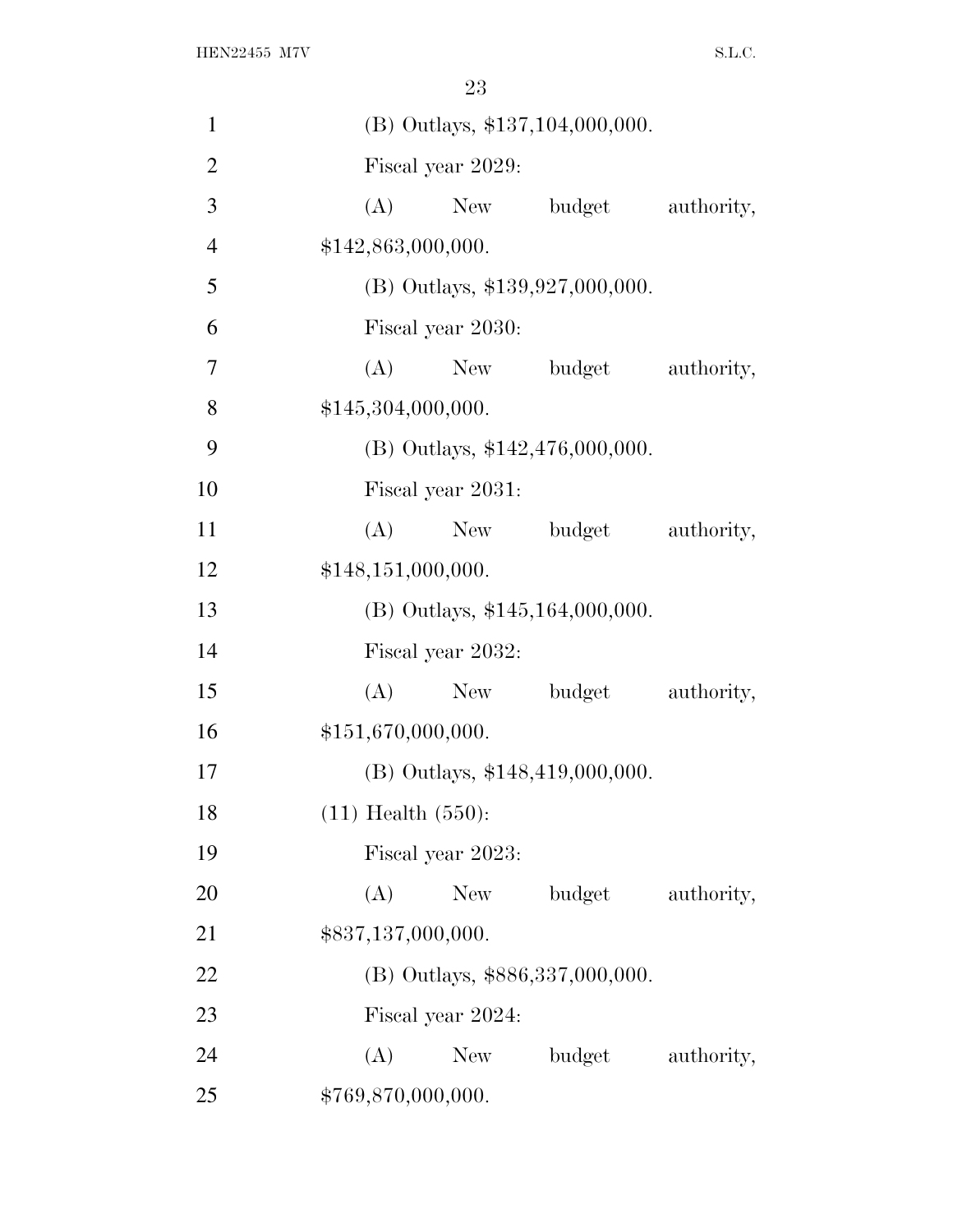| 1              | (B) Outlays, \$775,538,000,000.      |
|----------------|--------------------------------------|
| $\overline{2}$ | Fiscal year 2025:                    |
| 3              | (A) New budget<br>authority,         |
| $\overline{4}$ | \$780,873,000,000.                   |
| 5              | (B) Outlays, $$773,206,000,000$ .    |
| 6              | Fiscal year 2026:                    |
| 7              | New budget authority,<br>(A)         |
| 8              | \$820,401,000,000.                   |
| 9              | (B) Outlays, \$807,943,000,000.      |
| 10             | Fiscal year 2027:                    |
| 11             | (A)<br>New budget authority,         |
| 12             | \$857,181,000,000.                   |
| 13             | (B) Outlays, \$841,395,000,000.      |
| 14             | Fiscal year 2028:                    |
| 15             | (A) New budget<br>authority,         |
| 16             | \$887,616,000,000.                   |
| 17             | $(B)$ Outlays, \$880, 241, 000, 000. |
| 18             | Fiscal year 2029:                    |
| 19             | budget<br>(A)<br>New<br>authority,   |
| 20             | \$928,363,000,000.                   |
| 21             | (B) Outlays, \$922,004,000,000.      |
| 22             | Fiscal year 2030:                    |
| 23             | (A)<br>budget<br>New<br>authority,   |
| 24             | \$980,114,000,000.                   |
| 25             | (B) Outlays, \$965,919,000,000.      |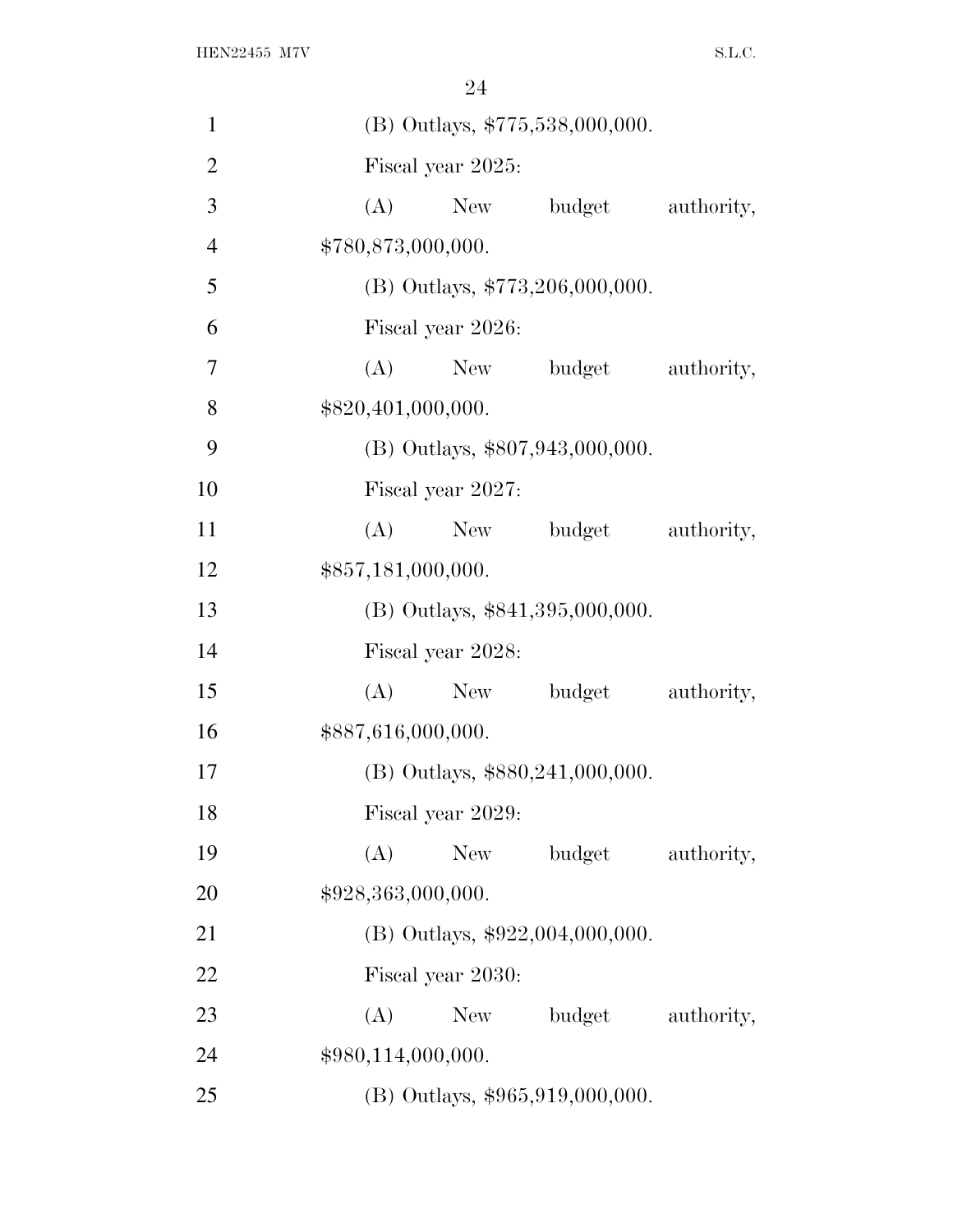| $\mathbf{1}$   | Fiscal year 2031:                      |  |  |  |  |  |  |  |
|----------------|----------------------------------------|--|--|--|--|--|--|--|
| $\overline{2}$ | (A)<br>budget<br>authority,<br>New     |  |  |  |  |  |  |  |
| 3              | \$1,021,443,000,000.                   |  |  |  |  |  |  |  |
| $\overline{4}$ | $(B)$ Outlays, \$1,013,263,000,000.    |  |  |  |  |  |  |  |
| 5              | Fiscal year 2032:                      |  |  |  |  |  |  |  |
| 6              | (A) New budget<br>authority,           |  |  |  |  |  |  |  |
| 7              | \$1,075,476,000,000.                   |  |  |  |  |  |  |  |
| 8              | $(B)$ Outlays, \$1,064,624,000,000.    |  |  |  |  |  |  |  |
| 9              | $(12)$ Medicare $(570)$ :              |  |  |  |  |  |  |  |
| 10             | Fiscal year 2023:                      |  |  |  |  |  |  |  |
| 11             | (A)<br>budget<br>New<br>authority,     |  |  |  |  |  |  |  |
| 12             | \$856,689,000,000.                     |  |  |  |  |  |  |  |
| 13             | (B) Outlays, \$856,504,000,000.        |  |  |  |  |  |  |  |
| 14             | Fiscal year 2024:                      |  |  |  |  |  |  |  |
| 15             | (A)<br>budget<br>authority,<br>New No. |  |  |  |  |  |  |  |
| 16             | \$861,576,000,000.                     |  |  |  |  |  |  |  |
| 17             | $(B)$ Outlays, \$861,544,000,000.      |  |  |  |  |  |  |  |
| 18             | Fiscal year 2025:                      |  |  |  |  |  |  |  |
| 19             | (A)<br>budget<br>New<br>authority,     |  |  |  |  |  |  |  |
| 20             | \$976,499,000,000.                     |  |  |  |  |  |  |  |
| 21             | $(B)$ Outlays, \$976,494,000,000.      |  |  |  |  |  |  |  |
| 22             | Fiscal year 2026:                      |  |  |  |  |  |  |  |
| 23             | (A)<br>budget<br>New \,<br>authority,  |  |  |  |  |  |  |  |
| 24             | \$1,056,279,000,000.                   |  |  |  |  |  |  |  |
| 25             | (B) Outlays, $$1,056,291,000,000$ .    |  |  |  |  |  |  |  |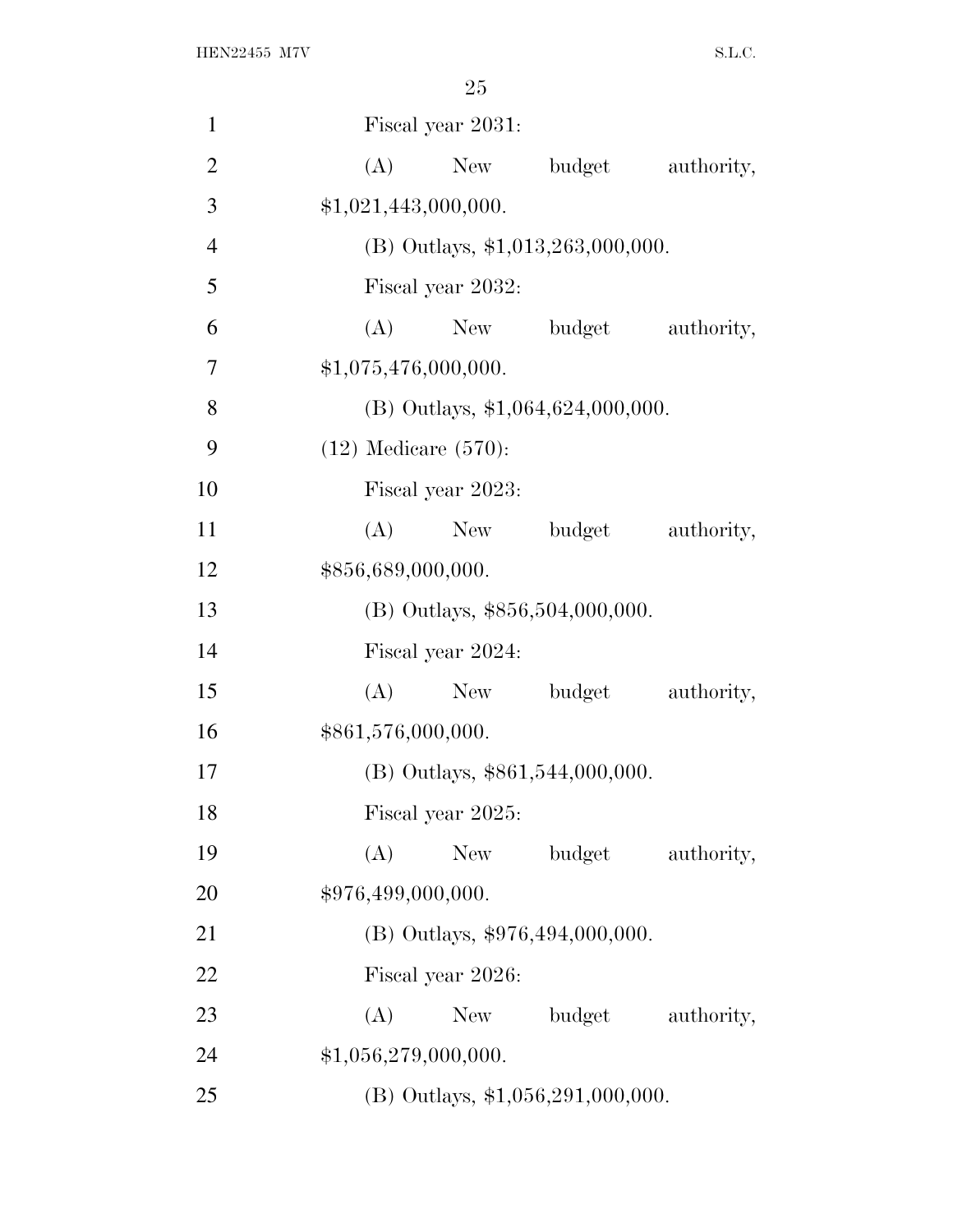| $\mathbf{1}$   | Fiscal year 2027:                         |
|----------------|-------------------------------------------|
| $\overline{2}$ | budget<br>(A)<br>New<br>authority,        |
| 3              | \$1,136,714,000,000.                      |
| $\overline{4}$ | $(B)$ Outlays, \$1,136,747,000,000.       |
| 5              | Fiscal year 2028:                         |
| 6              | budget<br>authority,<br>(A)<br>New        |
| 7              | \$1,298,959,000,000.                      |
| 8              | (B) Outlays, \$1,299,016,000,000.         |
| 9              | Fiscal year 2029:                         |
| 10             | (A)<br>authority,<br>New budget           |
| 11             | \$1,218,610,000,000.                      |
| 12             | $(B)$ Outlays, \$1,218,691,000,000.       |
| 13             | Fiscal year 2030:                         |
| 14             | (A)<br>New budget<br>authority,           |
| 15             | \$1,390,273,000,000.                      |
| 16             | $(B)$ Outlays, \$1,390,392,000,000.       |
| 17             | Fiscal year 2031:                         |
| 18             | (A)<br><b>New</b><br>budget<br>authority, |
| 19             | \$1,476,694,000,000.                      |
| 20             | $(B)$ Outlays, \$1,476,507,000,000.       |
| 21             | Fiscal year 2032:                         |
| 22             | (A)<br>budget<br>authority,<br>New \,     |
| 23             | \$1,596,938,000,000.                      |
| 24             | $(B)$ Outlays, \$1,596,754,000,000.       |
| 25             | $(13)$ Income Security $(600)$ :          |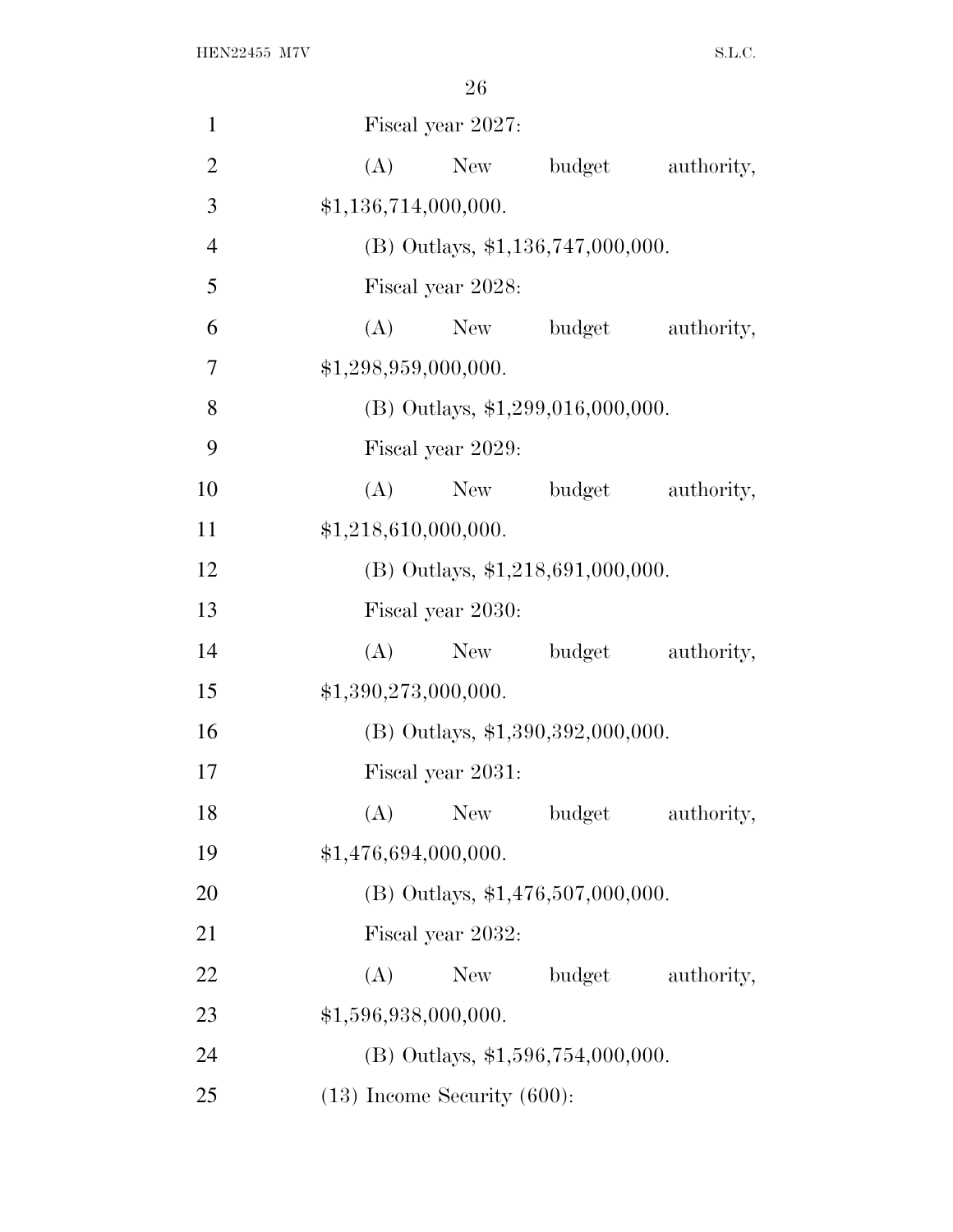| $\mathbf{1}$   | Fiscal year 2023:                         |
|----------------|-------------------------------------------|
| $\overline{2}$ | (A)<br>budget<br>authority,<br>New        |
| 3              | \$680,997,000,000.                        |
| $\overline{4}$ | (B) Outlays, \$690,966,000,000.           |
| 5              | Fiscal year 2024:                         |
| 6              | (A)<br>New budget<br>authority,           |
| 7              | \$670,712,000,000.                        |
| 8              | (B) Outlays, \$677,473,000,000.           |
| 9              | Fiscal year 2025:                         |
| 10             | $(A)$ New<br>budget<br>authority,         |
| 11             | \$668,932,000,000.                        |
| 12             | (B) Outlays, \$669,489,000,000.           |
| 13             | Fiscal year 2026:                         |
| 14             | (A)<br>budget<br>authority,<br>New        |
| 15             | \$684,120,000,000.                        |
| 16             | $(B)$ Outlays, \$686,451,000,000.         |
| 17             | Fiscal year 2027:                         |
| 18             | budget<br><b>New</b><br>(A)<br>authority, |
| 19             | \$683,912,000,000.                        |
| 20             | (B) Outlays, \$677,269,000,000.           |
| 21             | Fiscal year 2028:                         |
| 22             | (A)<br>New<br>budget<br>authority,        |
| 23             | \$705,902,000,000.                        |
| 24             | (B) Outlays, \$704,164,000,000.           |
| 25             | Fiscal year 2029:                         |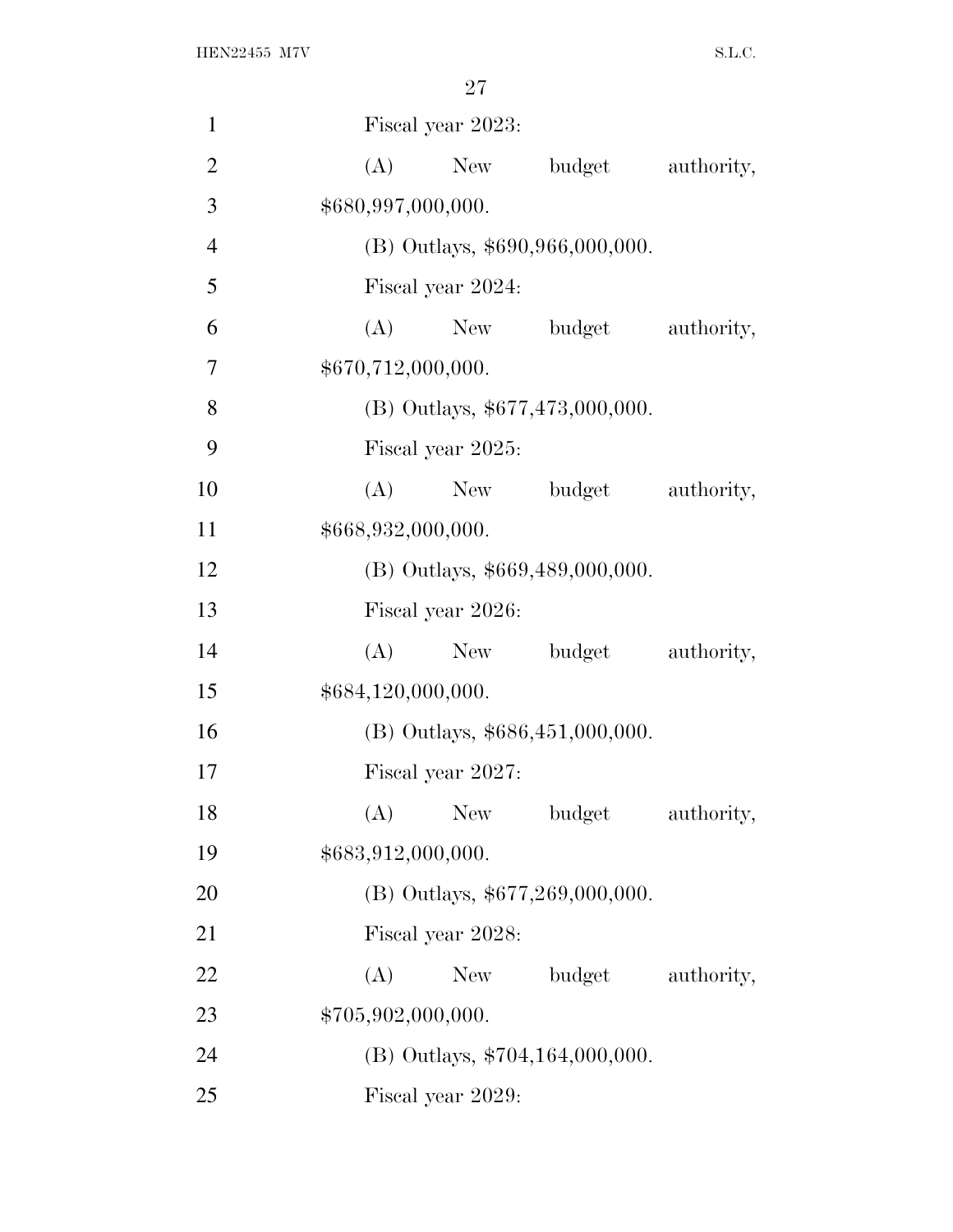| $\mathbf{1}$   | budget<br>(A)<br>New<br>authority,        |  |
|----------------|-------------------------------------------|--|
| $\overline{2}$ | \$710,254,000,000.                        |  |
| 3              | (B) Outlays, \$695,276,000,000.           |  |
| $\overline{4}$ | Fiscal year 2030:                         |  |
| 5              | budget<br>authority,<br>(A)<br>New        |  |
| 6              | \$730,398,000,000.                        |  |
| 7              | (B) Outlays, \$720,791,000,000.           |  |
| 8              | Fiscal year 2031:                         |  |
| 9              | (A)<br>budget<br>authority,<br>New        |  |
| 10             | \$746,179,000,000.                        |  |
| 11             | $(B)$ Outlays, \$735,470,000,000.         |  |
| 12             | Fiscal year 2032:                         |  |
| 13             | budget<br>(A)<br>New<br>authority,        |  |
| 14             | \$762,077,000,000.                        |  |
| 15             | (B) Outlays, \$750,835,000,000.           |  |
| 16             | $(14)$ Social Security $(650)$ :          |  |
| 17             | Fiscal year 2023:                         |  |
| 18             | (A)<br><b>New</b><br>budget<br>authority, |  |
| 19             | \$52,290,000,000.                         |  |
| 20             | (B) Outlays, $$52,290,000,000$ .          |  |
| 21             | Fiscal year 2024:                         |  |
| 22             | budget<br>(A)<br>authority,<br>New        |  |
| 23             | \$56,030,000,000.                         |  |
| 24             | (B) Outlays, \$56,030,000,000.            |  |
| 25             | Fiscal year 2025:                         |  |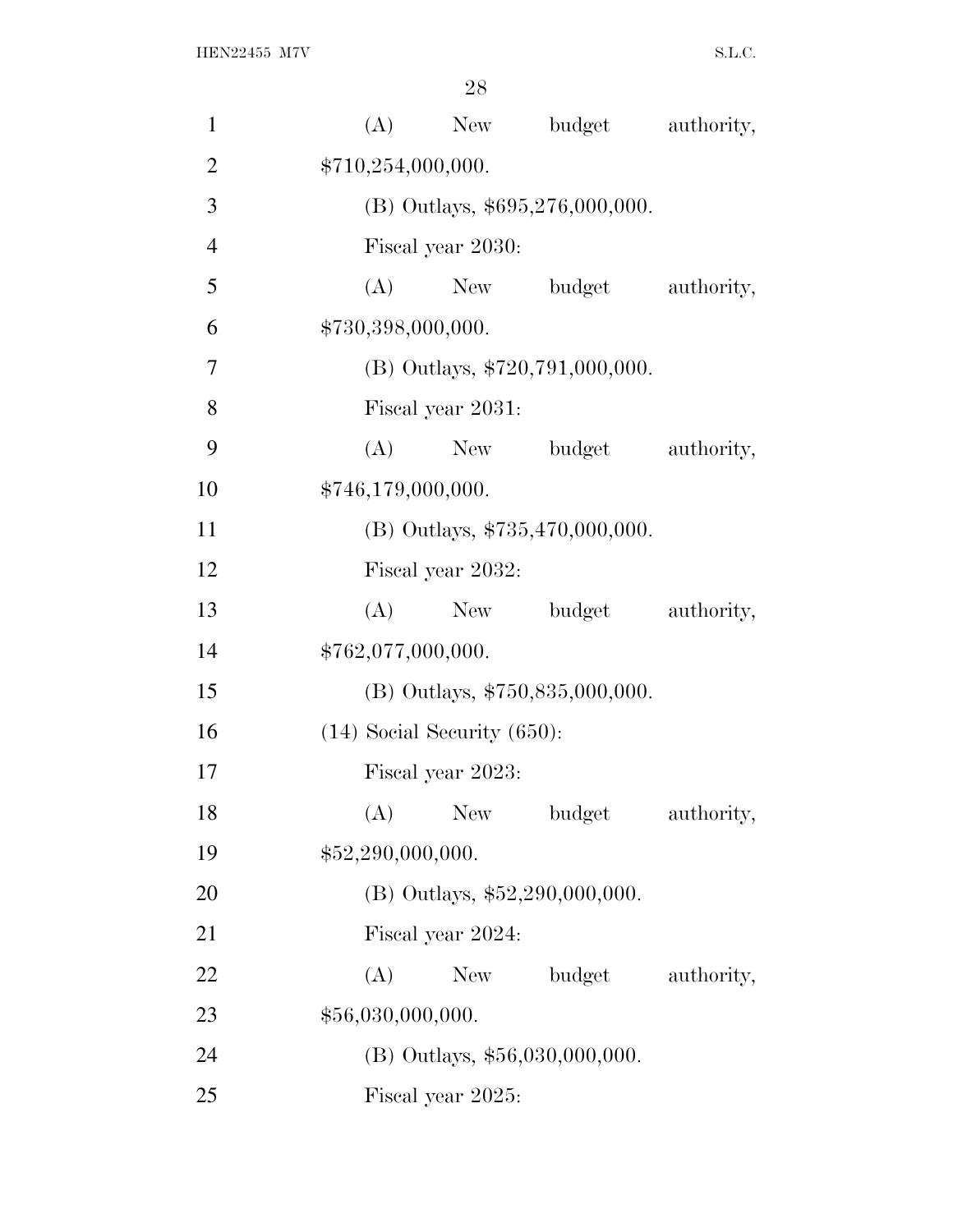| $\mathbf{1}$   |                   | (A) | New               | budget                           | authority, |
|----------------|-------------------|-----|-------------------|----------------------------------|------------|
| $\overline{2}$ |                   |     | \$59,756,000,000. |                                  |            |
| 3              |                   |     |                   | $(B)$ Outlays, \$59,756,000,000. |            |
| $\overline{4}$ |                   |     | Fiscal year 2026: |                                  |            |
| 5              |                   | (A) |                   | New budget                       | authority, |
| 6              | \$70,790,000,000. |     |                   |                                  |            |
| 7              |                   |     |                   | $(B)$ Outlays, \$70,790,000,000. |            |
| 8              |                   |     | Fiscal year 2027: |                                  |            |
| 9              |                   | (A) | New               | budget                           | authority, |
| 10             | \$77,655,000,000. |     |                   |                                  |            |
| 11             |                   |     |                   | (B) Outlays, \$77,655,000,000.   |            |
| 12             |                   |     | Fiscal year 2028: |                                  |            |
| 13             |                   | (A) |                   | New budget                       | authority, |
| 14             | \$82,749,000,000. |     |                   |                                  |            |
| 15             |                   |     |                   | (B) Outlays, \$82,749,000,000.   |            |
| 16             |                   |     | Fiscal year 2029: |                                  |            |
| 17             |                   | (A) | New               | budget                           | authority, |
| 18             | \$88,357,000,000. |     |                   |                                  |            |
| 19             |                   |     |                   | (B) Outlays, \$88,357,000,000.   |            |
| 20             |                   |     | Fiscal year 2030: |                                  |            |
| 21             |                   | (A) | <b>New</b>        | budget                           | authority, |
| 22             | \$94,188,000,000. |     |                   |                                  |            |
| 23             |                   |     |                   | (B) Outlays, \$94,188,000,000.   |            |
| 24             |                   |     | Fiscal year 2031: |                                  |            |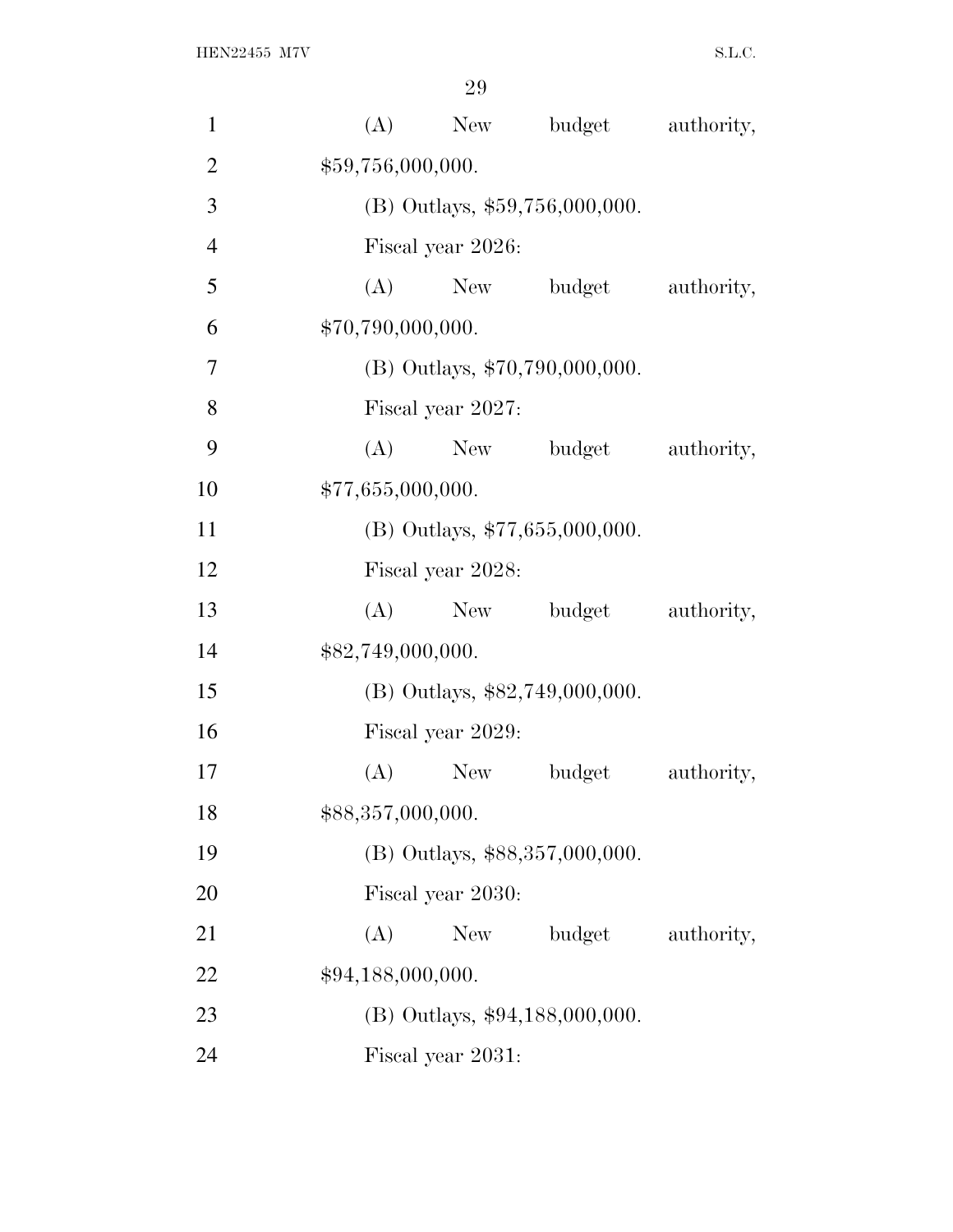| $\mathbf{1}$   | (A)<br>New<br>budget<br>authority,              |
|----------------|-------------------------------------------------|
| $\overline{2}$ | \$99,551,000,000.                               |
| 3              | $(B)$ Outlays, \$99,551,000,000.                |
| $\overline{4}$ | Fiscal year 2032:                               |
| 5              | budget<br>(A)<br>New<br>authority,              |
| 6              | \$104,904,000,000.                              |
| 7              | $(B)$ Outlays, \$104,904,000,000.               |
| 8              | $(15)$ Veterans Benefits and Services $(700)$ : |
| 9              | Fiscal year 2023:                               |
| 10             | (A)<br>New<br>budget<br>authority,              |
| 11             | \$286,186,000,000.                              |
| 12             | (B) Outlays, $$285,413,000,000$ .               |
| 13             | Fiscal year 2024:                               |
| 14             | (A)<br>New<br>budget<br>authority,              |
| 15             | \$299,224,000,000.                              |
| 16             | $(B)$ Outlays, \$284,112,000,000.               |
| 17             | Fiscal year 2025:                               |
| 18             | (A)<br><b>New</b><br>budget<br>authority,       |
| 19             | \$310,121,000,000.                              |
| <b>20</b>      | (B) Outlays, \$308,602,000,000.                 |
| 21             | Fiscal year 2026:                               |
| 22             | (A)<br>New<br>budget<br>authority,              |
| 23             | \$319,942,000,000.                              |
| 24             | (B) Outlays, \$318,545,000,000.                 |
| 25             | Fiscal year 2027:                               |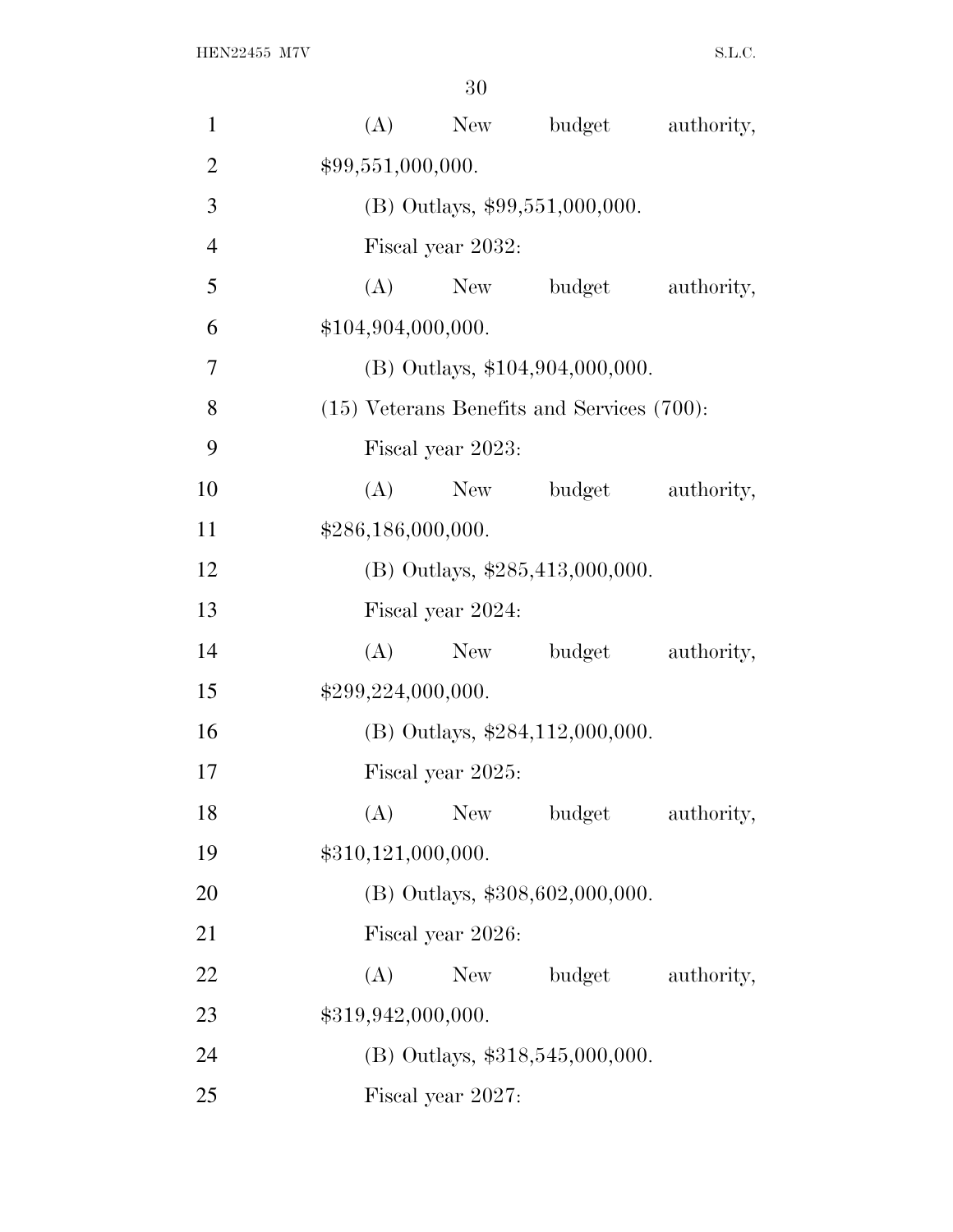| $\mathbf{1}$   | budget<br>(A)<br>New<br>authority,         |  |
|----------------|--------------------------------------------|--|
| $\overline{2}$ | \$329,844,000,000.                         |  |
| 3              | (B) Outlays, \$328,676,000,000.            |  |
| $\overline{4}$ | Fiscal year 2028:                          |  |
| 5              | budget<br>(A)<br>New<br>authority,         |  |
| 6              | \$340,121,000,000.                         |  |
| 7              | (B) Outlays, \$353,447,000,000.            |  |
| 8              | Fiscal year 2029:                          |  |
| 9              | (A)<br>budget<br>authority,<br>New         |  |
| 10             | \$351,318,000,000.                         |  |
| 11             | (B) Outlays, $$333,422,000,000$ .          |  |
| 12             | Fiscal year 2030:                          |  |
| 13             | budget<br>(A)<br>New<br>authority,         |  |
| 14             | \$362,777,000,000.                         |  |
| 15             | (B) Outlays, \$360,287,000,000.            |  |
| 16             | Fiscal year 2031:                          |  |
| 17             | (A)<br>budget<br>authority,<br>New         |  |
| 18             | \$375,511,000,000.                         |  |
| 19             | (B) Outlays, \$372,935,000,000.            |  |
| <b>20</b>      | Fiscal year 2032:                          |  |
| 21             | budget<br>(A)<br>New<br>authority,         |  |
| 22             | \$387,921,000,000.                         |  |
| 23             | (B) Outlays, \$385,276,000,000.            |  |
| 24             | $(16)$ Administration of Justice $(750)$ : |  |
| 25             | Fiscal year 2023:                          |  |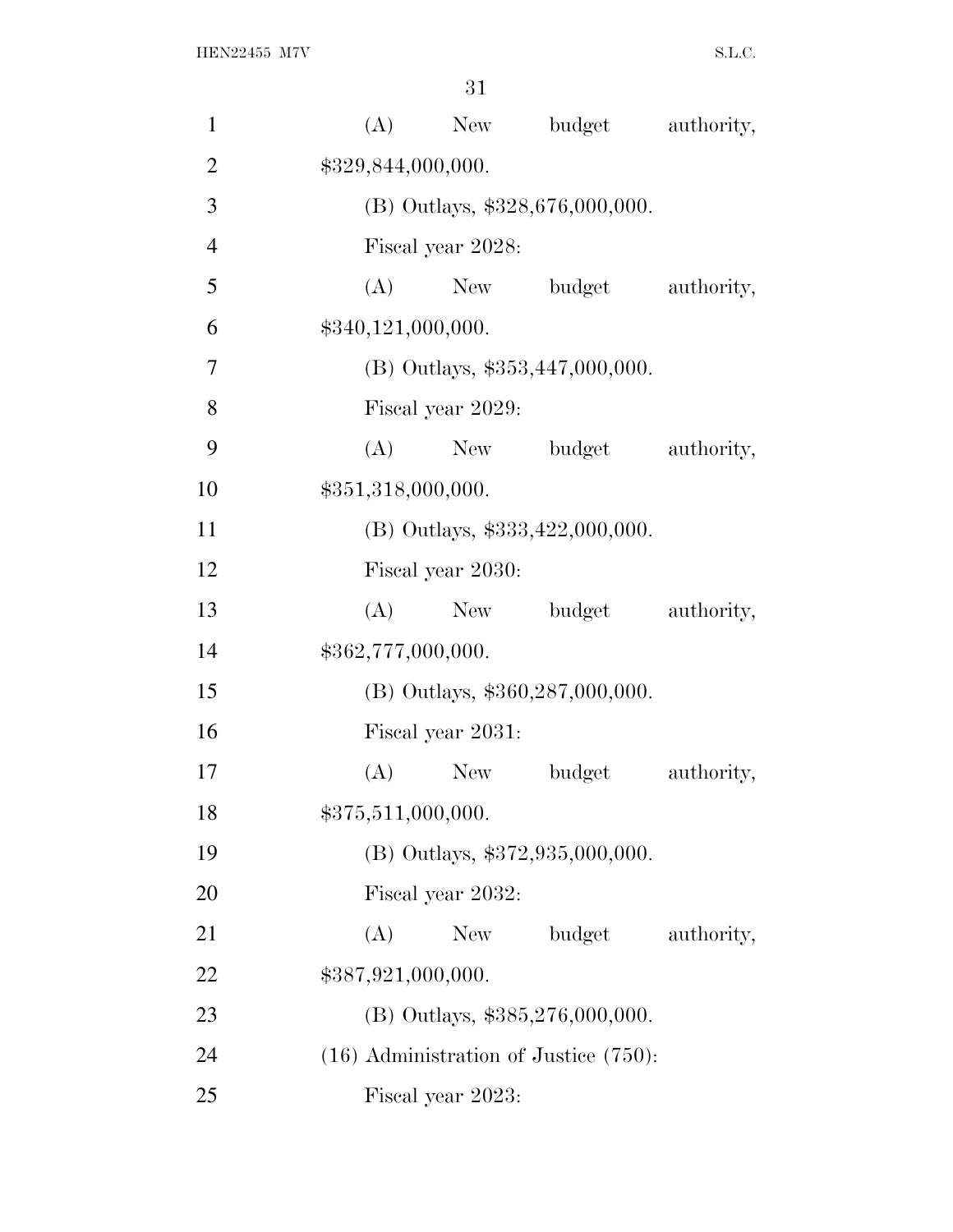| $\mathbf{1}$   | (A)               | New                              | budget                         | authority, |  |  |
|----------------|-------------------|----------------------------------|--------------------------------|------------|--|--|
| $\overline{2}$ | \$79,720,000,000. |                                  |                                |            |  |  |
| 3              |                   | $(B)$ Outlays, \$77,635,000,000. |                                |            |  |  |
| $\overline{4}$ |                   | Fiscal year 2024:                |                                |            |  |  |
| 5              | (A)               |                                  | New budget                     | authority, |  |  |
| 6              | \$81,720,000,000. |                                  |                                |            |  |  |
| 7              |                   |                                  | (B) Outlays, \$80,894,000,000. |            |  |  |
| 8              |                   | Fiscal year 2025:                |                                |            |  |  |
| 9              | (A)               | New                              | budget                         | authority, |  |  |
| 10             | \$83,817,000,000. |                                  |                                |            |  |  |
| 11             |                   |                                  | (B) Outlays, \$82,141,000,000. |            |  |  |
| 12             |                   | Fiscal year 2026:                |                                |            |  |  |
| 13             | (A)               | New                              | budget                         | authority, |  |  |
| 14             | \$86,461,000,000. |                                  |                                |            |  |  |
| 15             |                   | (B) Outlays, \$84,486,000,000.   |                                |            |  |  |
| 16             |                   | Fiscal year 2027:                |                                |            |  |  |
| 17             | (A)               | New                              | budget                         | authority, |  |  |
| 18             | \$89,000,000,000. |                                  |                                |            |  |  |
| 19             |                   |                                  | (B) Outlays, \$87,318,000,000. |            |  |  |
| <b>20</b>      |                   | Fiscal year 2028:                |                                |            |  |  |
| 21             | (A)               | New                              | budget                         | authority, |  |  |
| 22             | \$91,583,000,000. |                                  |                                |            |  |  |
| 23             |                   |                                  | (B) Outlays, \$89,508,000,000. |            |  |  |
| 24             |                   | Fiscal year 2029:                |                                |            |  |  |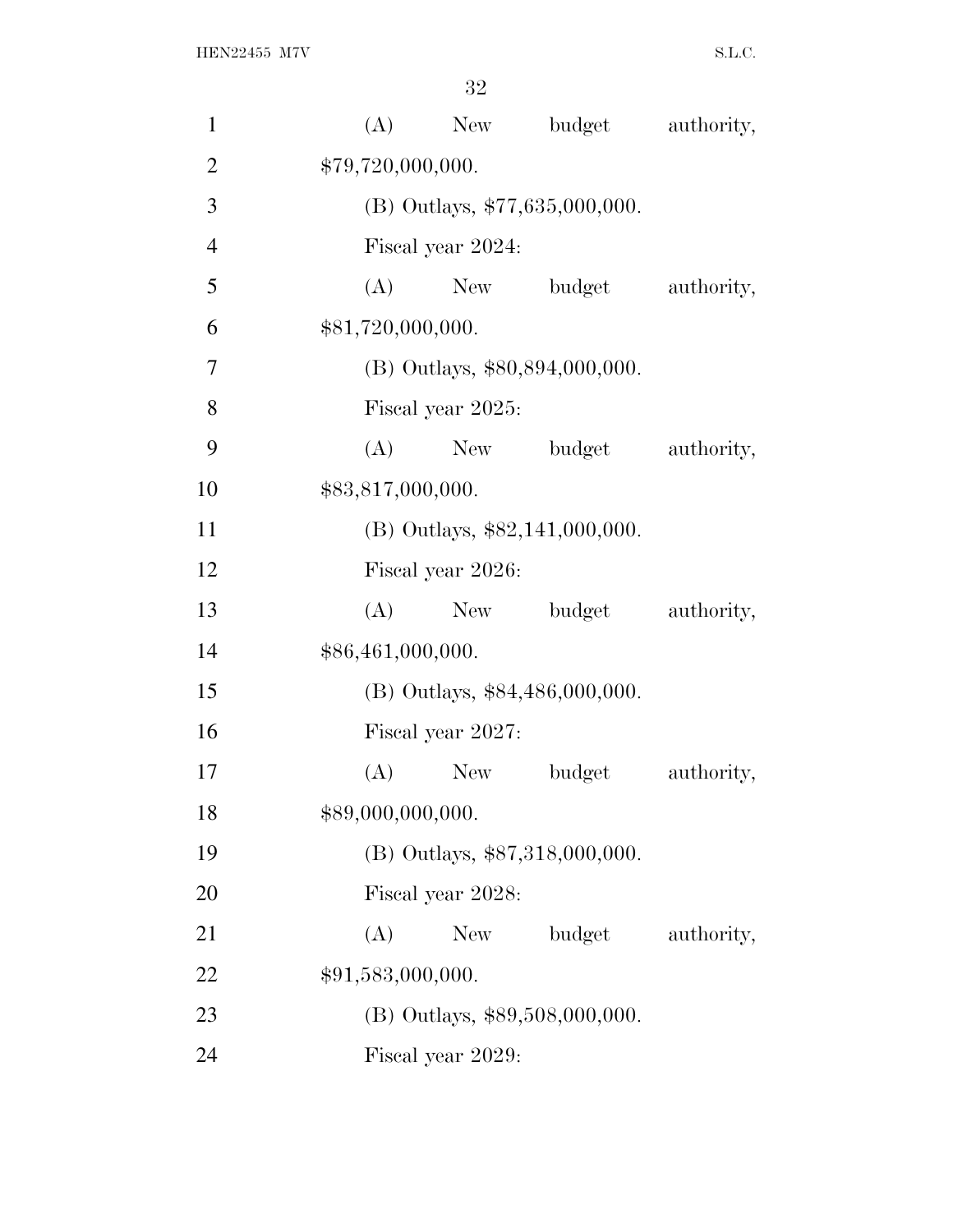| $\mathbf{1}$   | (A)                                 |            | New budget                        | authority, |
|----------------|-------------------------------------|------------|-----------------------------------|------------|
| $\overline{2}$ | \$94,069,000,000.                   |            |                                   |            |
| 3              |                                     |            | $(B)$ Outlays, \$91,733,000,000.  |            |
| $\overline{4}$ | Fiscal year 2030:                   |            |                                   |            |
| 5              | (A)                                 |            | New budget                        | authority, |
| 6              | \$96,738,000,000.                   |            |                                   |            |
| 7              |                                     |            | $(B)$ Outlays, \$94,362,000,000.  |            |
| 8              | Fiscal year 2031:                   |            |                                   |            |
| 9              | (A)                                 | New        | budget                            | authority, |
| 10             | \$99,442,000,000.                   |            |                                   |            |
| 11             |                                     |            | $(B)$ Outlays, \$97,046,000,000.  |            |
| 12             | Fiscal year 2032:                   |            |                                   |            |
| 13             | (A)                                 |            | New budget                        | authority, |
| 14             | \$108,777,000,000.                  |            |                                   |            |
| 15             |                                     |            | $(B)$ Outlays, \$106,256,000,000. |            |
| 16             | $(17)$ General Government $(800)$ : |            |                                   |            |
| 17             | Fiscal year 2023:                   |            |                                   |            |
| 18             | (A)                                 | <b>New</b> | budget                            | authority, |
| 19             | \$32,235,000,000.                   |            |                                   |            |
| 20             |                                     |            | (B) Outlays, \$31,914,000,000.    |            |
| 21             | Fiscal year 2024:                   |            |                                   |            |
| 22             | (A)                                 | New        | budget                            | authority, |
| 23             | \$32,704,000,000.                   |            |                                   |            |
| 24             |                                     |            | (B) Outlays, \$32,522,000,000.    |            |
| 25             | Fiscal year 2025:                   |            |                                   |            |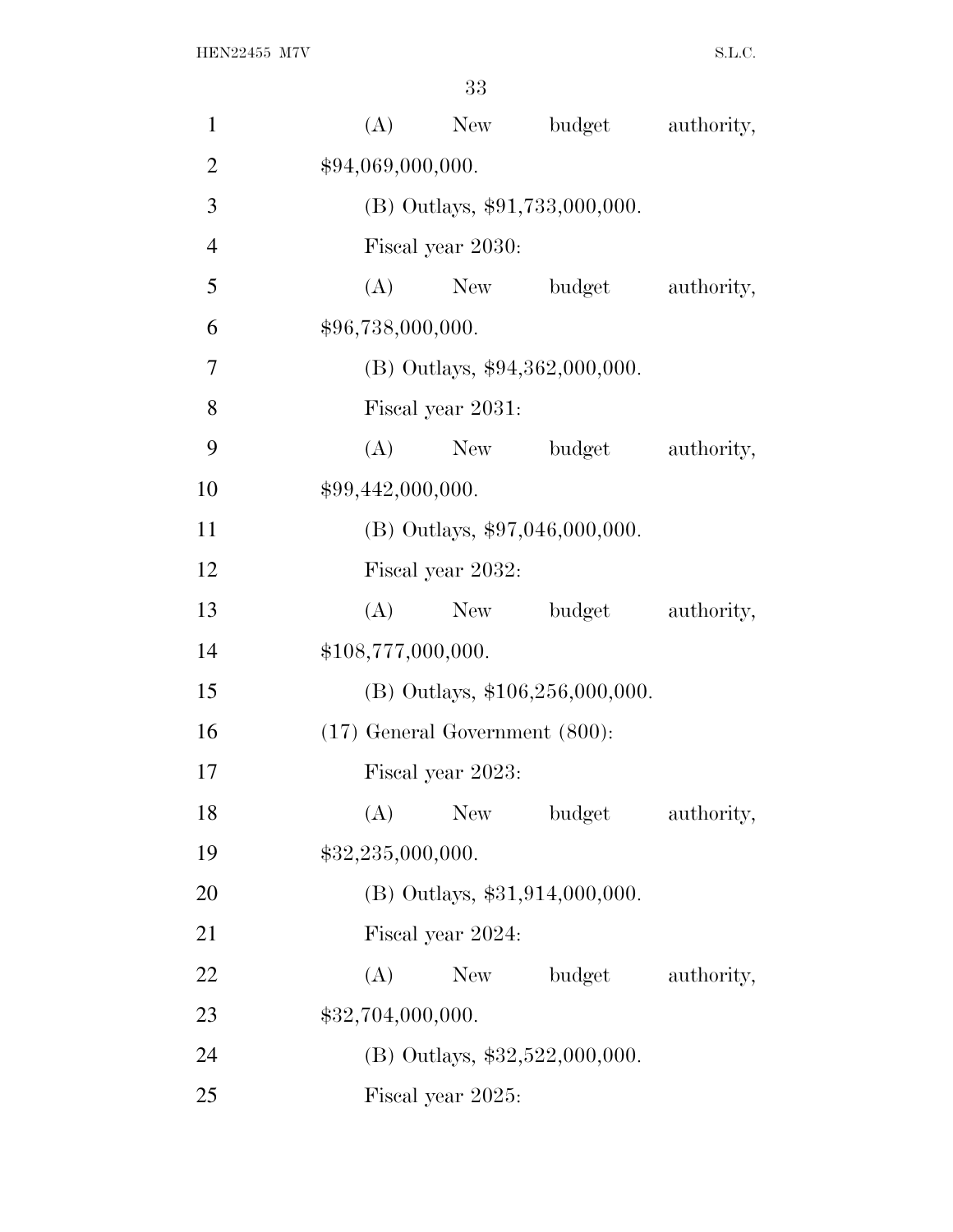| $\mathbf{1}$   |     | (A)<br>New        | budget                           | authority, |
|----------------|-----|-------------------|----------------------------------|------------|
| $\overline{2}$ |     | \$33,374,000,000. |                                  |            |
| 3              |     |                   | (B) Outlays, \$31,648,000,000.   |            |
| $\overline{4}$ |     | Fiscal year 2026: |                                  |            |
| 5              |     | $(A)$ New         | budget                           | authority, |
| 6              |     | \$34,227,000,000. |                                  |            |
| $\overline{7}$ |     |                   | $(B)$ Outlays, \$32,871,000,000. |            |
| 8              |     | Fiscal year 2027: |                                  |            |
| 9              | (A) | New               | budget                           | authority, |
| 10             |     | \$35,148,000,000. |                                  |            |
| 11             |     |                   | (B) Outlays, \$34,246,000,000.   |            |
| 12             |     | Fiscal year 2028: |                                  |            |
| 13             | (A) |                   | New budget                       | authority, |
| 14             |     | \$36,160,000,000. |                                  |            |
| 15             |     |                   | (B) Outlays, \$35,415,000,000.   |            |
| 16             |     | Fiscal year 2029: |                                  |            |
| 17             | (A) | New               | budget                           | authority, |
| 18             |     | \$37,200,000,000. |                                  |            |
| 19             |     |                   | (B) Outlays, \$36,441,000,000.   |            |
| 20             |     | Fiscal year 2030: |                                  |            |
| 21             | (A) | New               | budget                           | authority, |
| 22             |     | \$38,267,000,000. |                                  |            |
| 23             |     |                   | (B) Outlays, \$37,496,000,000.   |            |
| 24             |     | Fiscal year 2031: |                                  |            |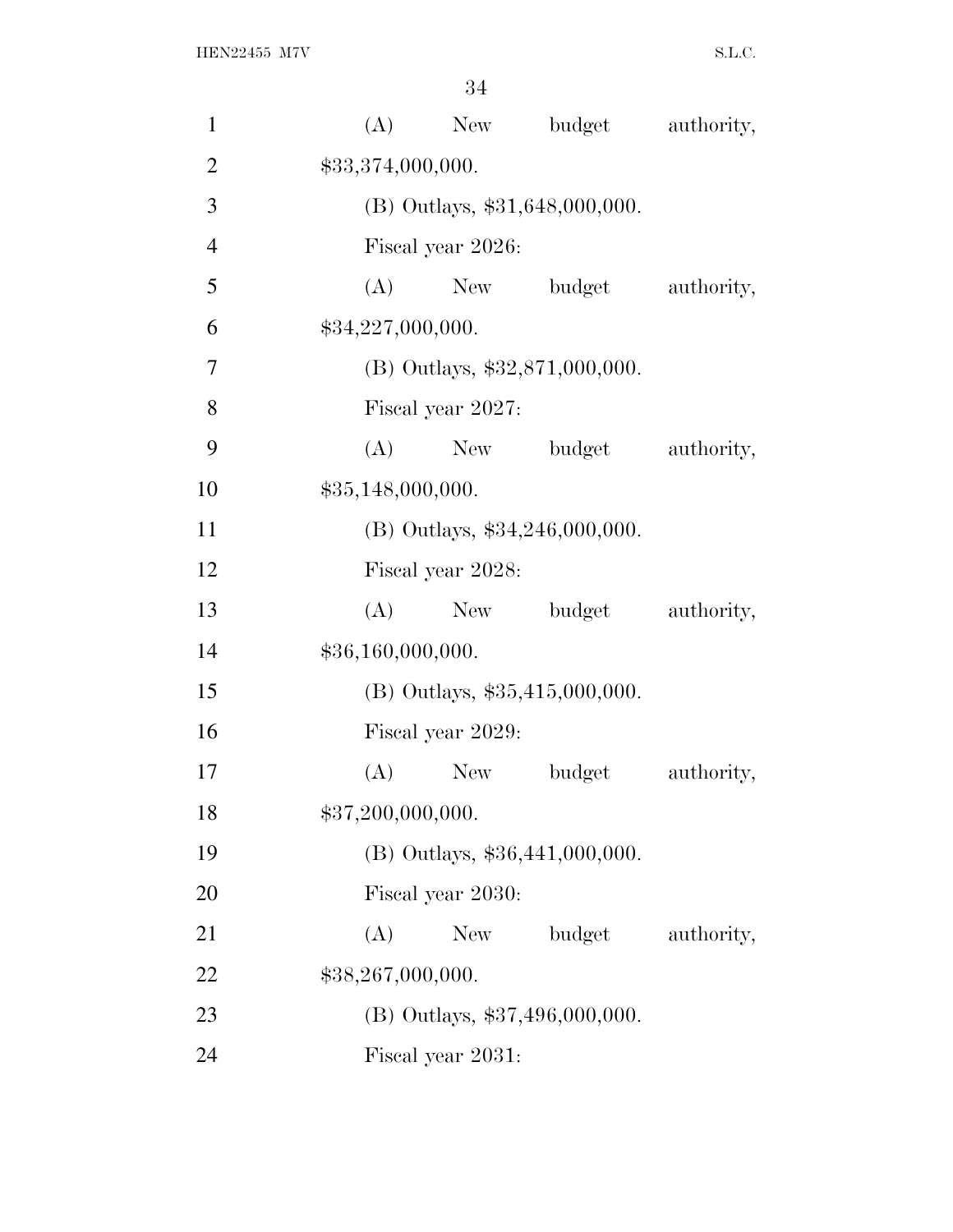| $\mathbf{1}$   | (A)<br>New budget<br>authority,           |
|----------------|-------------------------------------------|
| $\overline{2}$ | \$39,320,000,000.                         |
| 3              | (B) Outlays, \$38,528,000,000.            |
| $\overline{4}$ | Fiscal year 2032:                         |
| 5              | (A) New budget<br>authority,              |
| 6              | \$40,756,000,000.                         |
| 7              | $(B)$ Outlays, \$39,971,000,000.          |
| 8              | $(18)$ Net Interest $(900)$ :             |
| 9              | Fiscal year 2023:                         |
| 10             | (A)<br>New budget<br>authority,           |
| 11             | \$505,435,000,000.                        |
| 12             | (B) Outlays, \$505,435,000,000.           |
| 13             | Fiscal year 2024:                         |
| 14             | (A)<br>New<br>budget<br>authority,        |
| 15             | \$585,305,000,000.                        |
| 16             | $(B)$ Outlays, \$585,305,000,000.         |
| 17             | Fiscal year 2025:                         |
| 18             | (A)<br><b>New</b><br>budget<br>authority, |
| 19             | \$661,622,000,000.                        |
| 20             | $(B)$ Outlays, \$661,622,000,000.         |
| 21             | Fiscal year 2026:                         |
| 22             | (A)<br>budget<br>authority,<br>New \,     |
| 23             | \$735,568,000,000.                        |
| 24             | (B) Outlays, \$735,568,000,000.           |
| 25             | Fiscal year 2027:                         |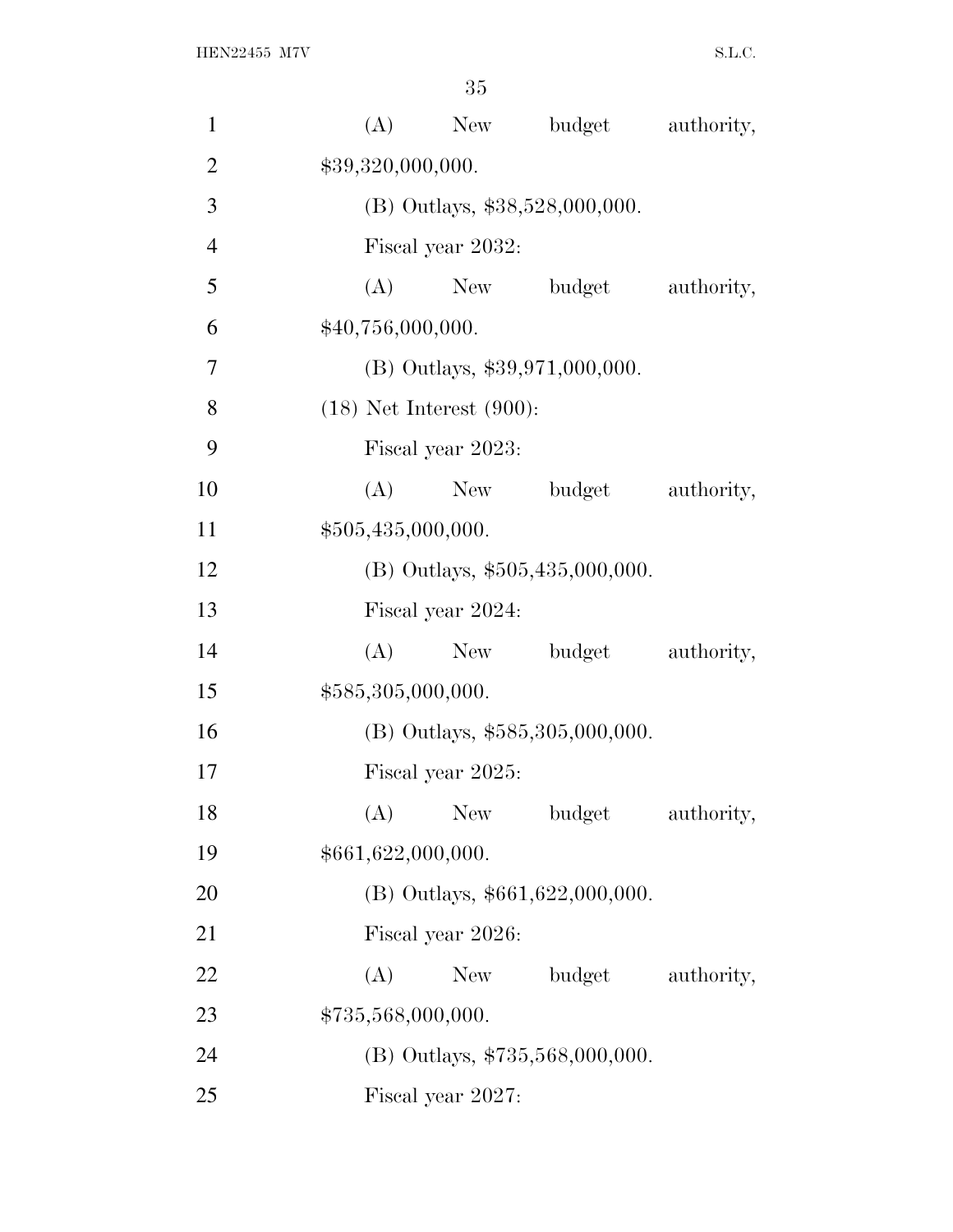| $\mathbf{1}$   |                             | $(A)$ New                       | budget                              | authority, |  |  |
|----------------|-----------------------------|---------------------------------|-------------------------------------|------------|--|--|
| $\overline{2}$ | \$807,471,000,000.          |                                 |                                     |            |  |  |
| 3              |                             | (B) Outlays, \$807,471,000,000. |                                     |            |  |  |
| $\overline{4}$ |                             | Fiscal year 2028:               |                                     |            |  |  |
| 5              | (A)                         |                                 | New budget                          | authority, |  |  |
| 6              | \$890,854,000,000.          |                                 |                                     |            |  |  |
| 7              |                             |                                 | (B) Outlays, \$890,854,000,000.     |            |  |  |
| 8              |                             | Fiscal year 2029:               |                                     |            |  |  |
| 9              | (A)                         | New                             | budget                              | authority, |  |  |
| 10             | \$969,029,000,000.          |                                 |                                     |            |  |  |
| 11             |                             |                                 | $(B)$ Outlays, \$969,029,000,000.   |            |  |  |
| 12             |                             | Fiscal year 2030:               |                                     |            |  |  |
| 13             | (A)                         |                                 | New budget                          | authority, |  |  |
| 14             | \$1,045,715,000,000.        |                                 |                                     |            |  |  |
| 15             |                             |                                 | (B) Outlays, \$1,045,715,000,000.   |            |  |  |
| 16             |                             | Fiscal year 2031:               |                                     |            |  |  |
| 17             | (A)                         | New                             | budget                              | authority, |  |  |
| 18             | \$1,129,850,000,000.        |                                 |                                     |            |  |  |
| 19             |                             |                                 | (B) Outlays, \$1,129,850,000,000.   |            |  |  |
| 20             |                             | Fiscal year 2032:               |                                     |            |  |  |
| 21             | (A)                         | New                             | budget                              | authority, |  |  |
| 22             | $$1,216,035,000,000$ .      |                                 |                                     |            |  |  |
| 23             |                             |                                 | $(B)$ Outlays, \$1,216,035,000,000. |            |  |  |
| 24             | $(19)$ Allowances $(920)$ : |                                 |                                     |            |  |  |
| 25             |                             | Fiscal year 2023:               |                                     |            |  |  |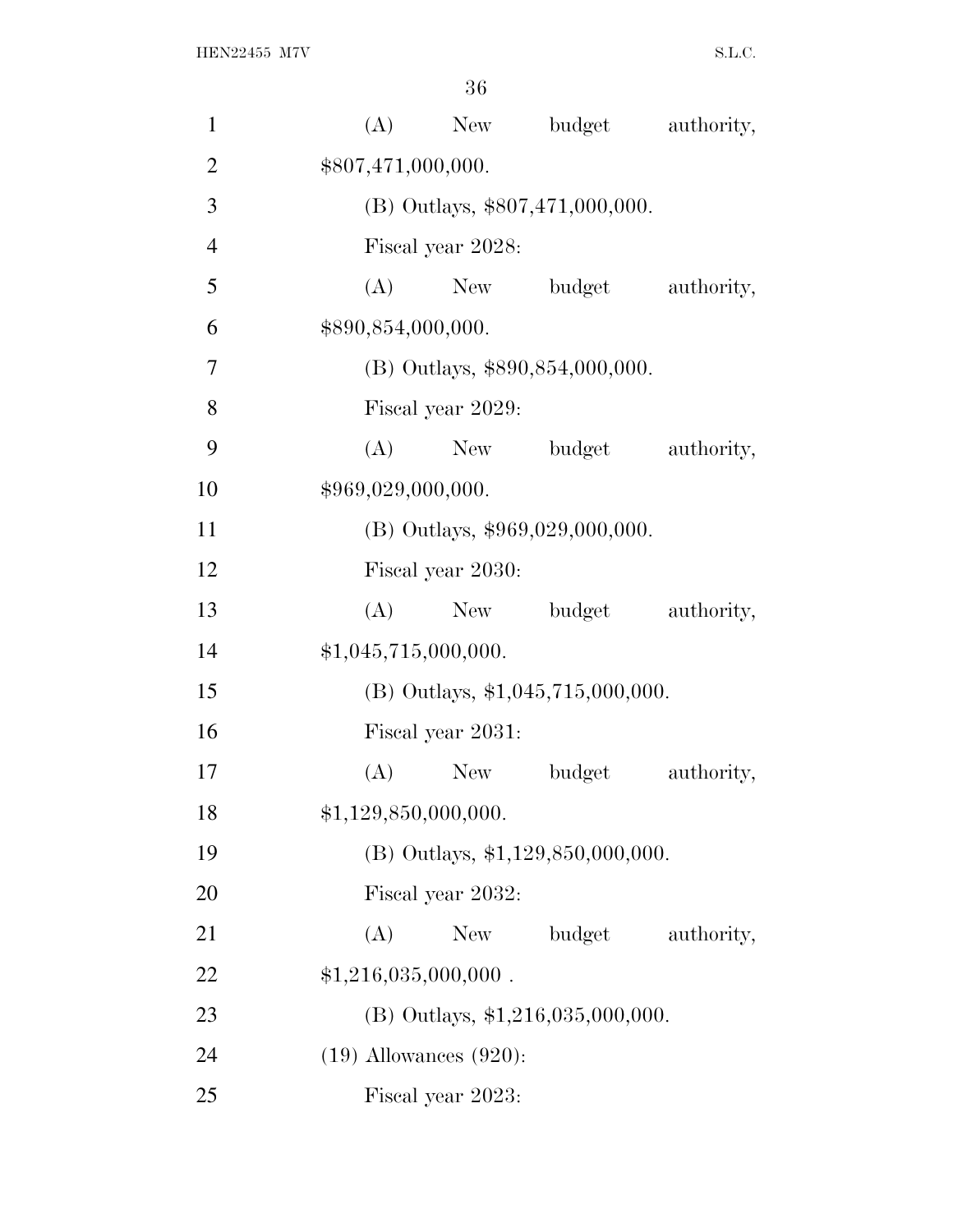| $\mathbf{1}$   | (A) |                                     |                                               | New budget authority,     |  |
|----------------|-----|-------------------------------------|-----------------------------------------------|---------------------------|--|
| $\overline{2}$ |     | $-\$117,771,000,000.$               |                                               |                           |  |
| 3              |     | (B) Outlays, $-\$178,190,000,000$ . |                                               |                           |  |
| $\overline{4}$ |     | Fiscal year 2024:                   |                                               |                           |  |
| 5              |     |                                     |                                               | (A) New budget authority, |  |
| 6              |     | $-$ \$451,388,000,000.              |                                               |                           |  |
| 7              |     |                                     | (B) Outlays, $-\frac{452,407,000,000}$ .      |                           |  |
| 8              |     | Fiscal year 2025:                   |                                               |                           |  |
| 9              | (A) |                                     |                                               | New budget authority,     |  |
| 10             |     | $-$ \$450,633,000,000.              |                                               |                           |  |
| 11             |     |                                     | (B) Outlays, $-\frac{450,080,000,000}{500}$ . |                           |  |
| 12             |     | Fiscal year 2026:                   |                                               |                           |  |
| 13             | (A) |                                     |                                               | New budget authority,     |  |
| 14             |     | $-$ \$375,804,000,000.              |                                               |                           |  |
| 15             |     |                                     | (B) Outlays, $-$ \$374,253,000,000.           |                           |  |
| 16             |     | Fiscal year 2027:                   |                                               |                           |  |
| 17             | (A) |                                     | New budget                                    | authority,                |  |
| 18             |     | $-$ \$379,371,000,000.              |                                               |                           |  |
| 19             |     |                                     | (B) Outlays, $-\$377,691,000,000$ .           |                           |  |
| 20             |     | Fiscal year 2028:                   |                                               |                           |  |
| 21             | (A) | New                                 | budget                                        | authority,                |  |
| 22             |     | $-$ \$388,686,000,000.              |                                               |                           |  |
| 23             |     |                                     | (B) Outlays, $-\$388,821,000,000$ .           |                           |  |
| 24             |     | Fiscal year 2029:                   |                                               |                           |  |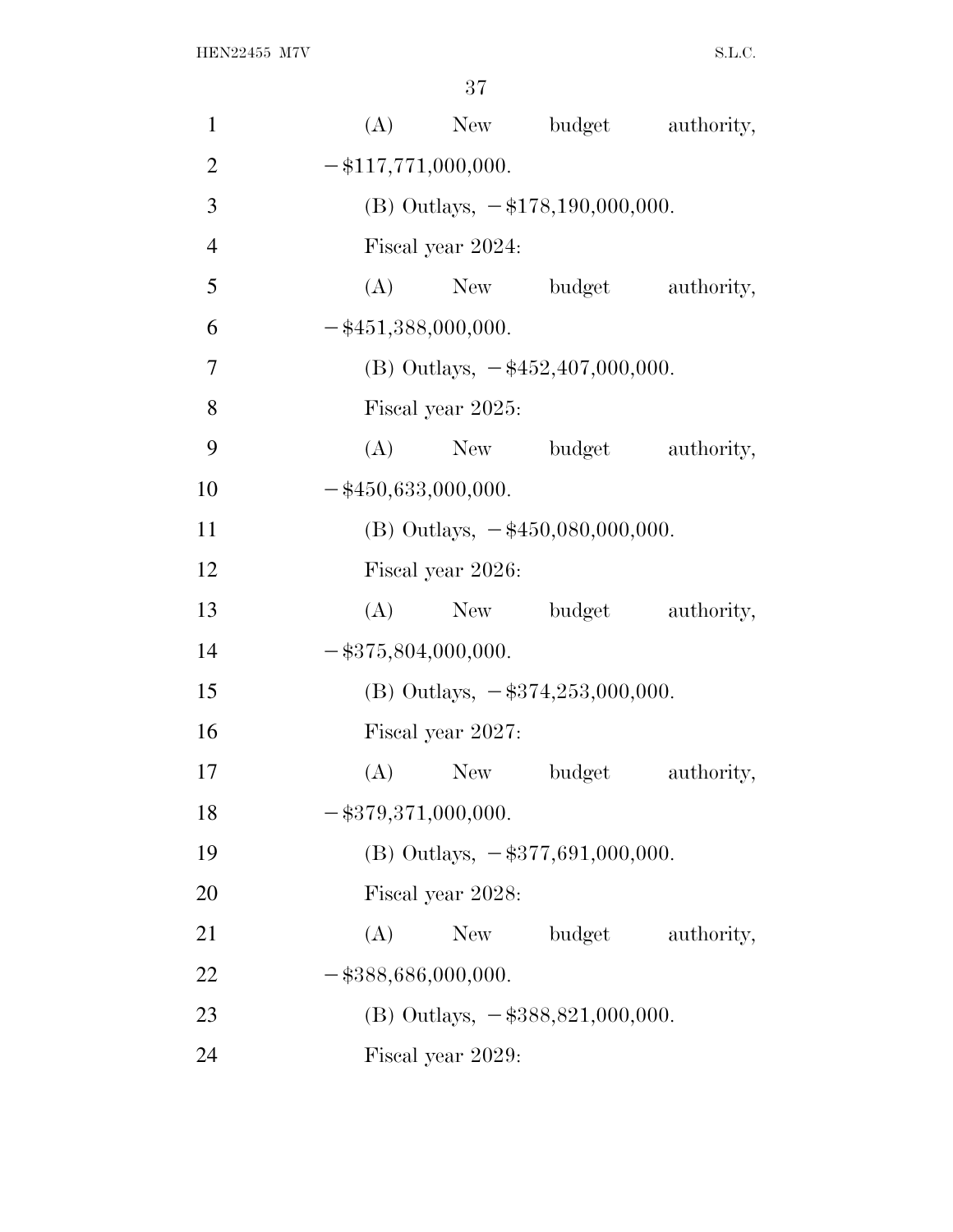| $\mathbf{1}$   | (A)<br>New budget authority,               |  |
|----------------|--------------------------------------------|--|
| $\overline{2}$ | $-$ \$386,690,000,000.                     |  |
| 3              | (B) Outlays, $-\$382,893,000,000$ .        |  |
| $\overline{4}$ | Fiscal year 2030:                          |  |
| 5              | New budget authority,<br>(A)               |  |
| 6              | $-$ \$366,912,000,000.                     |  |
| $\overline{7}$ | (B) Outlays, $-$ \$364,315,000,000.        |  |
| 8              | Fiscal year 2031:                          |  |
| 9              | (A) New budget<br>authority,               |  |
| 10             | $-$ \$835,342,000,000.                     |  |
| 11             | (B) Outlays, $-\$829,800,000,000$ .        |  |
| 12             | Fiscal year 2032:                          |  |
| 13             | (A) New budget authority,                  |  |
| 14             | $-$ \$76,390,024,213.                      |  |
| 15             | (B) Outlays, \$0.                          |  |
| 16             | (20) New Efficiencies, Consolidations, and |  |
| 17             | Other Savings (930):                       |  |
| 18             | Fiscal year 2023:                          |  |
| 19             | $(A)$ New budget authority, \$0.           |  |
| 20             | (B) Outlays, \$0.                          |  |
| 21             | Fiscal year 2024:                          |  |
| 22             | budget<br>(A)<br>New<br>authority,         |  |
| 23             | $-$ \$511,214,000,000.                     |  |
| 24             | (B) Outlays, $-\$298,\!265,\!000,\!000$ .  |  |
| 25             | Fiscal year 2025:                          |  |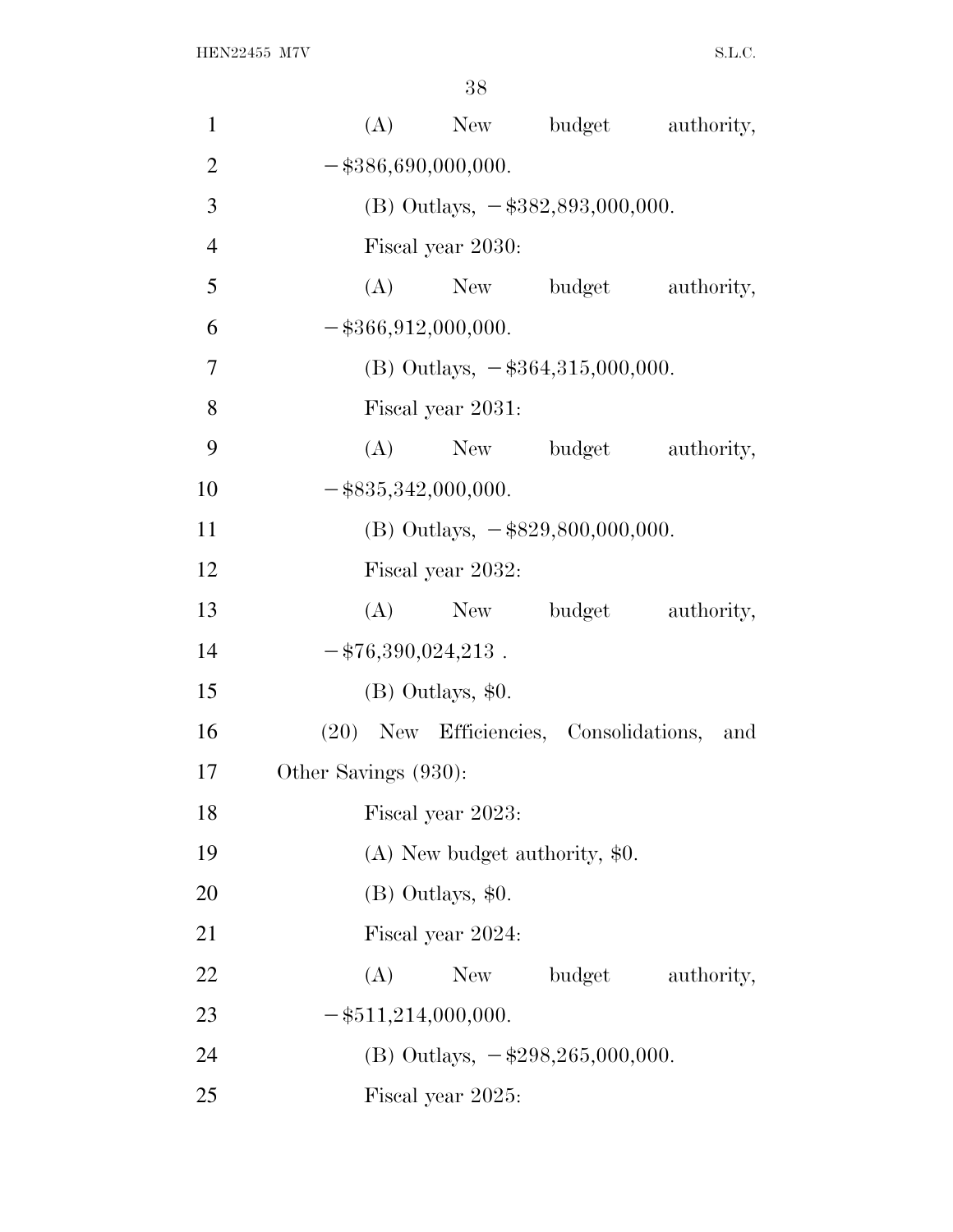| $\mathbf{1}$   | (A) |                               |                                             | New budget authority,     |
|----------------|-----|-------------------------------|---------------------------------------------|---------------------------|
| $\overline{2}$ |     | $-$ \$1,074,437,000,000.      |                                             |                           |
| 3              |     |                               | (B) Outlays, $-\frac{2799}{577,000,000}$ .  |                           |
| $\overline{4}$ |     | Fiscal year 2026:             |                                             |                           |
| 5              |     |                               | (A) New budget                              | authority,                |
| 6              |     | $-$ \$1,577,845,000,000.      |                                             |                           |
| $\tau$         |     |                               | (B) Outlays, $-\$1,313,931,000,000$ .       |                           |
| 8              |     | Fiscal year 2027:             |                                             |                           |
| 9              | (A) |                               |                                             | New budget authority,     |
| 10             |     | $-$ \$2,048,698,000,000.      |                                             |                           |
| 11             |     |                               | (B) Outlays, $-\$1,776,239,000,000$ .       |                           |
| 12             |     | Fiscal year 2028:             |                                             |                           |
| 13             |     |                               |                                             | (A) New budget authority, |
| 14             |     | $-\$2,082,563,000,000.$       |                                             |                           |
| 15             |     |                               | (B) Outlays, $-\$2,056,389,000,000$ .       |                           |
| 16             |     | Fiscal year 2029:             |                                             |                           |
| 17             |     |                               | (A) New budget                              | authority,                |
| 18             |     | $-$ \$2,078,732,000,000.      |                                             |                           |
| 19             |     |                               | (B) Outlays, $-\$1,989,162,000,000$ .       |                           |
| 20             |     | Fiscal year 2030:             |                                             |                           |
| 21             | (A) | New                           | budget                                      | authority,                |
| 22             |     | $-\frac{2,323,431,000,000}$ . |                                             |                           |
| 23             |     |                               | (B) Outlays, $-\frac{22.258,046,000,000}$ . |                           |
| 24             |     | Fiscal year 2031:             |                                             |                           |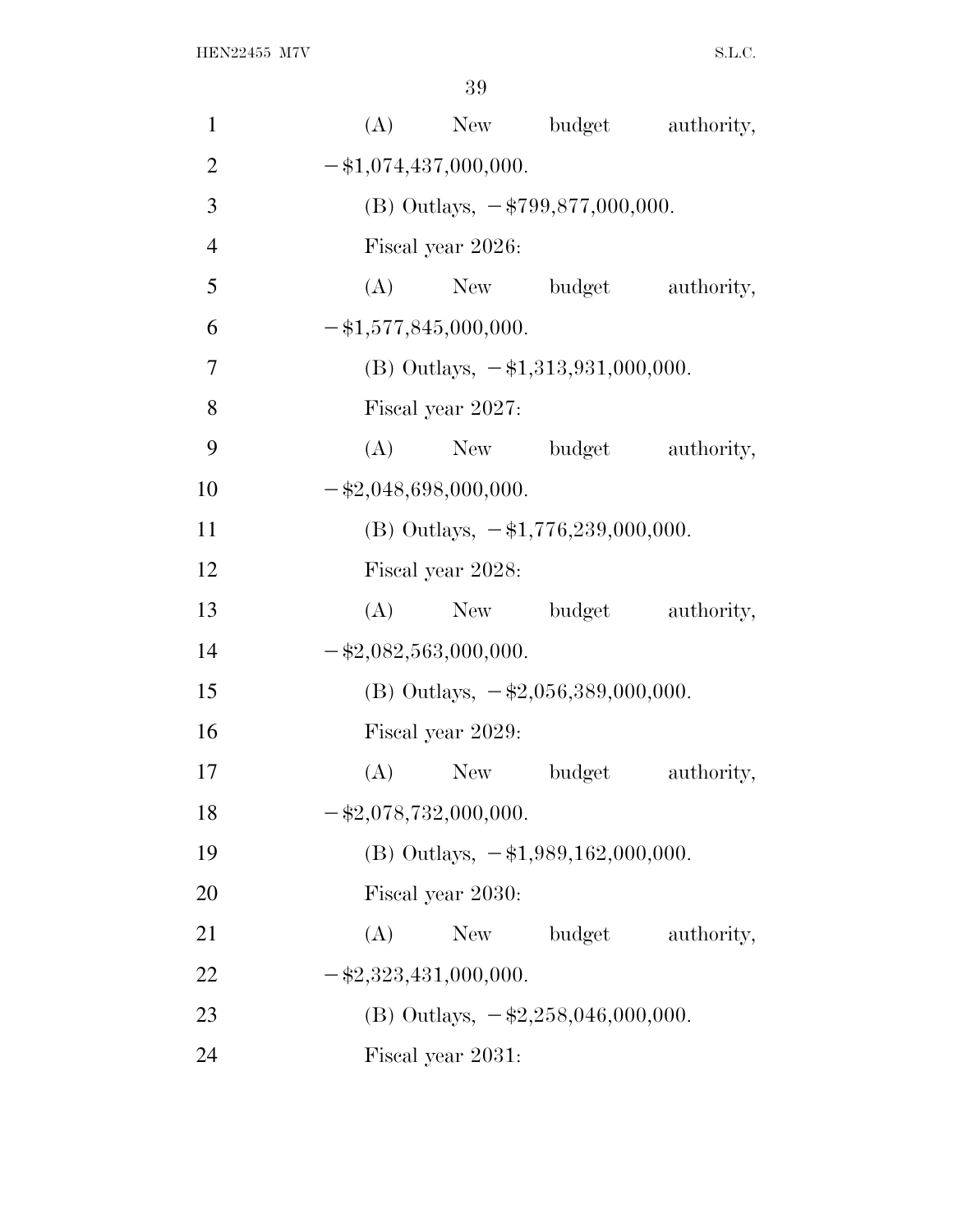| 1              |     | (A) New budget                                     |        | authority,                |
|----------------|-----|----------------------------------------------------|--------|---------------------------|
| $\overline{2}$ |     | $-$ \$2,542,293,000,000.                           |        |                           |
| 3              |     | (B) Outlays, $-\$2,426,280,000,000$ .              |        |                           |
| $\overline{4}$ |     | Fiscal year 2032:                                  |        |                           |
| 5              |     | (A) New budget                                     |        | authority,                |
| 6              |     | $-\$2,659,692,000,000.$                            |        |                           |
| 7              |     | (B) Outlays, $-\$2,602,440,000,000$ .              |        |                           |
| 8              |     | $(21)$ Undistributed Offsetting Receipts $(950)$ : |        |                           |
| 9              |     | Fiscal year 2023:                                  |        |                           |
| 10             |     |                                                    |        | (A) New budget authority, |
| 11             |     | $-\$127,442,000,000.$                              |        |                           |
| 12             |     | (B) Outlays, $-\$129,087,000,000$ .                |        |                           |
| 13             |     | Fiscal year 2024:                                  |        |                           |
| 14             | (A) | New budget                                         |        | authority,                |
| 15             |     | $-$ \$117,411,000,000.                             |        |                           |
| 16             |     | (B) Outlays, $-\$117,316,000,000$ .                |        |                           |
| 17             |     | Fiscal year 2025:                                  |        |                           |
| 18             | (A) | New                                                | budget | authority,                |
| 19             |     | $-$ \$121,572,000,000.                             |        |                           |
| 20             |     | (B) Outlays, $-\$122,695,000,000$ .                |        |                           |
| 21             |     | Fiscal year 2026:                                  |        |                           |
| 22             | (A) | New                                                | budget | authority,                |
| 23             |     | $-\$125,579,000,000.$                              |        |                           |
| 24             |     | (B) Outlays, $-\$125,354,000,000$ .                |        |                           |
| 25             |     | Fiscal year 2027:                                  |        |                           |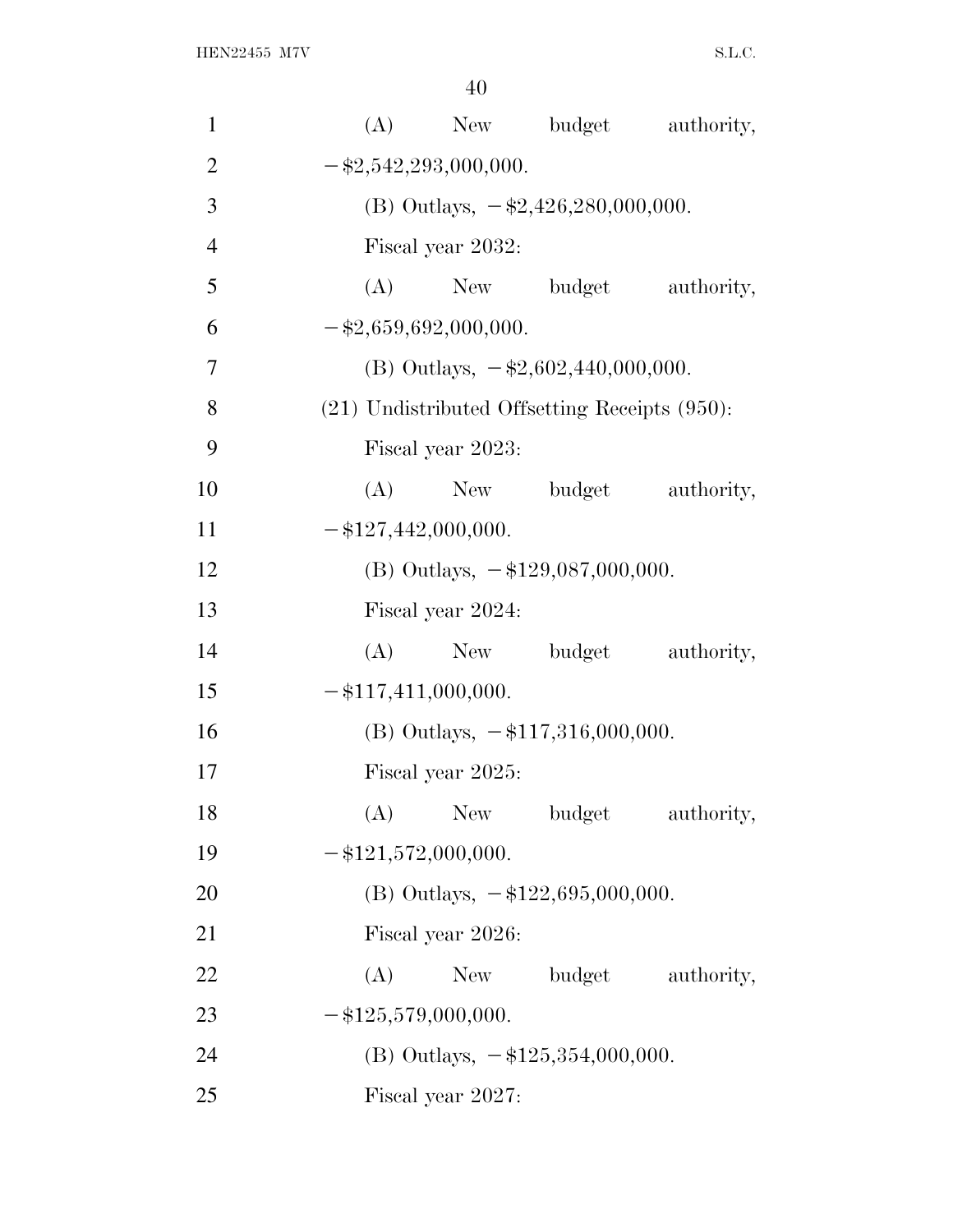| $\mathbf{1}$   | (A)<br>New budget<br>authority,        |
|----------------|----------------------------------------|
| $\overline{2}$ | $-$ \$136,065,000,000.                 |
| 3              | (B) Outlays, $-\$137,290,000,000$ .    |
| $\overline{4}$ | Fiscal year 2028:                      |
| 5              | (A) New budget<br>authority,           |
| 6              | $-$ \$141,442,000,000.                 |
| $\tau$         | (B) Outlays, $-\$141,167,000,000$ .    |
| 8              | Fiscal year 2029:                      |
| 9              | (A)<br>New budget<br>authority,        |
| 10             | $-$ \$138,935,000,000.                 |
| 11             | (B) Outlays, $-\$138,660,000,000$ .    |
| 12             | Fiscal year 2030:                      |
| 13             | (A)<br>New budget<br>authority,        |
| 14             | $-$ \$144,140,000,000.                 |
| 15             | (B) Outlays, $-\$143,865,000,000$ .    |
| 16             | Fiscal year 2031:                      |
| 17             | (A)<br>New No.<br>budget<br>authority, |
| 18             | $-$ \$148,093,000,000.                 |
| 19             | (B) Outlays, $-\$147,818,000,000$ .    |
| 20             | Fiscal year 2032:                      |
| 21             | (A)<br>New budget<br>authority,        |
| 22             | $-\$153,956,000,000.$                  |
| 23             | (B) Outlays, $-\$153,831,000,000$ .    |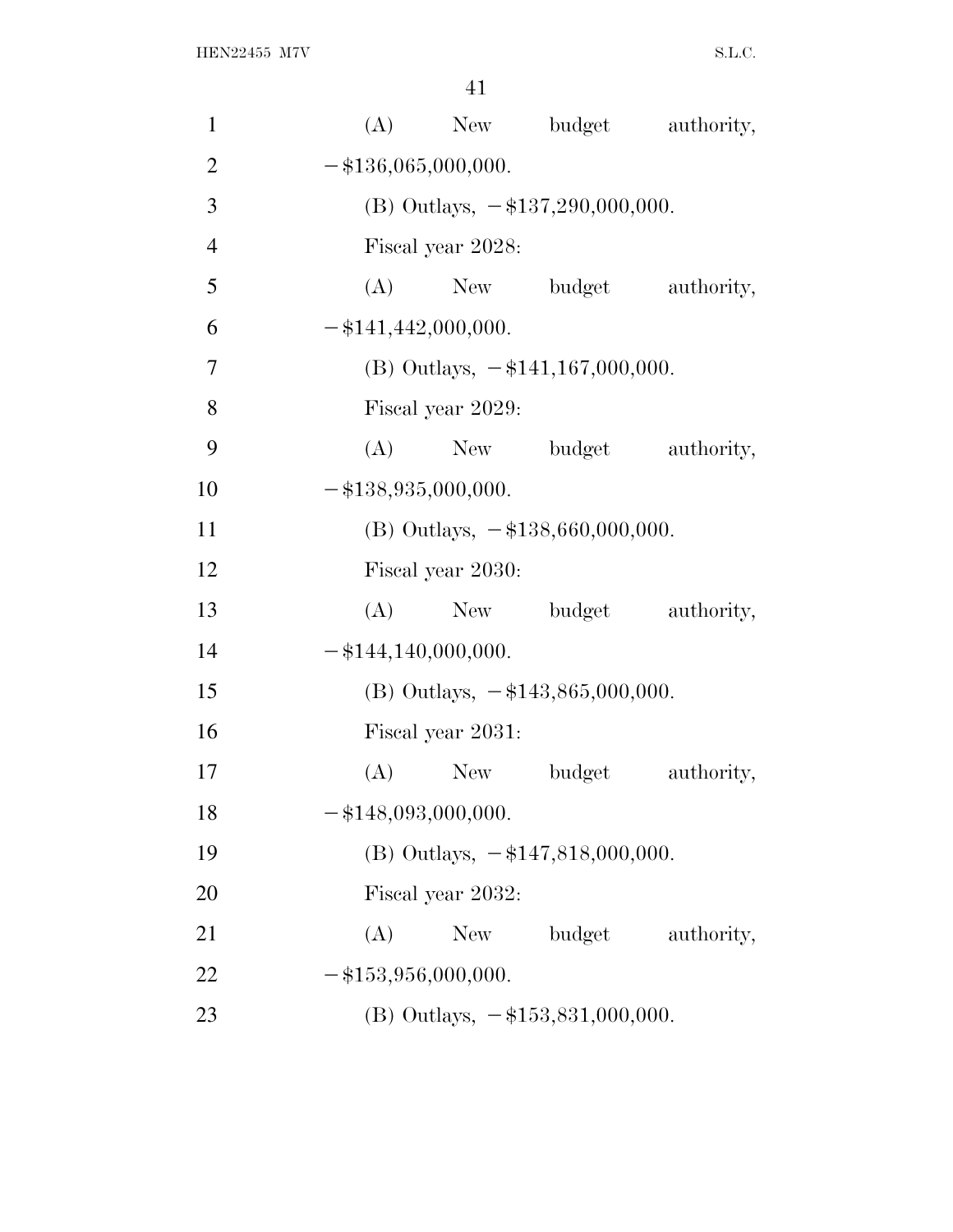# **Subtitle B—Levels and Amounts in the Senate**

**SEC. 1201. SOCIAL SECURITY IN THE SENATE.**

 (a) SOCIAL SECURITY REVENUES.—For purposes of Senate enforcement under sections 302 and 311 of the Congressional Budget Act of 1974 (2 U.S.C. 633 and 642), the amounts of revenues of the Federal Old-Age and Survivors Insurance Trust Fund and the Federal Dis-ability Insurance Trust Fund are as follows:

Fiscal year 2023: \$1,136,000,000,000.

Fiscal year 2024: \$1,186,000,000,000.

Fiscal year 2025: \$1,228,000,000,000.

Fiscal year 2026: \$1,272,000,000,000.

Fiscal year 2027: \$1,320,000,000,000.

Fiscal year 2028: \$1,369,000,000,000.

Fiscal year 2029: \$1,420,000,000,000.

Fiscal year 2030: \$1,472,000,000,000.

Fiscal year 2031: \$1,527,000,000,000.

Fiscal year 2032: \$1,584,000,000,000.

 (b) SOCIAL SECURITY OUTLAYS.—For purposes of Senate enforcement under sections 302 and 311 of the Congressional Budget Act of 1974 (2 U.S.C. 633 and 642), the amounts of outlays of the Federal Old-Age and Survivors Insurance Trust Fund and the Federal Dis-ability Insurance Trust Fund are as follows: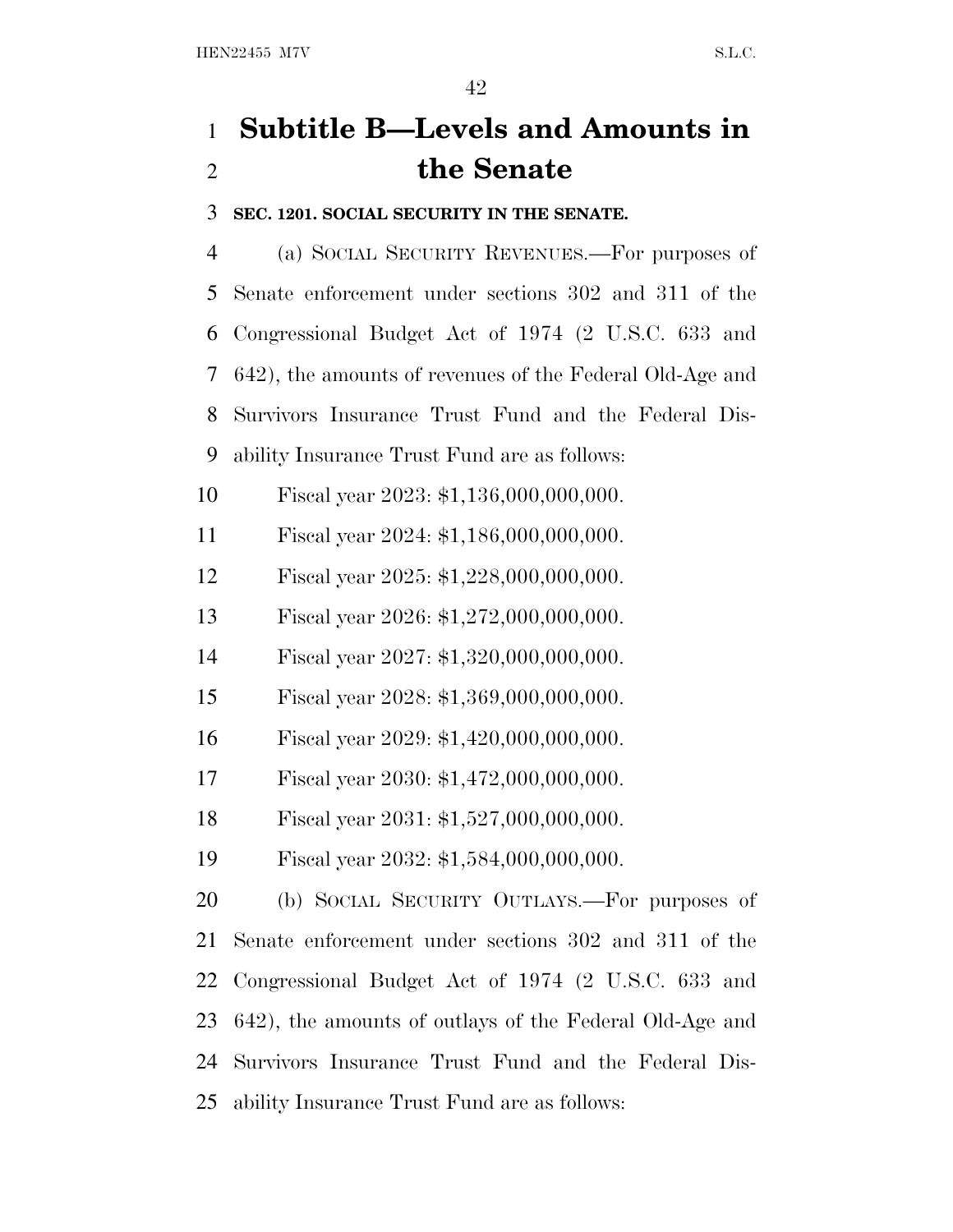$\begin{minipage}{0.9\linewidth} \textbf{HEN22455} & \textbf{M7V} \end{minipage}$ 

| $\mathbf{1}$   | Fiscal year 2023: \$1,320,290,000,000.                    |
|----------------|-----------------------------------------------------------|
| $\overline{2}$ | Fiscal year 2024: \$1,408,997,000,000.                    |
| 3              | Fiscal year 2025: \$1,491,333,000,000.                    |
| $\overline{4}$ | Fiscal year 2026: \$1,576,748,000,000.                    |
| 5              | Fiscal year 2027: \$1,665,182,000,000.                    |
| 6              | Fiscal year 2028: \$1,760,444,000,000.                    |
| 7              | Fiscal year 2029: \$1,859,623,000,000.                    |
| 8              | Fiscal year 2030: \$1,962,593,000,000                     |
| 9              | Fiscal year 2031: $$2,068,247,000,000$ .                  |
| 10             | Fiscal year 2032: \$2,174,947,000,000.                    |
| 11             | SOCIAL<br>SECURITY<br><b>ADMINISTRATIVE</b><br>Ex-<br>(e) |
| 12             | PENSES.—In the Senate, the amounts of new budget au-      |
| 13             | thority and budget outlays of the Federal Old-Age and     |
| 14             | Survivors Insurance Trust Fund and the Federal Dis-       |
| 15             | ability Insurance Trust Fund for administrative expenses  |
| 16             | are as follows:                                           |
| 17             | Fiscal year 2023:                                         |
| 18             | budget<br><b>New</b><br>(A)<br>authority,                 |
| 19             | \$6,462,000,000.                                          |
| 20             | (B) Outlays, \$6,388,000,000.                             |
| 21             | Fiscal year 2024:                                         |
| 22             | (A)<br><b>New</b><br>budget<br>authority,                 |
| 23             | \$6,685,000,000.                                          |
| 24             | $(B)$ Outlays, \$6,620,000,000.                           |
| 25             | Fiscal year 2025:                                         |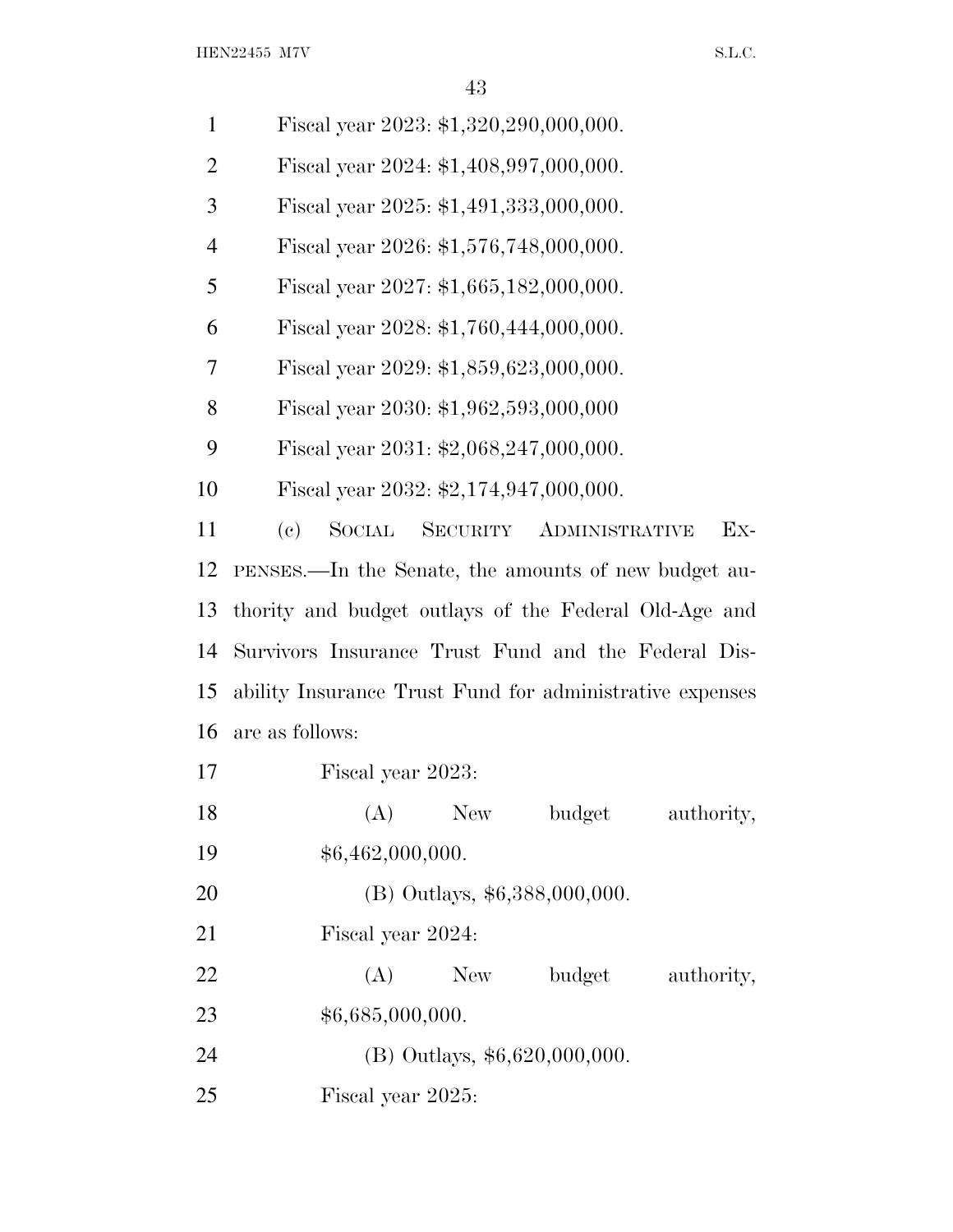| $\mathbf{1}$   | (A)               | New        | budget                          | authority, |
|----------------|-------------------|------------|---------------------------------|------------|
| $\overline{2}$ | \$6,900,000,000.  |            |                                 |            |
| $\mathfrak{Z}$ |                   |            | (B) Outlays, \$6,840,000,000.   |            |
| $\overline{4}$ | Fiscal year 2026: |            |                                 |            |
| 5              | (A)               | New        | budget                          | authority, |
| 6              | \$7,110,000,000.  |            |                                 |            |
| 7              |                   |            | (B) Outlays, $$7,052,000,000$ . |            |
| 8              | Fiscal year 2027: |            |                                 |            |
| 9              | (A)               | New        | budget                          | authority, |
| 10             | \$7,326,000,000.  |            |                                 |            |
| 11             |                   |            | (B) Outlays, $$7,268,000,000$ . |            |
| 12             | Fiscal year 2028: |            |                                 |            |
| 13             |                   | $(A)$ New  | budget                          | authority, |
| 14             | \$7,553,000,000.  |            |                                 |            |
| 15             |                   |            | (B) Outlays, \$7,493,000,000.   |            |
| 16             | Fiscal year 2029: |            |                                 |            |
| 17             | (A)               | <b>New</b> | budget                          | authority, |
| 18             | \$7,779,000,000.  |            |                                 |            |
| 19             |                   |            | (B) Outlays, \$7,718,000,000.   |            |
| 20             | Fiscal year 2030: |            |                                 |            |
| 21             | (A)               | New        | budget                          | authority, |
| 22             | \$8,013,000,000.  |            |                                 |            |
| 23             |                   |            | $(B)$ Outlays, \$7,951,000,000. |            |
| 24             | Fiscal year 2031: |            |                                 |            |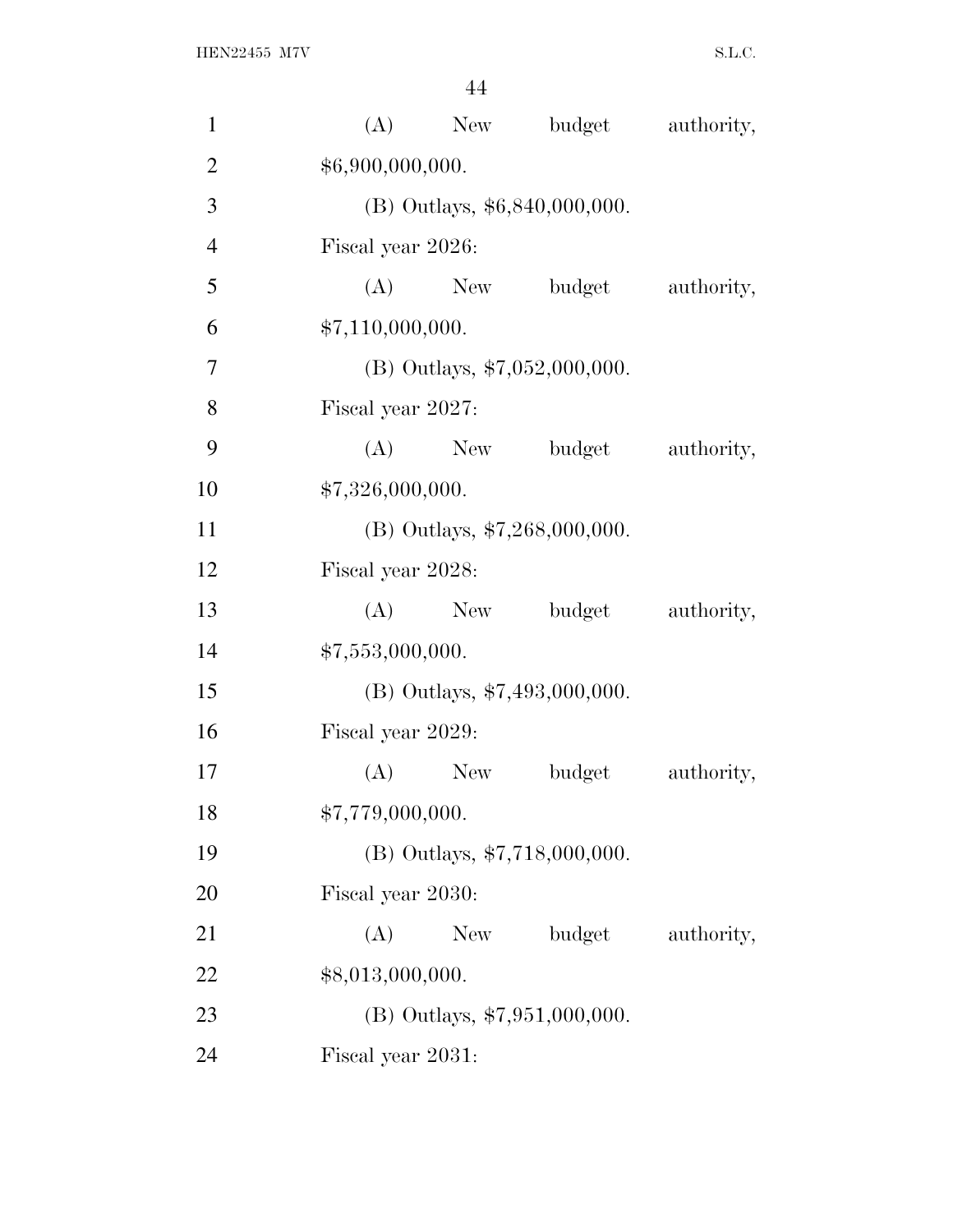| $\mathbf{1}$   |                                                            | $(A)$ New                   | budget                                     | authority, |
|----------------|------------------------------------------------------------|-----------------------------|--------------------------------------------|------------|
| $\overline{2}$ | \$8,255,000,000.                                           |                             |                                            |            |
| 3              |                                                            |                             | (B) Outlays, \$8,191,000,000.              |            |
| $\overline{4}$ | Fiscal year 2032:                                          |                             |                                            |            |
| 5              |                                                            | $(A)$ New                   | budget                                     | authority, |
| 6              | \$8,500,000,000.                                           |                             |                                            |            |
| 7              |                                                            |                             | (B) Outlays, \$8,435,000,000.              |            |
| 8              | SEC. 1202. POSTAL SERVICE DISCRETIONARY ADMINISTRA-        |                             |                                            |            |
| 9              |                                                            |                             | TIVE EXPENSES IN THE SENATE.               |            |
| 10             | In the Senate, the amounts of new budget authority         |                             |                                            |            |
| 11             | and budget outlays of the Postal Service for discretionary |                             |                                            |            |
| 12             | administrative expenses are as follows:                    |                             |                                            |            |
| 13             | Fiscal year 2023:                                          |                             |                                            |            |
| 14             |                                                            |                             | (A) New budget authority, $$296,000,000$ . |            |
| 15             |                                                            | (B) Outlays, \$295,000,000. |                                            |            |
| 16             | Fiscal year 2024:                                          |                             |                                            |            |
| 17             |                                                            |                             | $(A)$ New budget authority, \$308,000,000. |            |
| 18             |                                                            | (B) Outlays, \$307,000,000. |                                            |            |
| 19             | Fiscal year 2025:                                          |                             |                                            |            |
| 20             |                                                            |                             | (A) New budget authority, $$320,000,000$ . |            |
| 21             |                                                            | (B) Outlays, \$319,000,000. |                                            |            |
| 22             | Fiscal year 2026:                                          |                             |                                            |            |
| 23             |                                                            |                             | $(A)$ New budget authority, \$331,000,000. |            |
| 24             |                                                            | (B) Outlays, \$330,000,000. |                                            |            |
| 25             | Fiscal year 2027:                                          |                             |                                            |            |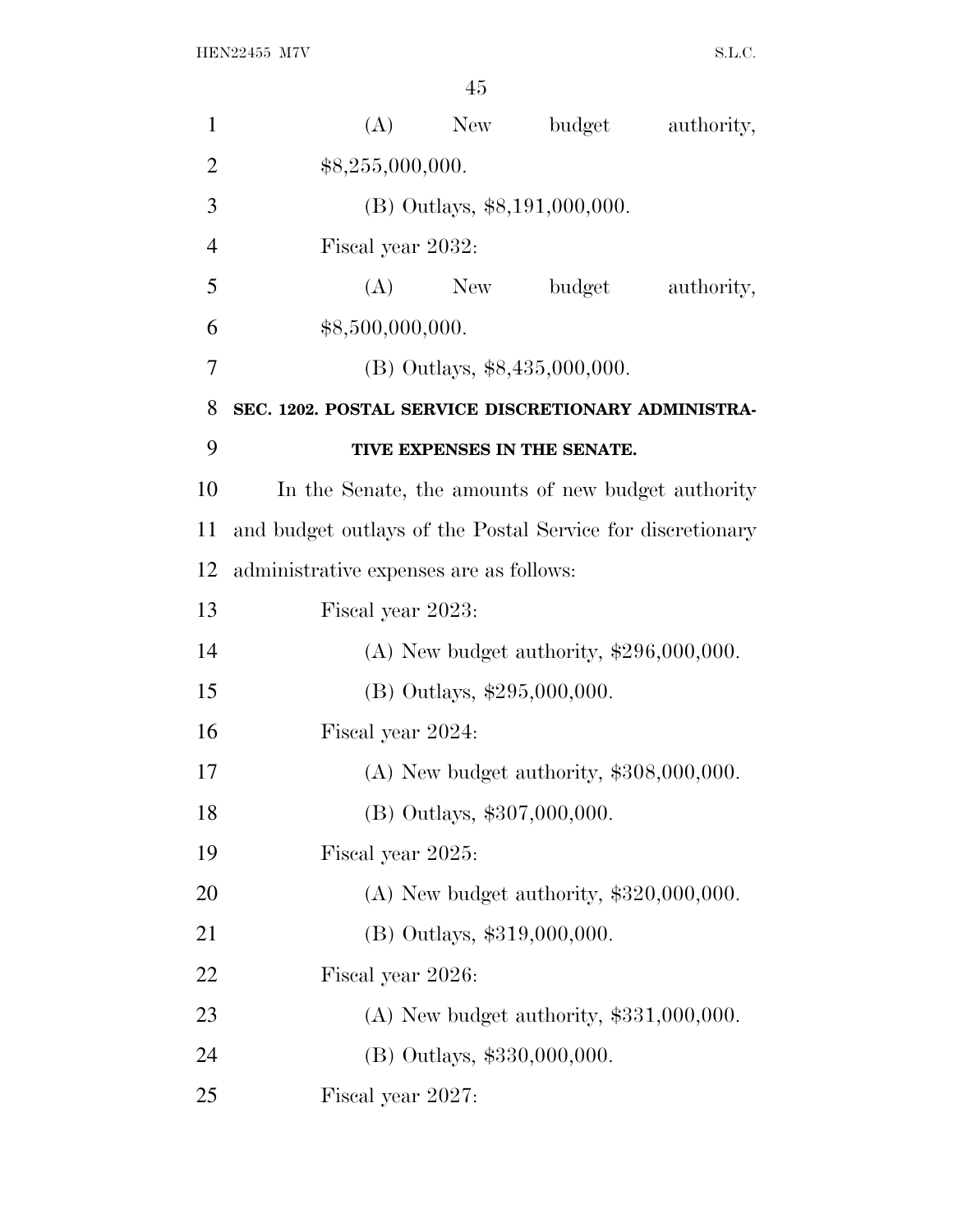| $\mathbf{1}$   | $(A)$ New budget authority, \$343,000,000.                     |
|----------------|----------------------------------------------------------------|
| $\overline{2}$ | (B) Outlays, \$342,000,000.                                    |
| 3              | Fiscal year 2028:                                              |
| $\overline{4}$ | (A) New budget authority, $$356,000,000$ .                     |
| 5              | (B) Outlays, \$355,000,000.                                    |
| 6              | Fiscal year 2029:                                              |
| 7              | $(A)$ New budget authority, \$368,000,000.                     |
| 8              | (B) Outlays, \$367,000,000.                                    |
| 9              | Fiscal year 2030:                                              |
| 10             | $(A)$ New budget authority, \$380,000,000.                     |
| 11             | (B) Outlays, \$379,000,000.                                    |
| 12             | Fiscal year 2031:                                              |
| 13             | $(A)$ New budget authority, \$394,000,000.                     |
| 14             | (B) Outlays, \$393,000,000.                                    |
| 15             | Fiscal year 2032:                                              |
| 16             | (A) New budget authority, $$407,000,000$ .                     |
| 17             | (B) Outlays, \$406,000,000.                                    |
| 18             | <b>TITLE II-RESERVE FUNDS</b>                                  |
| 19             | SEC. 2001. DEFICIT REDUCTION FUND FOR EFFICIENCIES,            |
| 20             | CONSOLIDATIONS, AND OTHER SAVINGS.                             |
| 21             | The Chairman of the Committee on the Budget of                 |
| 22             | the Senate may revise the allocations of a committee or        |
| 23             | committees, aggregates, and other appropriate levels in        |
| 24             | this resolution, and make adjustments to the pay-as-you-       |
|                | 25 go ledger, for one or more bills, joint resolutions, amend- |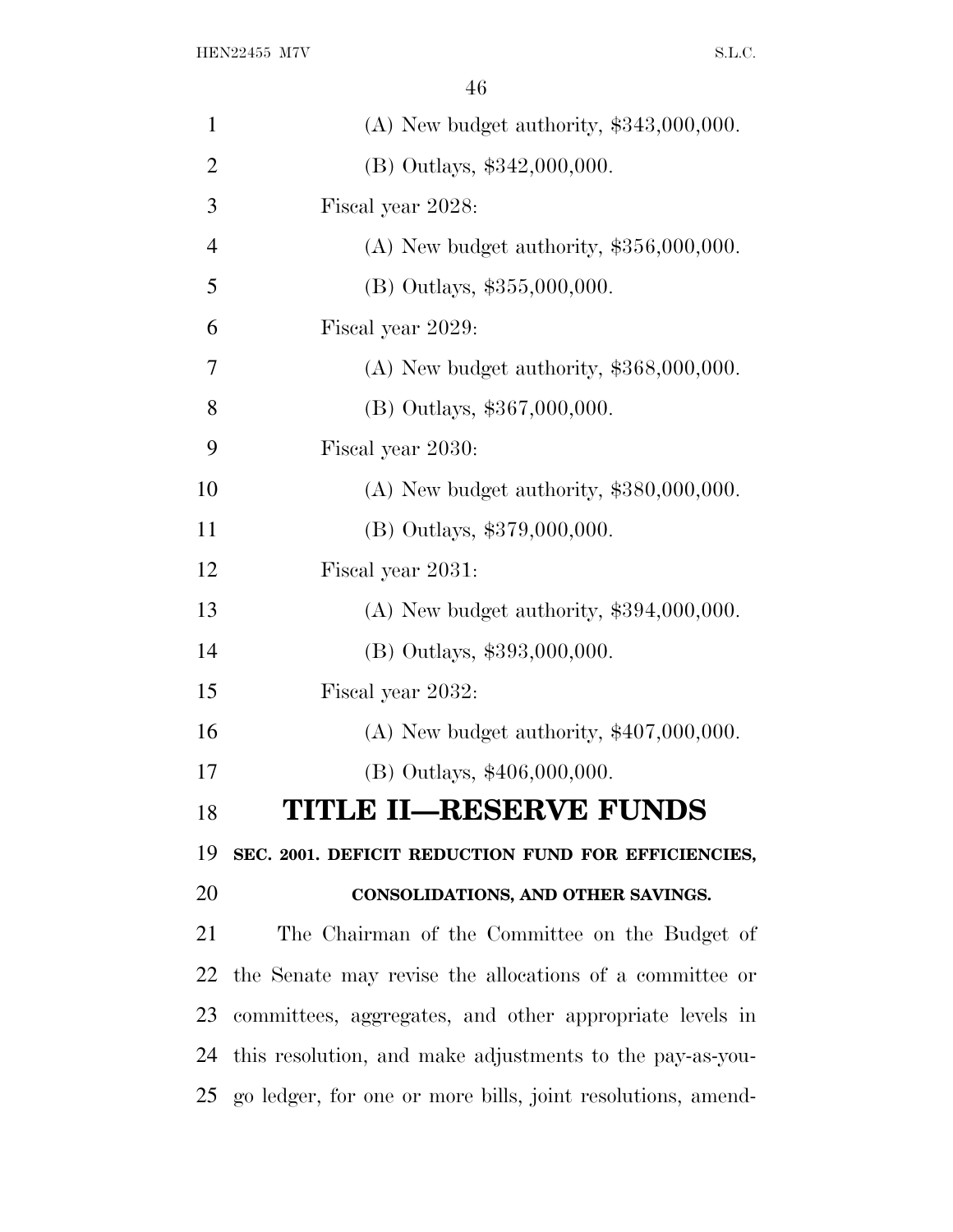ments, amendments between the Houses, motions, or con- ference reports relating to efficiencies, consolidations, and other savings by the amounts provided in such legislation for those purposes, provided that such legislation would reduce the deficit over the period of the total of fiscal years 2023 through 2027 and the period of the total of fiscal years 2023 through 2032.

# **SEC. 2002. RESERVE FUND RELATING TO HEALTH SAVINGS ACCOUNTS.**

 The Chairman of the Committee on the Budget of the Senate may revise the allocations of a committee or committees, aggregates, and other appropriate levels in this resolution, and make adjustments to the pay-as-you- go ledger, for one or more bills, joint resolutions, amend- ments, amendments between the Houses, motions, or con- ference reports relating to health savings accounts by the amounts provided in such legislation for those purposes.

## **TITLE III—BUDGET PROCESS**

### **SEC. 3001. VOTING THRESHOLD FOR POINTS OF ORDER.**

 (a) DEFINITION.—In this section, the term ''covered point of order'' means a point of order—

 (1) under the Congressional Budget Act of 1974 (2 U.S.C. 621 et seq.), the Balanced Budget and Emergency Deficit Control Act of 1985 (2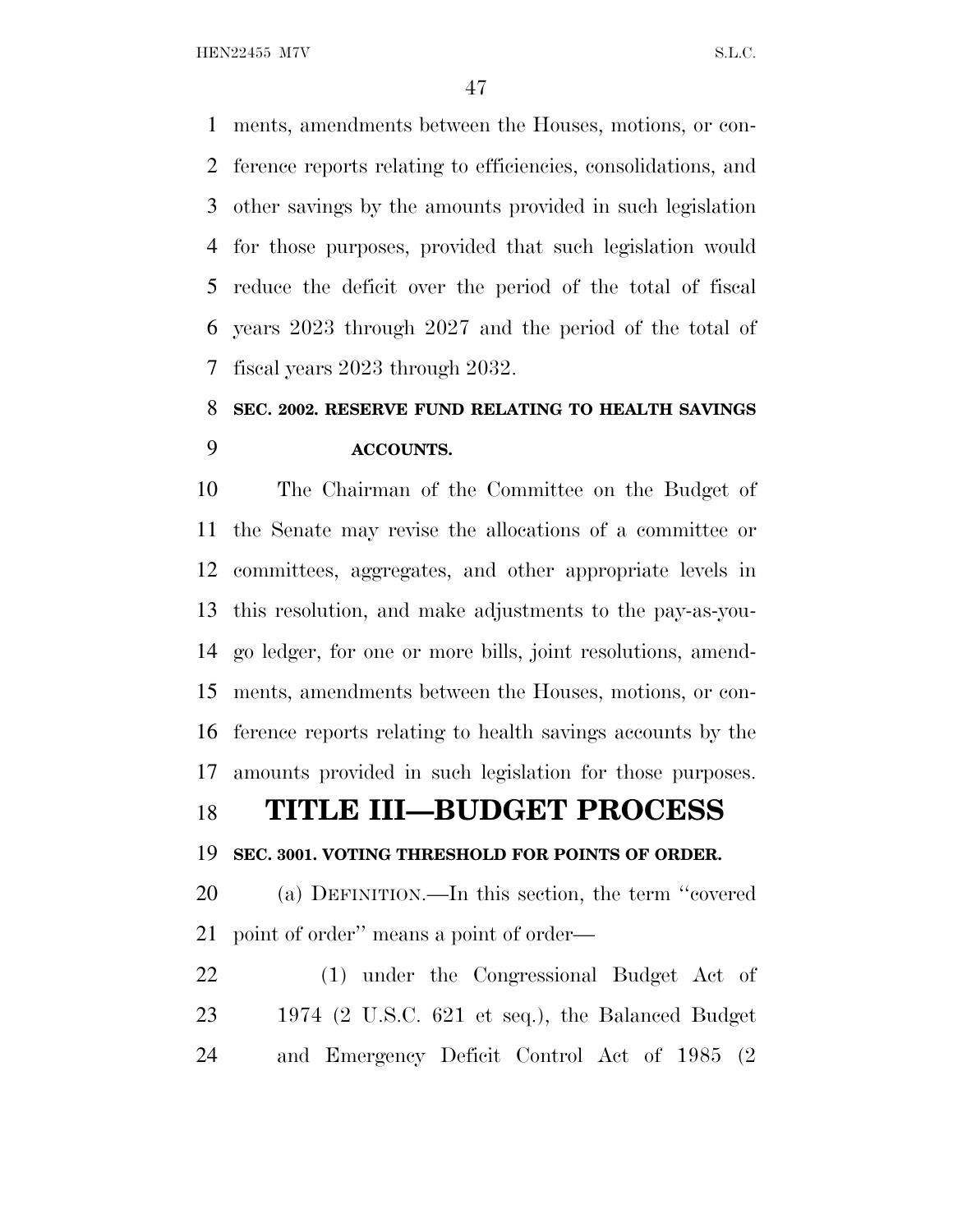U.S.C. 900 et seq.), or a concurrent resolution on the budget; and

 (2) which, but for subsection (b), may be waived only by the affirmative vote of two-thirds of the Members of the Senate, duly chosen and sworn. (b) VOTING THRESHOLD.—In the Senate—

 (1) a covered point of order may be waived only by the affirmative vote of two-thirds of the Mem-bers, duly chosen and sworn; and

 (2) an affirmative vote of two-thirds of the Members, duly chosen and sworn, shall be required to sustain an appeal of the ruling of the Chair on a covered point of order.

### **SEC. 3002. EMERGENCY LEGISLATION.**

 (a) AUTHORITY T<sup>O</sup> DESIGNATE.—In the Senate, with respect to a provision of direct spending or receipts legislation or appropriations for discretionary accounts that Congress designates as an emergency requirement, by an affirmative vote of two-thirds of the Members, duly chosen and sworn, in such measure, the amounts of new budget authority, outlays, and receipts in all fiscal years resulting from that provision shall be treated as an emer-gency requirement for the purpose of this section.

 (b) EXEMPTION OF EMERGENCY PROVISIONS.—Any new budget authority, outlays, and receipts resulting from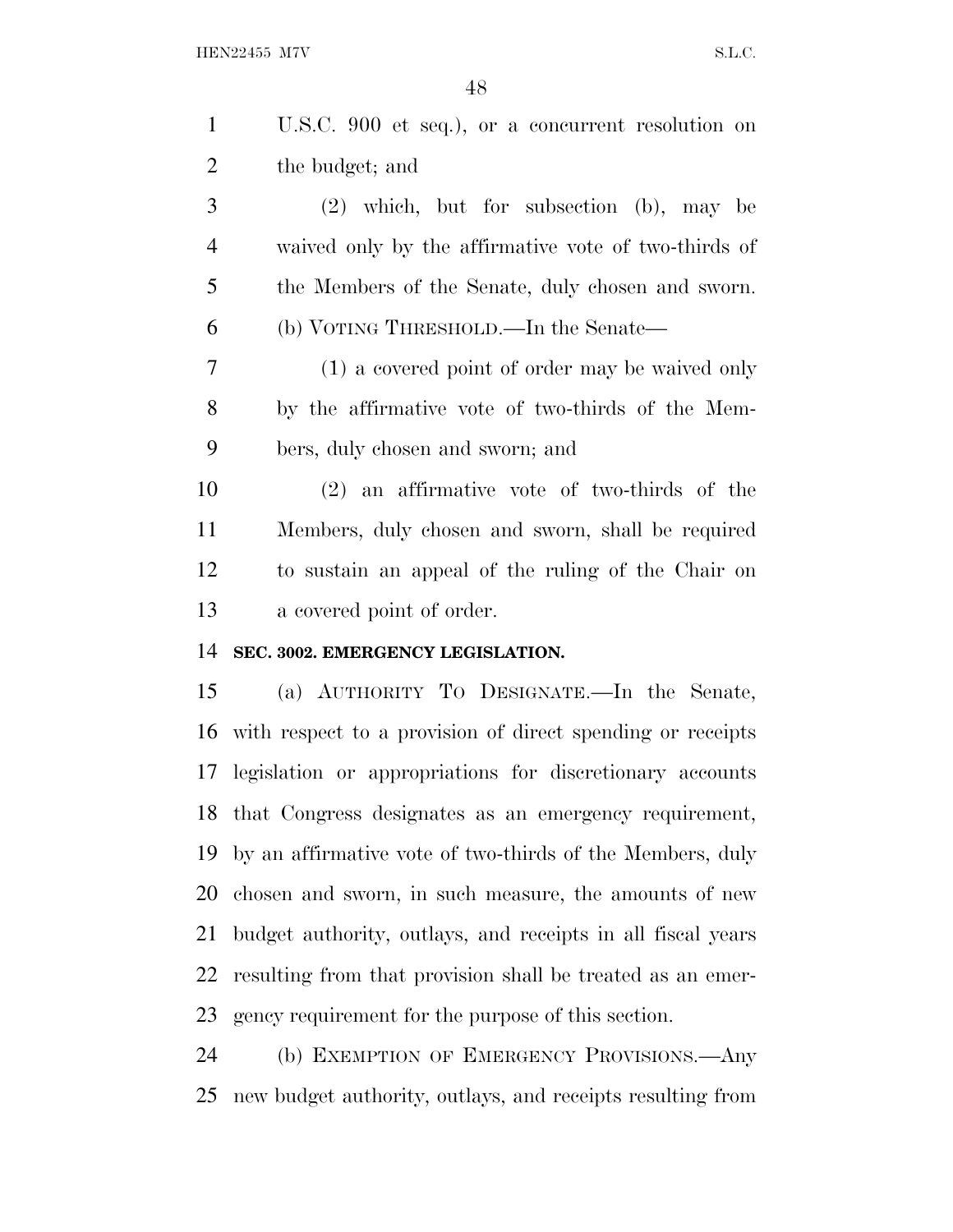any provision designated as an emergency requirement, pursuant to this section, in any bill, joint resolution, amendment, amendment between the Houses, or con- ference report shall not count for purposes of sections 302 and 311 of the Congressional Budget Act of 1974 (2 U.S.C. 633 and 642), section 4106 of H. Con. Res. 71 (115th Congress), the concurrent resolution on the budget for fiscal year 2018, section 3101 of S. Con. Res. 11 (114th Congress), the concurrent resolution on the budget for fiscal year 2016, and sections 401 and 404 of S. Con. Res. 13 (111th Congress), the concurrent resolution on the budget for fiscal year 2010. Designated emergency provisions shall not count for the purpose of revising allo- cations, aggregates, or other levels pursuant to procedures established under section 301(b)(7) of the Congressional Budget Act of 1974 (2 U.S.C. 632(b)(7)) for deficit-neu- tral reserve funds and revising discretionary spending lim- its set pursuant to section 301 of S. Con. Res. 13 (111th Congress), the concurrent resolution on the budget for fis-cal year 2010.

 (c) DESIGNATIONS.—If a provision of legislation is designated as an emergency requirement under this sec- tion, the committee report and any statement of managers accompanying that legislation shall include an explanation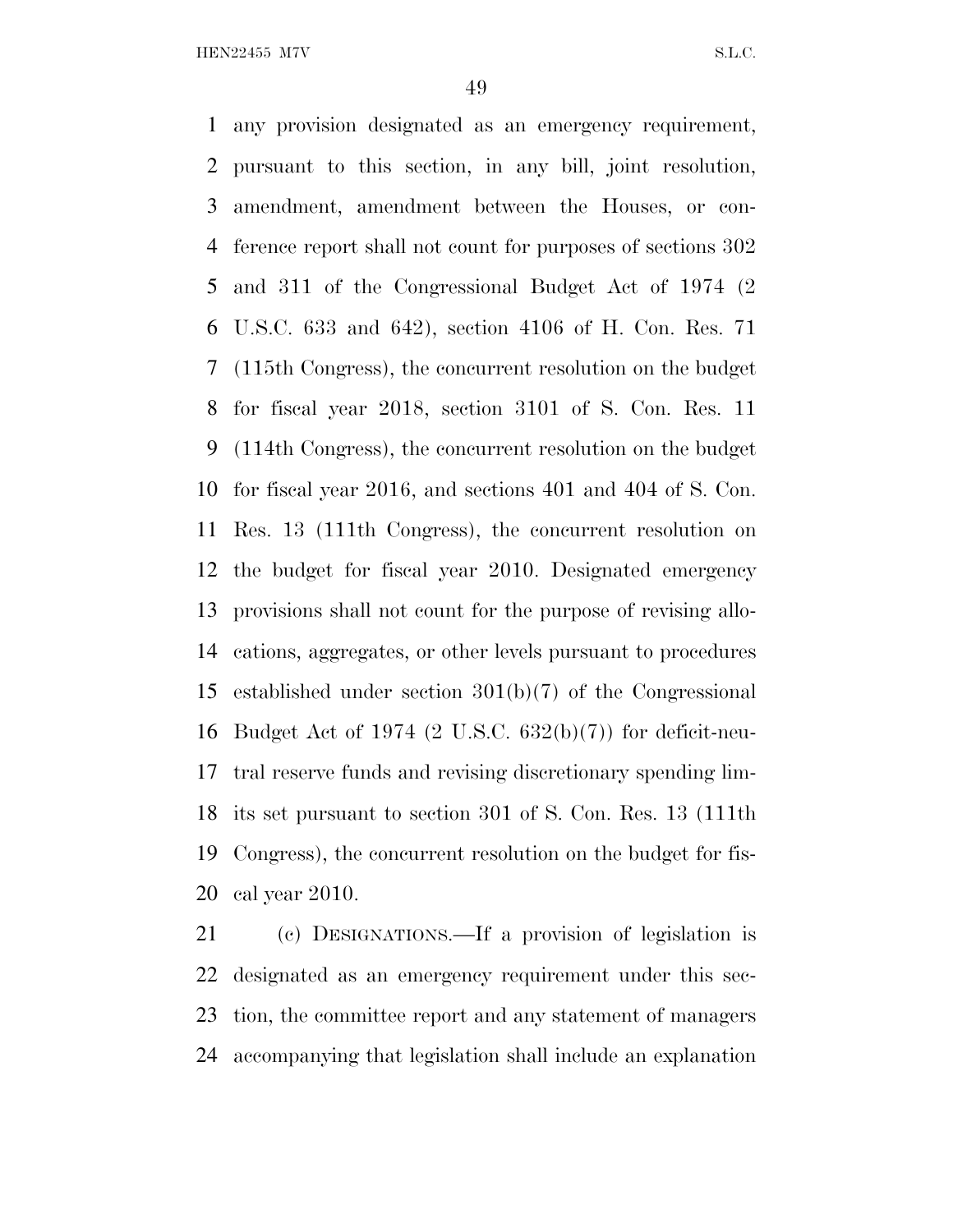of the manner in which the provision meets the criteria in subsection (f).

 (d) DEFINITIONS.—In this section, the terms ''direct spending'', ''receipts'', and ''appropriations for discre- tionary accounts'' mean any provision of a bill, joint reso- lution, amendment, motion, amendment between the Houses, or conference report that affects direct spending, receipts, or appropriations as those terms have been de- fined and interpreted for purposes of the Balanced Budget and Emergency Deficit Control Act of 1985 (2 U.S.C. 900 et seq.).

(e) POINT OF ORDER.—

 (1) IN GENERAL.—When the Senate is consid- ering a bill, resolution, amendment, motion, amend- ment between the Houses, or conference report, if a point of order is made by a Senator against an emergency designation in that measure, that provi- sion making such a designation shall be stricken from the measure and may not be offered as an amendment from the floor.

21 (2) SUPERMAJORITY WAIVER AND APPEALS.—

 (A) WAIVER.—Paragraph (1) may be waived or suspended in the Senate only by an affirmative vote of two-thirds of the Members, duly chosen and sworn.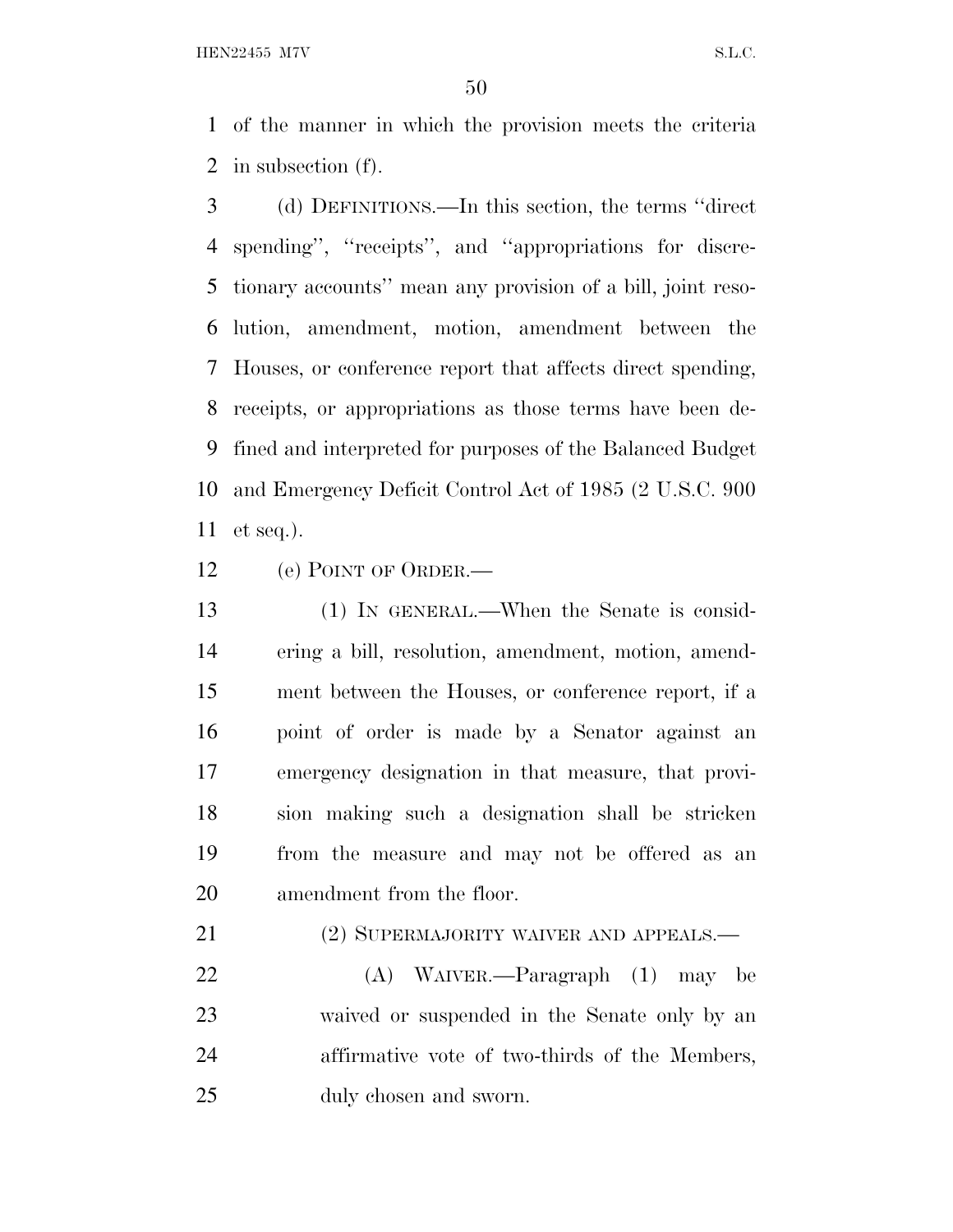(B) APPEALS.—Appeals in the Senate from the decisions of the Chair relating to any provision of this subsection shall be limited to 1 hour, to be equally divided between, and con- trolled by, the appellant and the manager of the bill or joint resolution, as the case may be. An affirmative vote of two-thirds of the Members of the Senate, duly chosen and sworn, shall be re- quired to sustain an appeal of the ruling of the Chair on a point of order raised under this sub- section. (3) DEFINITION OF AN EMERGENCY DESIGNA- TION.—For purposes of paragraph (1), a provision shall be considered an emergency designation if it designates any item as an emergency requirement pursuant to this subsection. (4) FORM OF THE POINT OF ORDER.—A point of order under paragraph (1) may be raised by a Senator as provided in section 313(e) of the Con- gressional Budget Act of 1974 (2 U.S.C. 644(e)). (5) CONFERENCE REPORTS.—When the Senate is considering a conference report on, or an amend- ment between the Houses in relation to, a bill, upon a point of order being made by any Senator pursu-

ant to this section, and such point of order being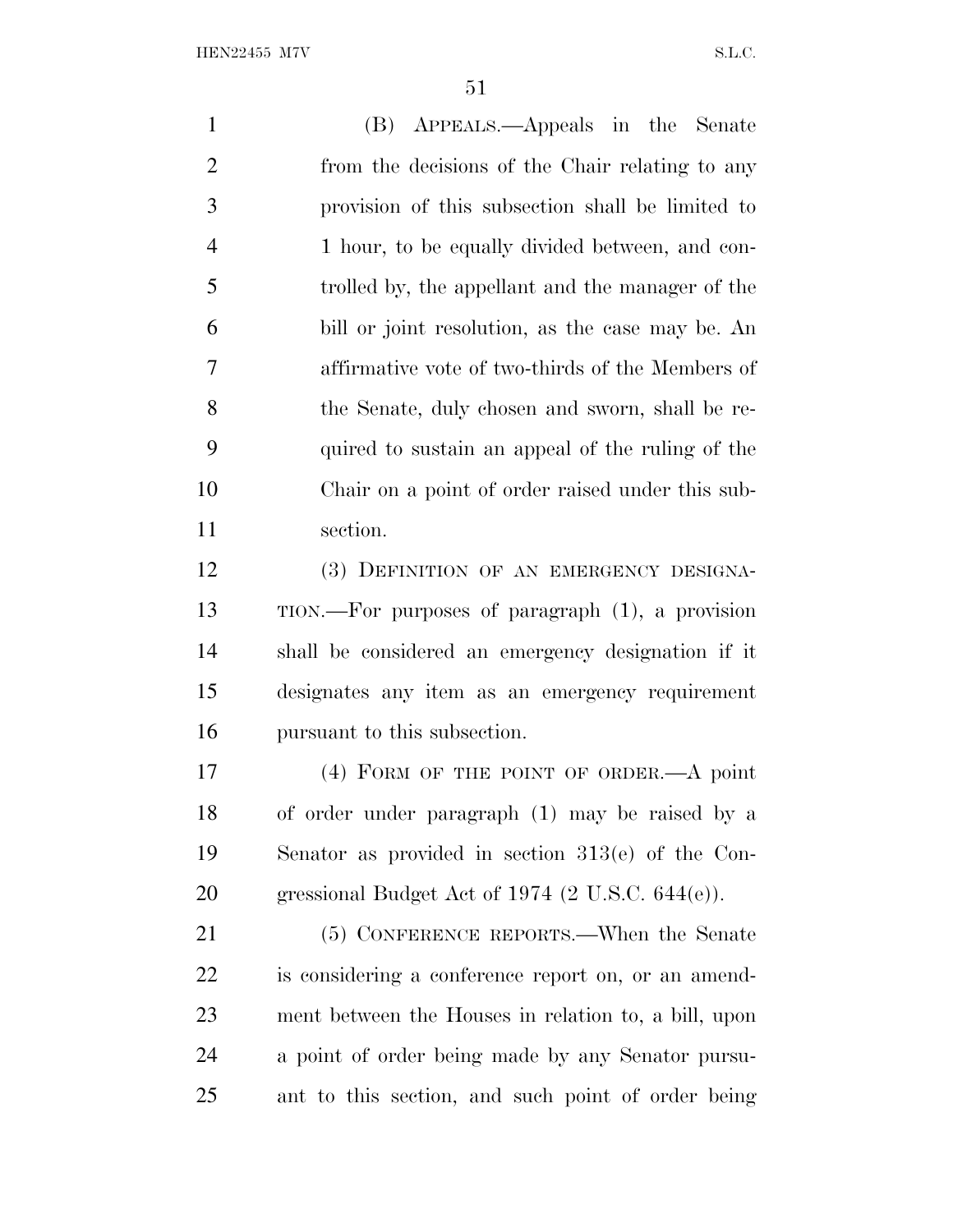sustained, such material contained in such con- ference report shall be stricken, and the Senate shall proceed to consider the question of whether the Sen- ate shall recede from its amendment and concur with a further amendment, or concur in the House amendment with a further amendment, as the case may be, which further amendment shall consist of only that portion of the conference report or House amendment, as the case may be, not so stricken. Any such motion in the Senate shall be debatable. 11 In any case in which such point of order is sustained against a conference report (or Senate amendment derived from such conference report by operation of this subsection), no further amendment shall be in order. (f) CRITERIA.— (1) IN GENERAL.—For purposes of this section, any provision is an emergency requirement if the sit- uation addressed by such provision is— (A) necessary, essential, or vital (not mere-21 ly useful or beneficial); (B) sudden, quickly coming into being, and 23 not building up over time; (C) an urgent, pressing, and compelling need requiring immediate action;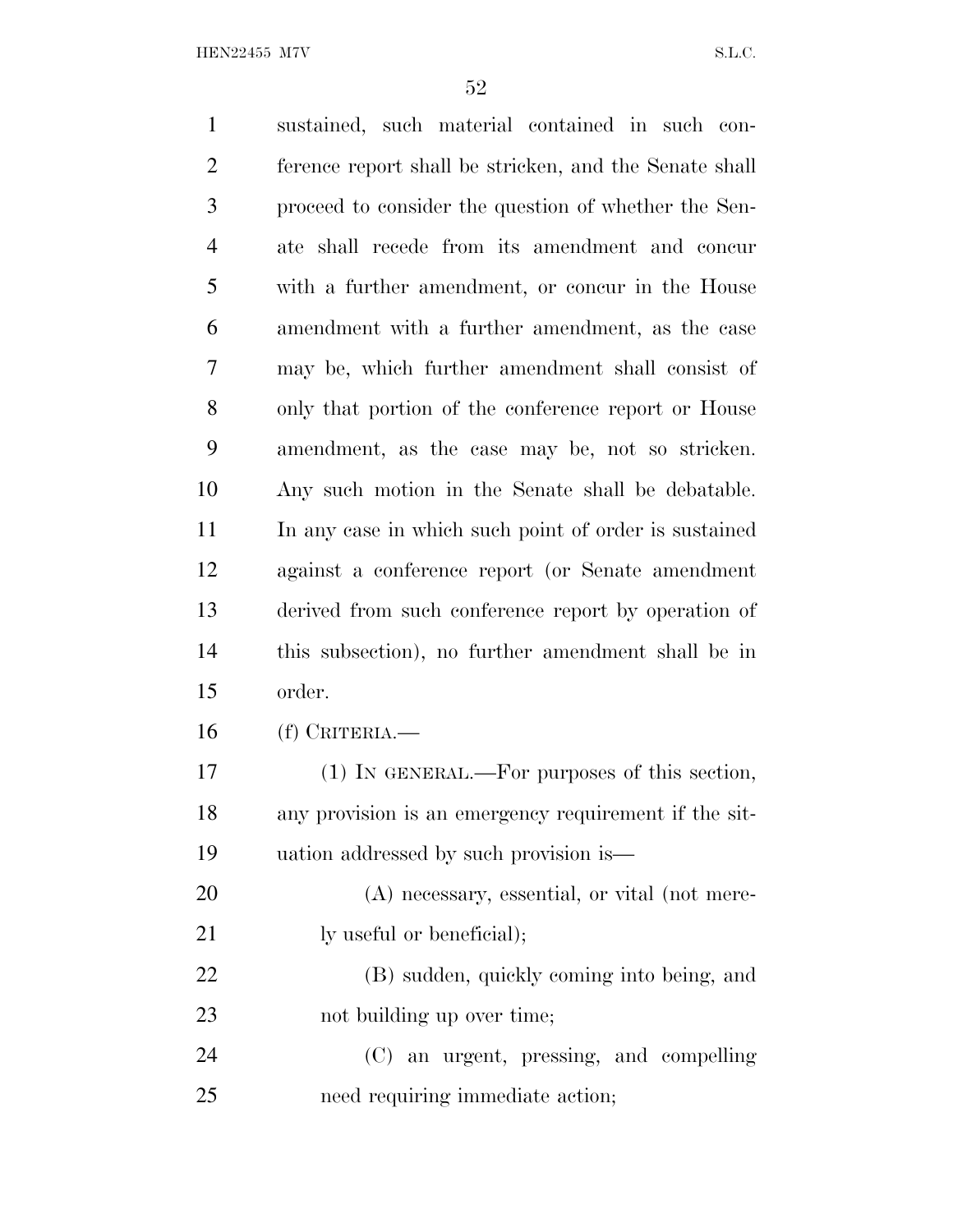| $\mathbf{1}$   | (D) subject to paragraph (2), unforeseen,                  |
|----------------|------------------------------------------------------------|
| $\overline{2}$ | unpredictable, and unanticipated; and                      |
| 3              | (E) not permanent, temporary in nature.                    |
| $\overline{4}$ | $(2)$ UNFORESEEN.—An emergency that is part                |
| 5              | of an aggregate level of anticipated emergencies,          |
| 6              | particularly when normally estimated in advance, is        |
| 7              | not unforeseen.                                            |
| 8              | (g) INAPPLICABILITY.—In the Senate, section $4112$         |
| 9              | of H. Con. Res. 71 (115th Congress), the concurrent reso-  |
| 10             | lution on the budget for fiscal year 2018, shall no longer |
| 11             | apply.                                                     |
|                |                                                            |
|                | SEC. 3003. ENFORCEMENT OF ALLOCATIONS, AGGREGATES,         |
| 12<br>13       | AND OTHER LEVELS.                                          |
| 14             | (a) POINT OF ORDER.—During each of fiscal years            |
| 15             | 2023 through 2032, it shall not be in order in the Senate  |
| 16             | to consider any bill, joint resolution, motion, amendment, |
| 17             | amendment between the Houses, or conference report that    |
| 18             | would cause the amount of new budget authority, outlays,   |
| 19             | or deficits to be more than, or would cause the amount     |
| 20             | of revenues to be less than, the amount set forth under    |

this resolution.

 (b) WAIVER AND APPEAL.—Subsection (a) may be waived or suspended in the Senate only by an affirmative vote of two-thirds of the Members, duly chosen and sworn.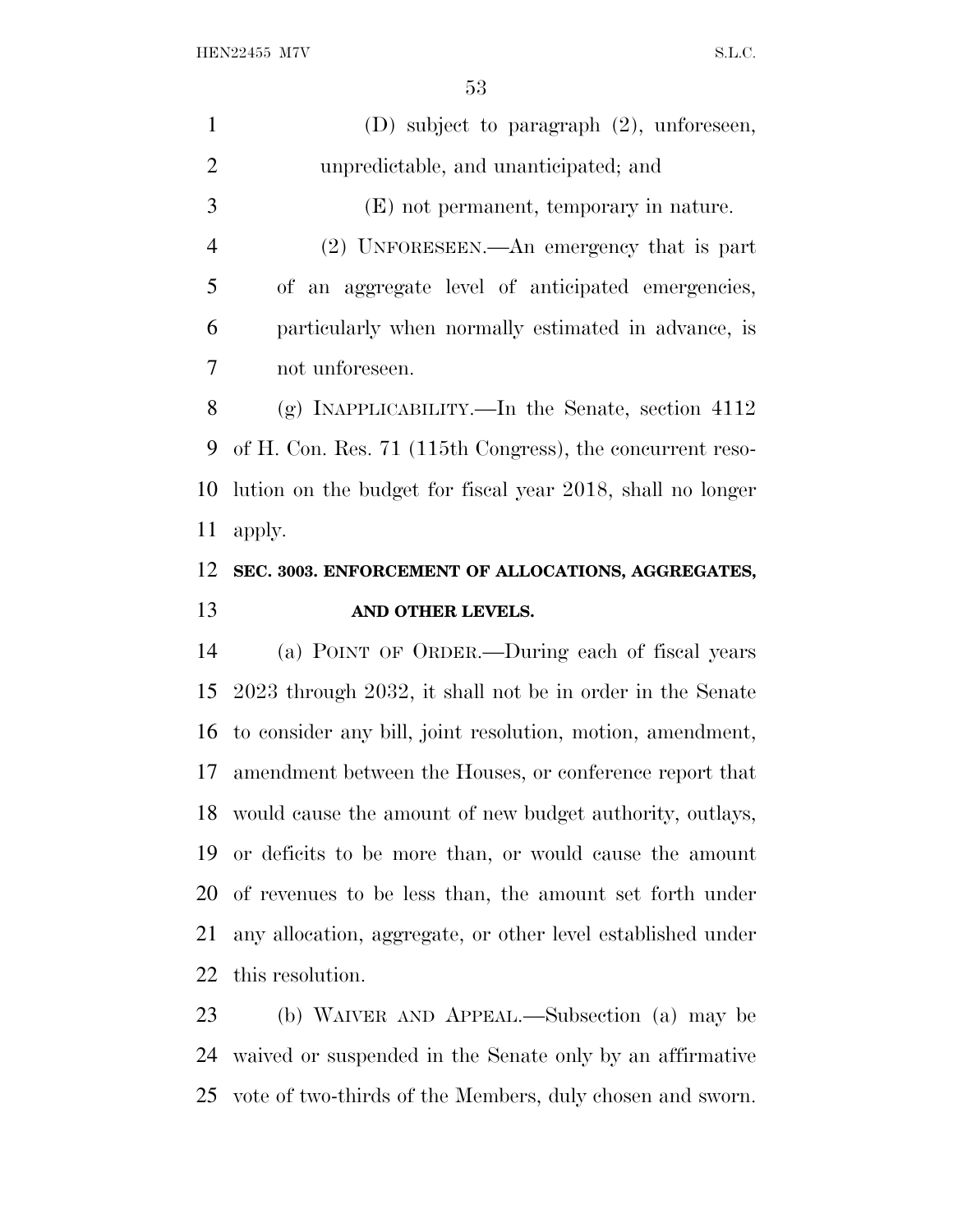An affirmative vote of two-thirds of the Members of the Senate, duly chosen and sworn, shall be required to sus- tain an appeal of the ruling of the Chair on a point of order raised under subsection (a).

# **SEC. 3004. POINT OF ORDER AGAINST LEGISLATION PRO- VIDING FUNDING WITHIN MORE THAN 3 SUB-ALLOCATIONS UNDER SECTION 302(b).**

 (a) POINT OF ORDER.—It shall not be in order in the Senate to consider any bill, joint resolution, motion, amendment, amendment between the Houses, or con- ference report that appropriates amounts that are within more than 3 of the suballocations under section 302(b) of the Congressional Budget Act of 1974 (2 U.S.C. 633(b)).

 (b) WAIVER AND APPEAL.—Subsection (a) may be waived or suspended in the Senate only by an affirmative vote of two-thirds of the Members, duly chosen and sworn. An affirmative vote of two-thirds of the Members of the Senate, duly chosen and sworn, shall be required to sus- tain an appeal of the ruling of the Chair on a point of order raised under subsection (a).

# **SEC. 3005. DUPLICATION DETERMINATIONS BY THE CON-**

## **GRESSIONAL BUDGET OFFICE.**

(a) DEFINITION.—In this section—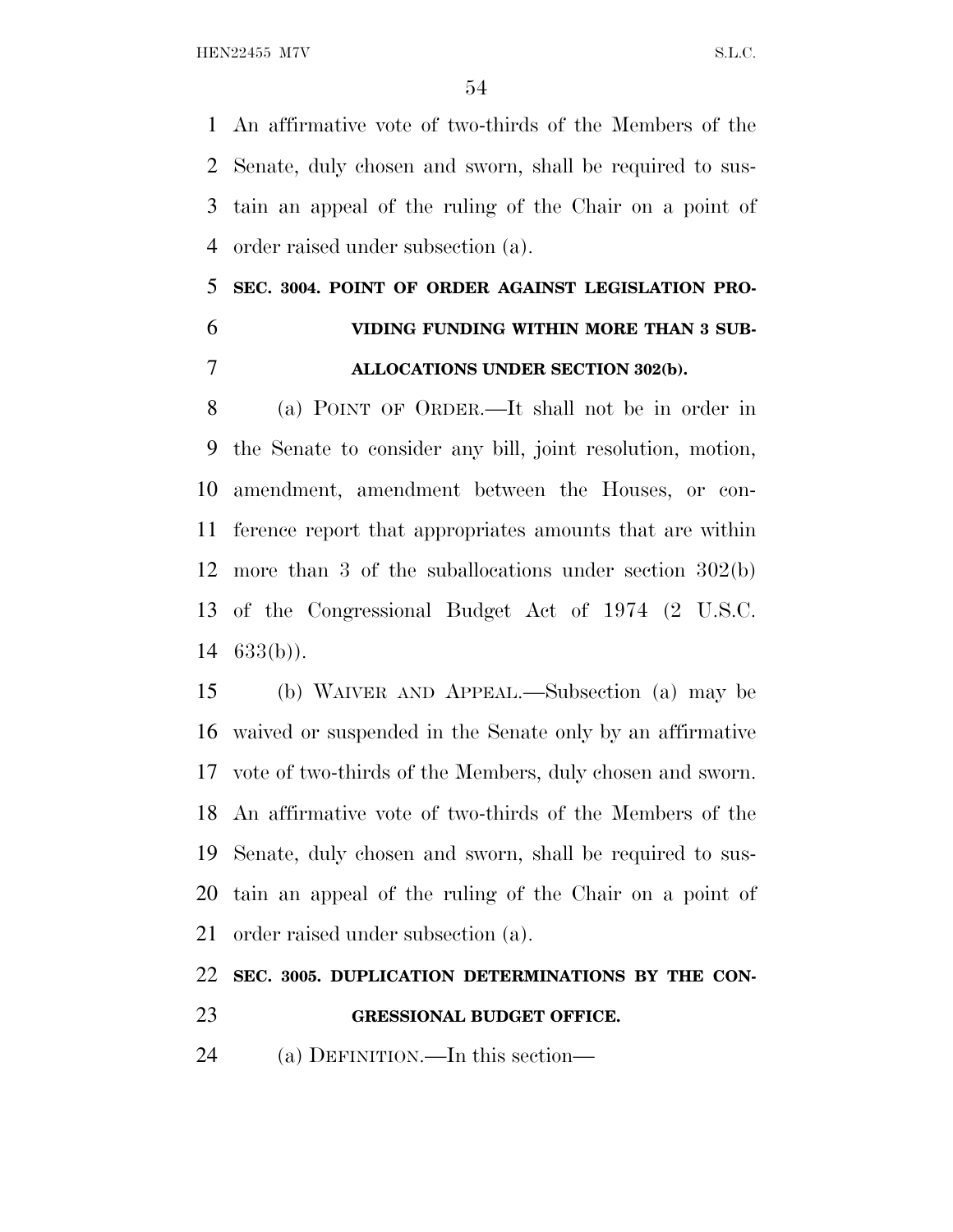(1) the term ''covered bill or joint resolution'' means a bill or joint resolution of a public character reported by any committee of Congress (including the Committee on Appropriations and the Com- mittee on the Budget of either House); (2) the term ''Director'' means the Director of the Congressional Budget Office; (3) the term ''existing duplicative or overlap- ping feature'' means an element of the Federal Gov- ernment previously identified as an area of duplica- tion, overlap, or fragmentation in a GAO duplication and overlap report; (4) the term ''GAO duplication and overlap re- port'' means each annual report prepared by the Comptroller General under section 21 of Public Law 111–139 (31 U.S.C. 712 note); and (5) the term ''new duplicative or overlapping feature'' means a new Federal program, office, or initiative created under a covered bill or joint resolu- tion that would duplicate or overlap with an existing duplicative or overlapping feature. (b) DUPLICATION DETERMINATIONS.—For each cov- ered bill or joint resolution— (1) the Comptroller General of the United States shall, to the extent practicable—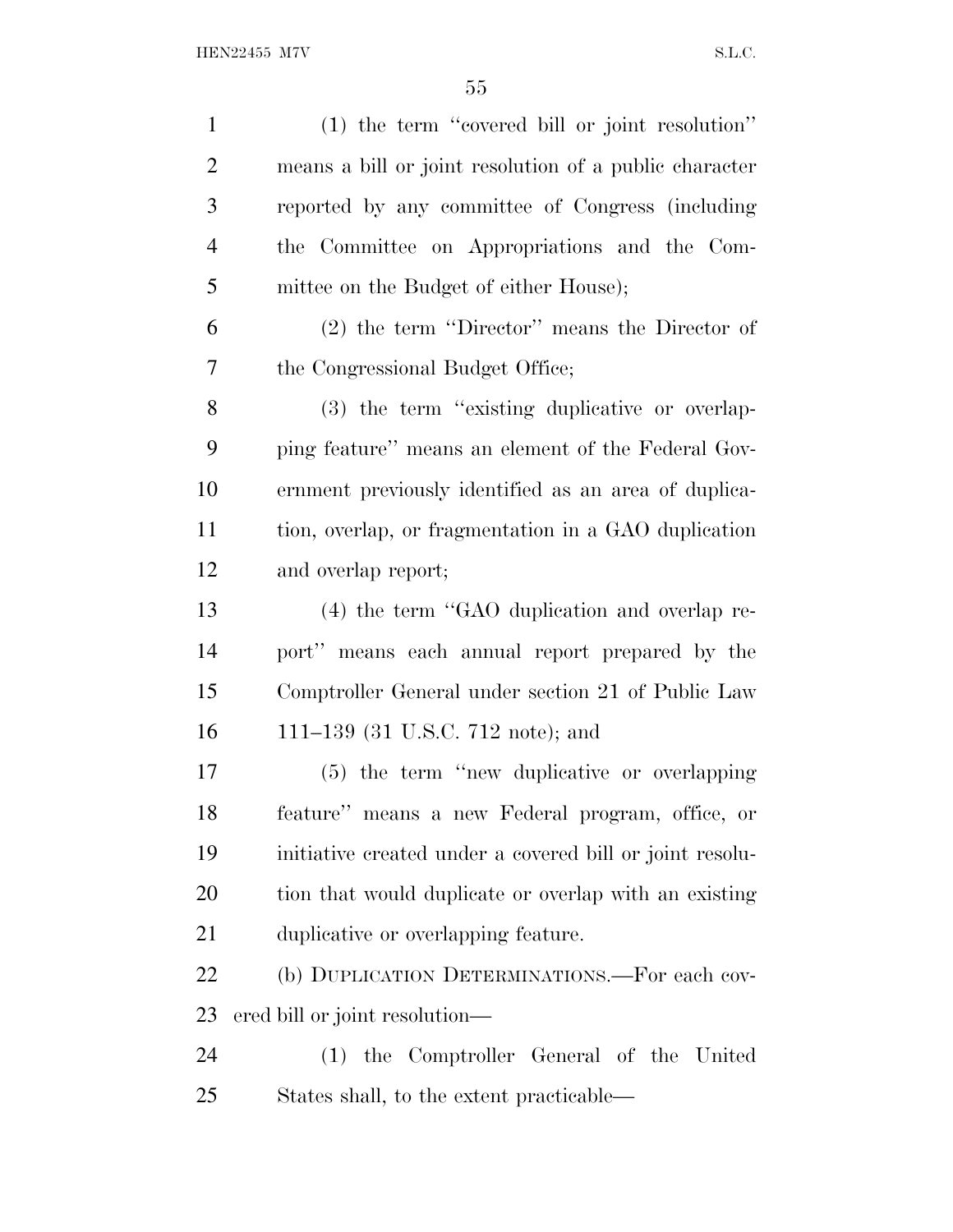| $\mathbf{1}$   | (A) determine the extent to which the cov-              |
|----------------|---------------------------------------------------------|
| $\overline{2}$ | ered bill or joint resolution creates a risk of a       |
| 3              | new duplicative or overlapping feature and, if          |
| $\overline{4}$ | the risk so warrants, identify—                         |
| 5              | (i) the name of the new Federal pro-                    |
| 6              | gram, office, or initiative;                            |
| 7              | (ii) the section of the covered bill or                 |
| 8              | joint resolution at which the new duplica-              |
| 9              | tive or overlapping feature is established;             |
| 10             | and                                                     |
| 11             | (iii) the GAO duplication and overlap                   |
| 12             | report in which the existing duplicative or             |
| 13             | overlapping feature is identified; and                  |
| 14             | (B) submit the information described in                 |
| 15             | subparagraph (A) to the Director and the com-           |
| 16             | mittee that reported the covered bill or joint          |
| 17             | resolution; and                                         |
| 18             | (C) publish the information prepared                    |
| 19             | under subparagraph $(A)$ on the website of the          |
| 20             | Government Accountability Office; and                   |
| 21             | $(2)$ subject to subsection $(e)$ , the Director may    |
| 22             | include the information submitted by the Comp-          |
| 23             | troller General under paragraph $(1)(B)$ as a supple-   |
| 24             | ment to the estimate for the covered bill or joint res- |
| 25             | olution to which the information pertains submitted     |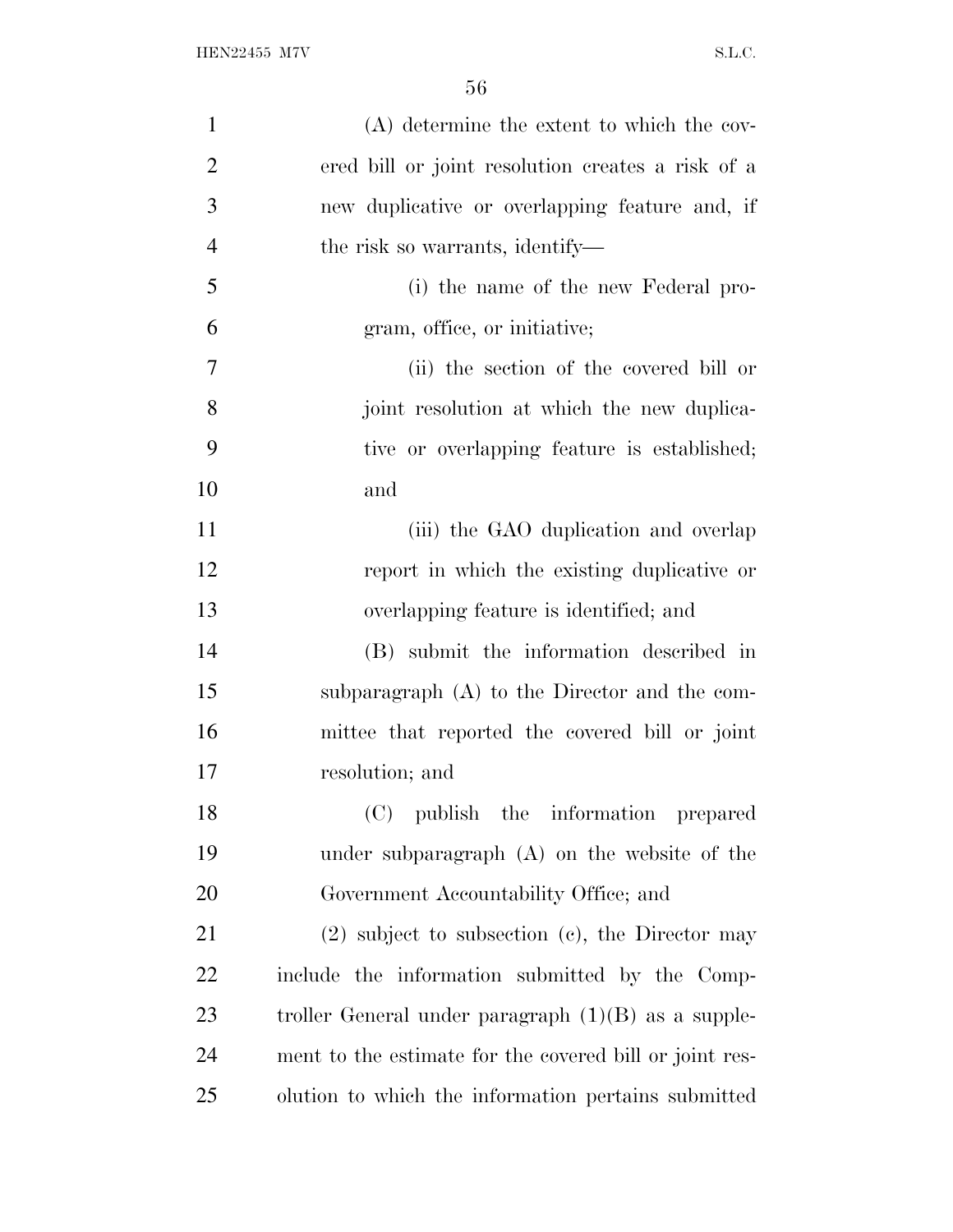by the Director under section 402 of the Congres-sional Budget Act of 1974 (2 U.S.C. 653).

 (c) ESTIMATE BY DIRECTOR.—If the Comptroller General of the United States has not submitted to the Di- rector the information for a covered bill or joint resolution 6 under subsection  $(b)(1)(B)$  on the date on which the Di- rector submits the estimate for the covered bill or joint resolution to which the information pertains under section 402 of the Congressional Budget Act of 1974 (2 U.S.C. 653), the Director may, on the date on which the Comp- troller General submits the information to the Director, prepare and submit to each applicable committee the in- formation as a supplement to the estimate for the covered bill or joint resolution.

# **SEC. 3006. BREAKDOWN OF COST ESTIMATES BY BUDGET FUNCTION.**

 Any cost estimate prepared by the Congressional Budget Office shall specify the percentage of the estimated cost that is within each budget function.

**SEC. 3007. SENSE OF THE SENATE ON TREATMENT OF RE-**

# **DUCTION OF APPROPRIATIONS LEVELS TO ACHIEVE SAVINGS.**

(a) FINDINGS.—Congress finds the following:

 (1) H. Con. Res. 448 (96th Congress), the con-current resolution on the budget for fiscal year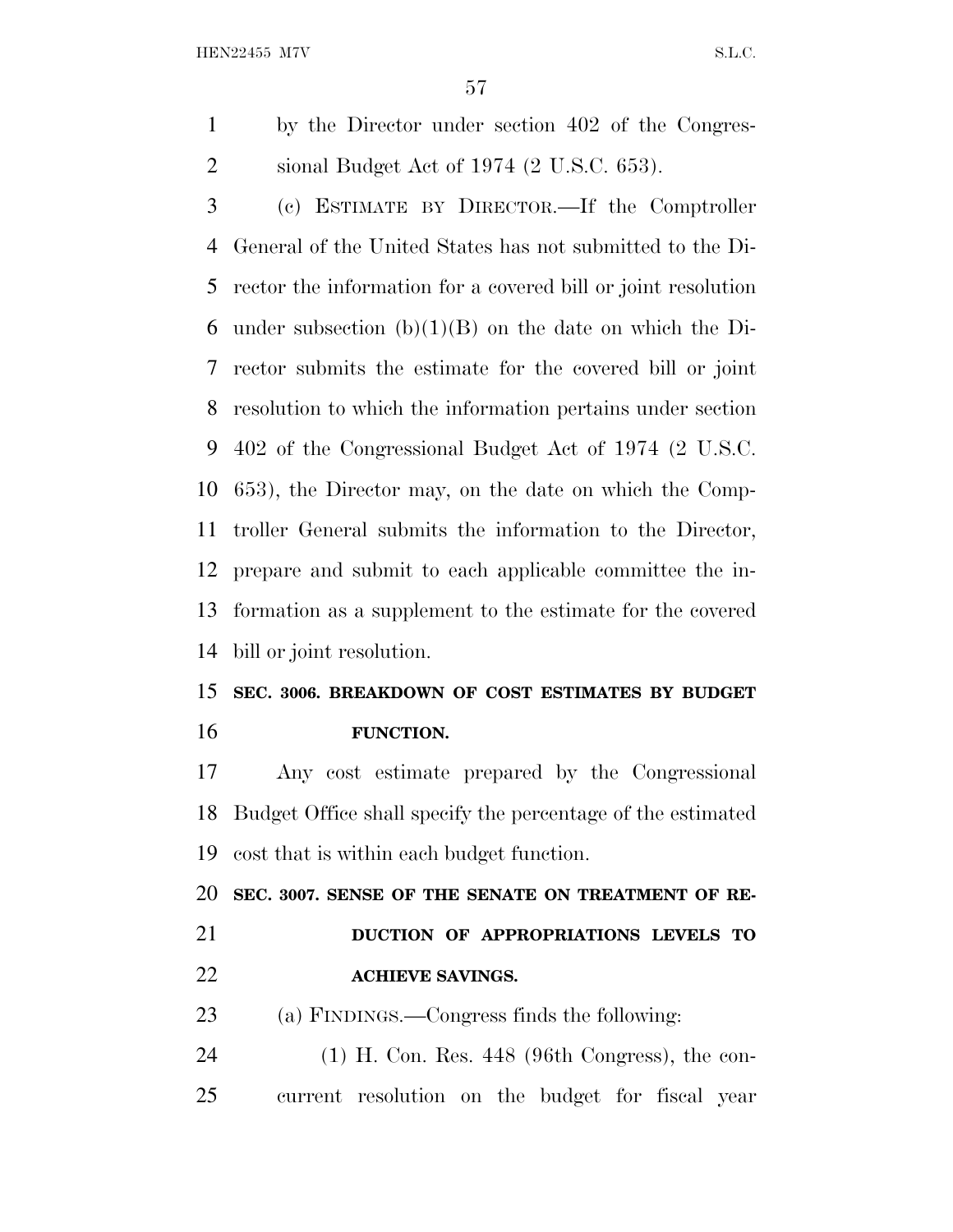1981, gave authorizing committees reconciliation in- structions which amounted to approximately two-thirds of the savings required under reconciliation.

 (2) The language in H. Con. Res. 448 resulted in a debate about how reconciling discretionary spending programs could be in order given that au- thorizations of appropriations for programs did not actually change spending and the programs author- ized would be funded through later annual appro- priation. The staff of the Committee on the Budget of the Senate and the counsel to the Majority Lead- er advised that upon consultation with the Parlia- mentarian, the original instructions on discretionary spending would be out of order because of the phrase, ''to modify programs''. This was seen as too broad and programs could be modified without re-sulting in changes to their future appropriations.

 (3) To rectify this violation, the Committee on the Budget of the Senate reported S. Con. Res. 9 (97th Congress), revising the congressional budget for the United States Government for fiscal years 1981, 1982, and 1983, to include reconciliation, which revised the language in the reconciliation in- structions to change entitlement law and ''to report changes in laws within the jurisdiction of that com-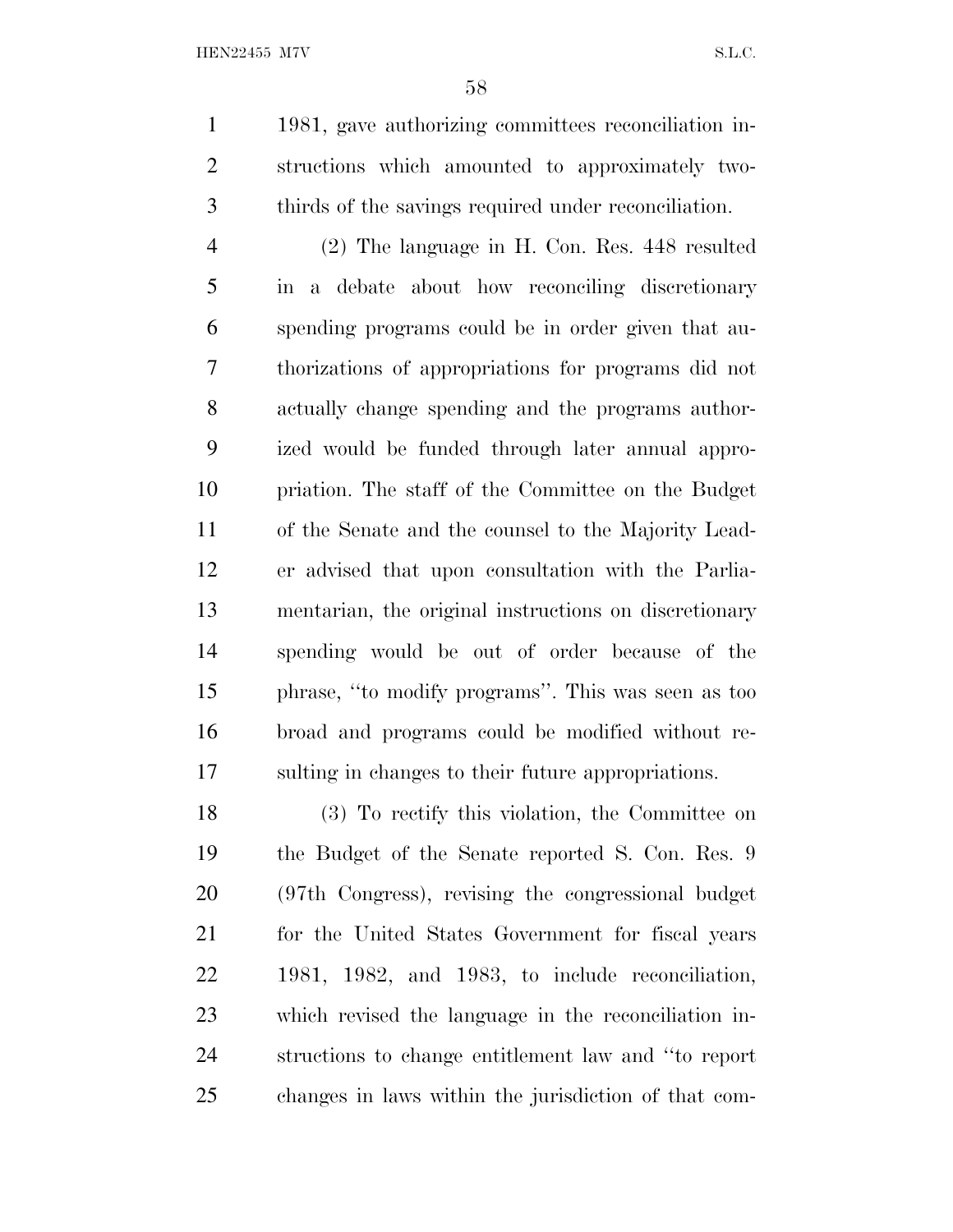mittee sufficient to reduce appropriations levels so as to achieve savings''.

 (4) This was understood to mean changes in authorization language of discretionary programs would be permissible under reconciliation procedures provided such changes in law would have the result in affecting a change in later outlays derived from future appropriations. Further it was understood that a change in authorization language that caused a change in later outlays was considered to be a change in outlays for the purpose of reconciliation. (5) On April 2, 1981, the Senate voted 88 to 10 to approve S. Con. Res. 9 with the modified rec-onciliation language.

 (b) SENSE OF THE SENATE.—It is the sense of the Senate that committees reporting changes in laws within the jurisdiction of that committee sufficient to reduce ap- propriations levels so as to achieve savings shall be consid- ered to be changes in outlays for the purpose of enforcing the prohibition on extraneous matters in reconciliation bills.

### **SEC. 3008. PROHIBITION ON PREEMPTIVE WAIVERS.**

 In the Senate, it shall not be in order to move to waive or suspend a point of order under the Congressional Budget Act of 1974 (2 U.S.C. 621 et seq.) or any concur-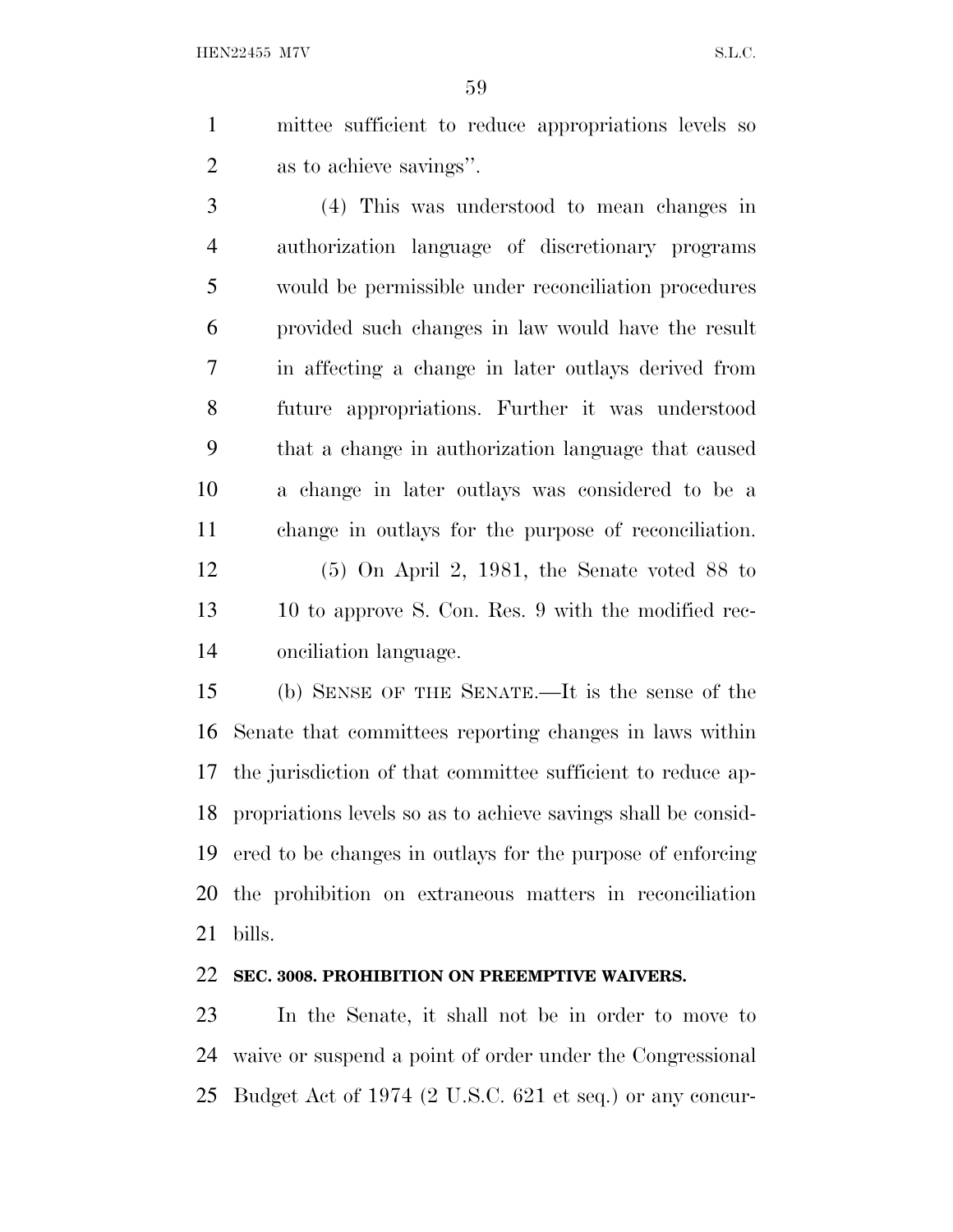rent resolution on the budget with respect to a bill, joint resolution, motion, amendment, amendment between the Houses, or conference report unless the point of order has been specifically raised by a Senator.

## **SEC. 3009. ADJUSTMENTS FOR LEGISLATION REDUCING AP-**

**PROPRIATIONS.**

 The Chairman of the Committee on the Budget of the Senate may revise the allocations in effect under sec- tion 302(a) of the Congressional Budget Act of 1974 (2 U.S.C. 633(a)) and the allocations of a committee or com- mittees, aggregates, and other appropriate levels in this resolution for any bill or joint resolution considered pursu- ant to section 2001 containing the recommendations of one or more committees, or for one or more amendments to, a conference report on, or an amendment between the Houses in relation to such a bill or joint resolution, by the amounts necessary to accommodate the reduction in the amount of discretionary appropriations for a fiscal year caused by the measure.

# **SEC. 3010. ADJUSTMENTS TO REFLECT LEGISLATION NOT**

## **INCLUDED IN THE BASELINE.**

 The Chairman of the Committee on the Budget of the Senate may make adjustments to the levels and alloca- tions in this resolution to reflect legislation enacted before the date on which this resolution is agreed to by Congress